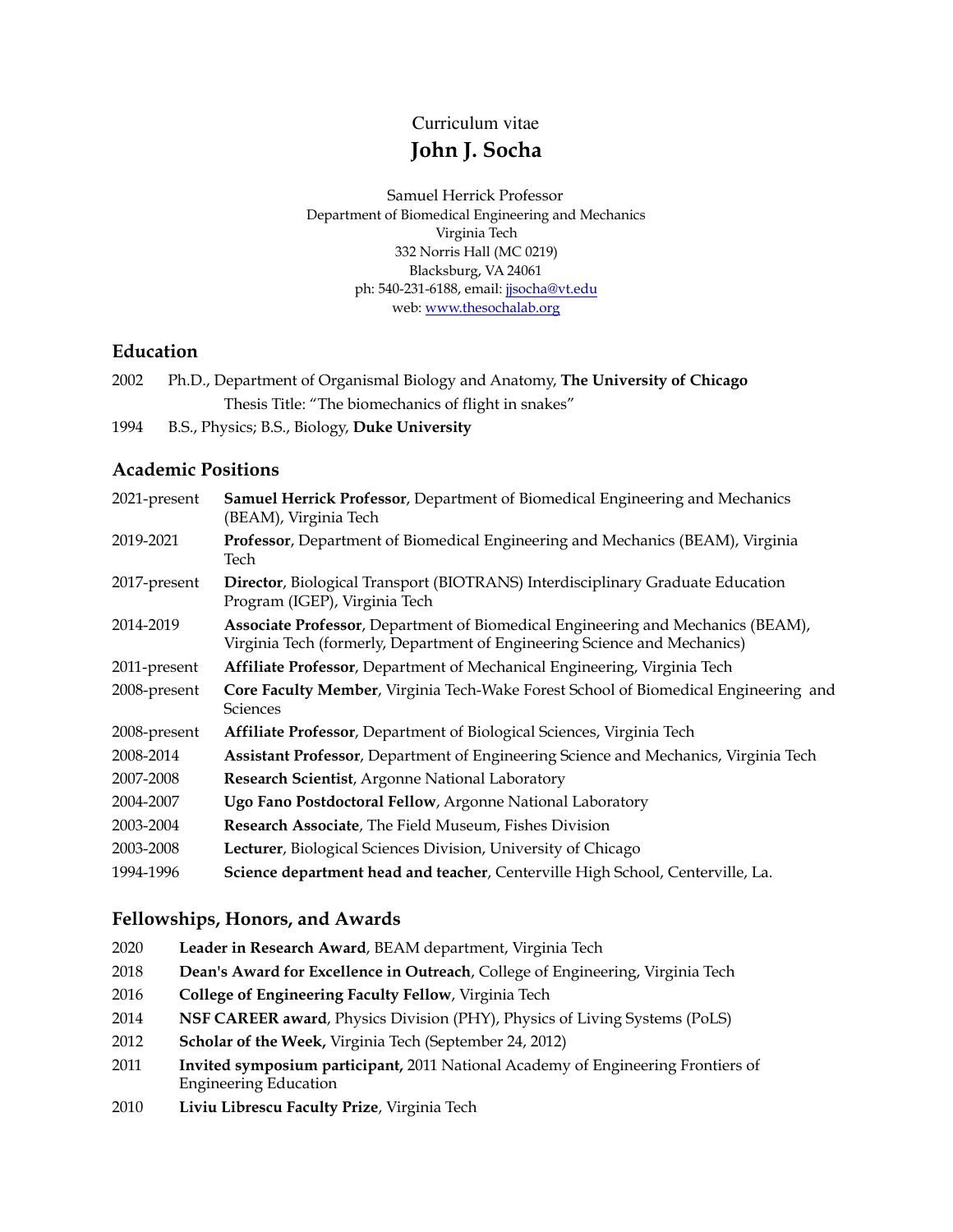- 2010 **Outstanding New Assistant Professor Award**, College of Engineering, Virginia Tech
- 2008 **U.S. National Committee on Theoretical and Applied Mechanics (USNC/TAM) Fellowship Grant Award**
- 2004 **Ugo Fano Named Postdoctoral Fellowship**, Argonne National Laboratory
- 2001 **Harper Fellowship**, University of Chicago
- 1999 **Berkman Fellowship**, University of Chicago
- 1998 **Stoye Award in General Herpetology**, American Society of Ichthyologists and Herpetologists
- 1998 **Biodiversity Training Grant**, University of Chicago
- 1996 **Pre-doctoral Graduate Fellowship Honorable Mention**, National Science Foundation
- 1992 **NASA Langley Aerospace Summer Scholar**, summers of 1992 & 1993

### **Publications**

#### *Journal articles (\*denotes student author)*

- Renner\*, K.E., A.T. Peebles\*, J.J. Socha, and R.M. Queen. 2022. The impact of sampling frequency on kinetic outcomes. **Journal of Biomechanics**, i*n press*.
- Graham, M.\* and J.J. Socha. 2021. Dynamic movements facilitate extreme gap crossing in flying snakes. **Journal of Experimental Biology** 224 (20): jeb242923.
- Jafari, F.\*, Holden, D.\*, R. La Foy\*, P.P. Vlachos, and J.J. Socha. 2021. The aerodynamics of flying snake airfoils in tandem configuration. **Journal of Experimental Biology** 224(14): jeb233635.
- Chatterjee, K.\*, P.M. Graybill, J.J. Socha, R.V. Davalos, and A.E. Staples. 2021. Frequency-specific, valveless flow control in insect-mimetic microfluidic devices. **Bioinspiration and Biomimetics** 16(3) 036004.
- Bolmin, O.\*, J.J. Socha, A.C. Dunn, M. Alleyne, and A.A. Wissa. 2021. Latch, load, and release: how nonlinear elasticity and damping govern ultrafast dynamics in click beetles. **Proceedings of the National Academy of Sciences of the United States of America**. 188(5):118 e2014569118.
- Zamore, S.A., N. Araujo\*, and J.J. Socha. 2020. Visual acuity in the flying snake, *Chrysopelea paradisi*. **Integrative and Comparative Biology**. Invited paper for the 2020 SICB symposium "Long limbless locomotors: The mechanics and biology of elongate, limbless vertebrate locomotion". [doi.org/](http://doi.org/10.1093/icb/icaa143) [10.1093/icb/icaa143](http://doi.org/10.1093/icb/icaa143).
- Salcedo, M. and J.J. Socha. 2020. Circulation in insect wings. **Integrative and Comparative Biology,** 60(5): 1208–1220. Invited paper for the 2020 SICB symposium "Melding Modeling and Morphology: integrating approaches to understand the evolution of form and function".
- Peebles, A.T.\*, M.M. Carrol, J.J. Socha, D.O. Schmitt, and R.M. Queen. 2020. Validity of using 2D video analysis and automated marker tracking to assess continuous sagittal plane running kinematics. **Annals of Biomedical Engineering** 10.1007/s10439-020-02569-y.
- Yeaton, I.J.\*, G. Baumgardner\*, S.D. Ross, and J.J. Socha. 2020. Undulation enables gliding in flying snakes. **Nature Physics** 16: 974-982.
- Harrison, J.F., K. Adjerid, A. Kassi, C.J. Klok, J.M. VandenBrooks, M.E. Duell, J.E. Campbell, S. Talal, E. Alanis, C. Abdo, H. Pendar, J.J. Socha. 2020. Physiological responses to gravity in an insect.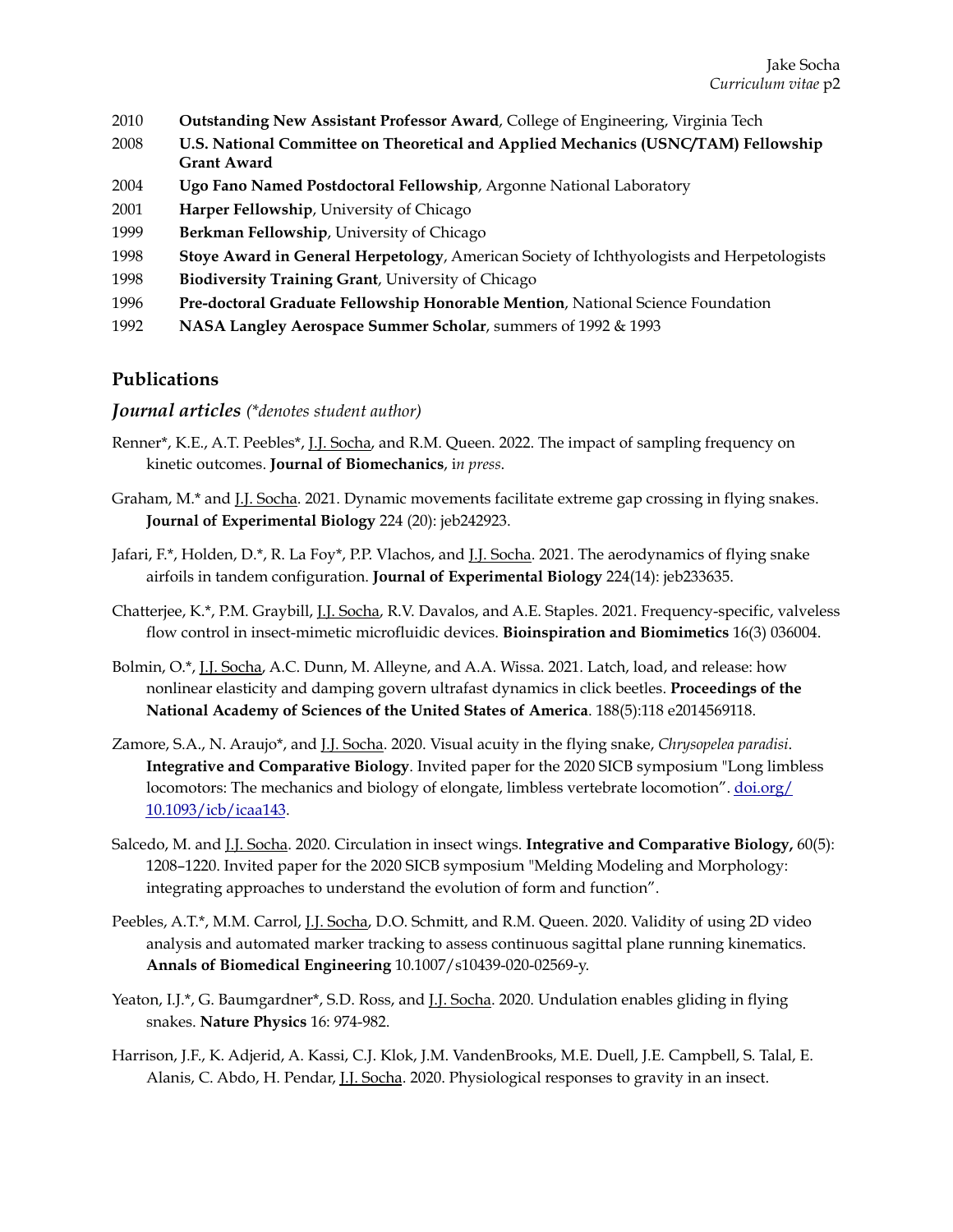**Proceedings of the National Academy of Sciences of the United States of America** 117(4): 2180-2186.

- Graham, M.\* and *J.J. Socha.* 2020. Going the distance: The biomechanics of gap-crossing behaviors. **Journal of Experimental Zoology A** 333: 60-73**.** Invited paper for special issue in honor of R. McNeil Alexander.
- Pendar\*, H., J. Aviles\*, K. Adjerid\*, C. Schoenewald\*, and J.J. Socha. 2019. Functional compartmentalization in the hemocoel of insects. **Scientific Reports** 9(1): 6075.
- Hochgraf, J.S.\*, J.S. Waters, J.J. Socha. 2018. Patterns of tracheal compression in the thorax of the ground beetle, *Platynus decentis*. Invited paper for special issue on ecology and evolution, **Yale Journal of Biology and Medicine** 91(4): 409-430.
- Kenny, M.C.\*, M.N. Giarra\*, E. Granata\*, J.J. Socha. 2018. How temperature influences the viscosity of hornworm hemolymph. **Journal of Experimental Biology** 221(21): jeb186338.
- Harrison, J.F., J.S. Waters, T.A. Biddulph\*, A. Kovacevic\*, C.J. Klok, and J.J. Socha. 2018. Developmental plasticity and stability in the tracheal networks supplying *Drosophila* flight muscle in response to rearing oxygen level. **Journal of Insect Physiology** 106(2018): 189-198.
- Kikuchi, K., M.A. Stremler, W.-K. Lee, S. Chatterjee\*, O. Mochizuki, and J.J. Socha. 2018. Burst mode pumping: A new mechanism of drinking in mosquitoes. **Scientific Reports** 8(1): 4885.
- Jafari, F.\*, S. Tahmasian, S.D. Ross, and J.J. Socha. 2017. Control of gliding in a flying snake-inspired nchain model. **Bioinspiration and Biomimetics** 12(6) 066002.
- Yeaton, I.J.\*, J.J. Socha, and S.D. Ross. 2017. Global dynamics of non-equilibrium gliding in animals. **Bioinspiration and Biomimetics** 12(2): 026013.
- Laha, B., D.A. Bowman, and J.J. Socha. 2016. Bare-hand volume cracker for raw volume data analysis. **Frontiers in Robotics and AI** 3: 56.
- Pendar, H., J.J. Socha, and J. Chung. 2016. Recovering signals in physiological systems with large datasets. **Biology Open** 5, 1163-1174.
- Gart\*, S., J.J. Socha, P.P. Vlachos, and S. Jung. 2015. Dogs lap using acceleration-driven open pumping. **Proceedings of the National Academy of Sciences of the United States of America** 112 (52): 15798-15802. [cover]
- Webster\*, M., J.J. Socha, L. Teresi, P. Nardinocchi, and R. De Vita, 2015. Structure of tracheae and the functional implications for collapse in the American cockroach. **Bioinspiration and Biomimetics** 10 (2015): 066011.
- Pendar\*, H. and J.J. Socha. 2015. Estimation of instantaneous gas exchange in flow-through respirometry systems: A modern revision of Bartholomew's Z-transform method. *PLoS ONE* 10 (10): e0139508.
- Pendar\*, H., M.C. Kenny\*, and J.J. Socha. 2015. Tracheal compression in pupae of the beetle *Zophobas morio*. **Biology Letters** 11 (6): 20150259. [cover]
- Socha, J.J., F. Jafari\*, Y. Munk, and G. Byrnes. 2015. How animals glide: from trajectory to morphology. **Canadian Journal of Zoology** 93: 901-924. (Review for a special issue on animal flight.)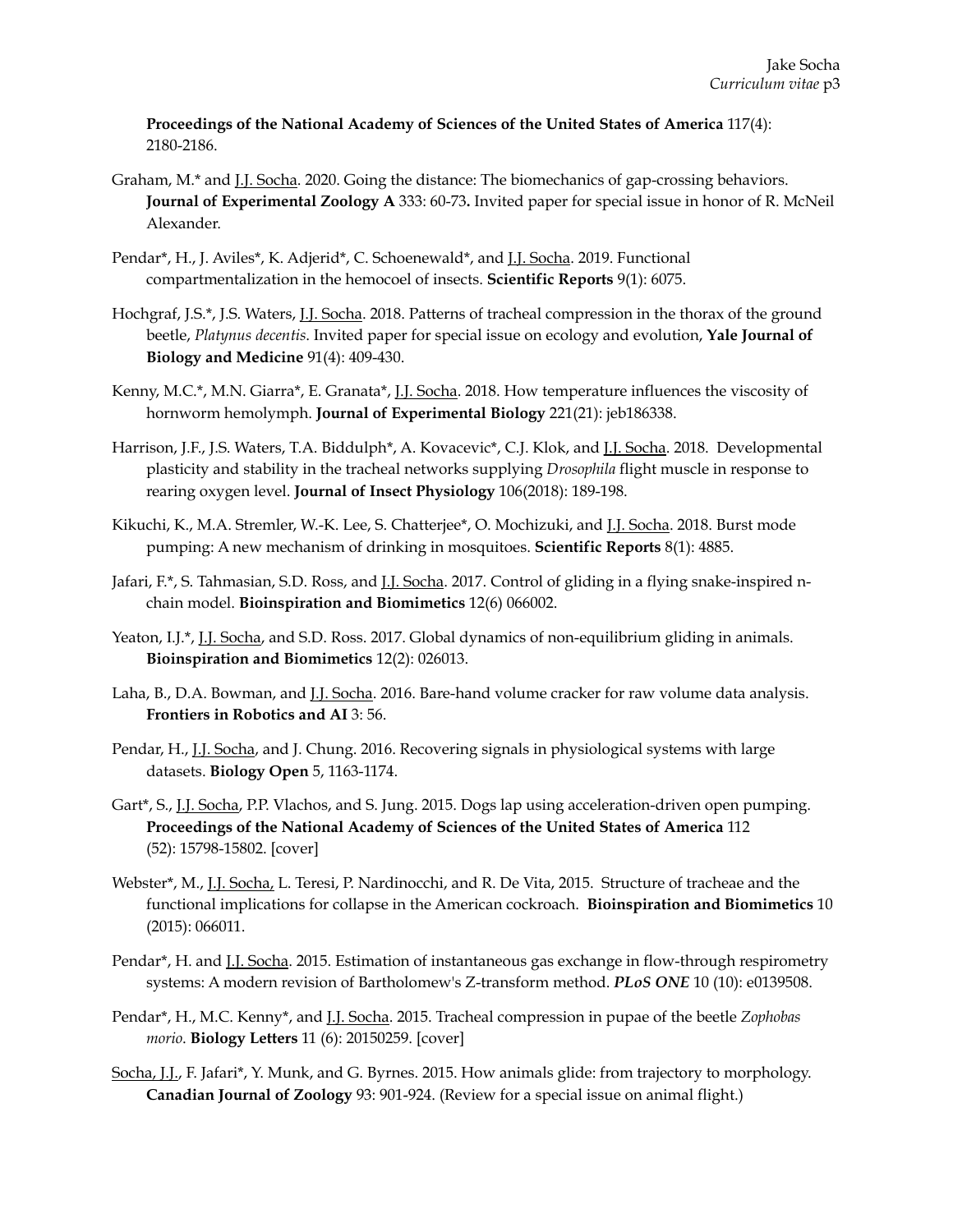Socha, J.J. Of snakes and robots. 2014. **Science** 346 (6206): 160-161.

- Jafari, F.\*, S.D. Ross, P.P. Vlachos, and J.J. Socha. 2014. A theoretical analysis of gliding in flying snakes. **Bioinspiration and Biomimetics** 9(2): 025014. (Invited paper for a special issue on "Bio-inspired Flight Control")
- Becker, W.\*, M.R. Webster\*, J.J. Socha, and R. De Vita. 2014. Variation in tensile properties of tracheal tubes in the American cockroach. **Smart Materials and Structures** 23 (5): 057001.
- Laha, B.\*, D.A. Bowman, and *J.J. Socha*. 2014. Effects of VR system fidelity on analyzing isosurface visualization of volume datasets. **IEEE Transactions on Visualization and Computer Graphics** (Proceedings of Virtual Reality 2013), 20 (4): 513-522.
- Krishnan, A.\*, J.J. Socha, P.P. Vlachos, and L.A. Barba. 2014. Lift and wakes of flying snakes. **Physics of Fluids**. **26**: 031901.
- Holden, D.\*, J.J. Socha, N.D. Cardwell, and P.P. Vlachos. 2014. Aerodynamics of the flying snake, *Chrysopelea paradisi*: how a bluff-body cross-sectional shape contributes to gliding performance. **Journal of Experimental Biology** 217 (3): 382-394. [cover]
- Greenlee, K.J., J.J. Socha, H.B. Eubanks, G. Thapa, P. Pedersen, W.-K. Lee, and S.D. Kirkton. 2013. Hypoxia-induced compression in the tracheal system of the tobacco hornworm caterpillar, *Manduca sexta* L. **Journal of Experimental Biology** 216 (12): 2293-2301.
- Waters, J.S., W.-K. Lee, M.W. Westneat, and *J.J. Socha*. 2013. Dynamics of tracheal compression in the horned passalus beetle. **American Journal of Physiology: Regulatory, Integrative and Comparative Physiology**, 304:R621-R627.
- Harrison, J.F., J.S. Waters, A.J. Cease, J.M. VandenBrooks, V. Callier, C.J. Klok, K. Shaffer, and <u>J.J. Socha</u>. 2013. How locusts breathe. **Physiology**, 28: 18-27.
- Magwene, P.M. and J.J. Socha. 2013. Biomechanics of turtle shells: how whole shells fail in compression. **Journal of Experimental Zoology A**, 319A:86-98. [published online, 2012]
- Socha, J.J. 2011. Gliding flight in *Chrysopelea*: Turning a snake into a wing. **Integrative and Comparative Biology***,* 51(6): 969–982.[cover]
- Webster, M.R.\*, R. De Vita, J.N. Twigg, and *J.J. Socha*. 2011. Mechanical properties of tracheal tubes in the American cockroach (*Periplaneta americana*). **Smart Materials and Structures**, 20 (2011) 094017.
- Socha, J.J., K. Miklasz\*, F. Jafari\*, and P.P. Vlachos. 2010. Non-equilibrium trajectory dynamics and the kinematics of gliding in a flying snake. **Bioinspiration and Biomimetics**, 5 (2010) 045002. [contributed to cover]
- Simon, M.A., W.A. Woods, Y.V. Serebrenik, S.M. Simon, L.I. van Griethuijsen, J.J. Socha, W.-K. Lee, and B.A. Trimmer. 2010. Visceral-locomotory pistoning in crawling caterpillars (*Manduca sexta*). **Current Biology** 20: 1-6.
- Socha, J.J., T. Förster, and K.J. Greenlee. 2010. Issues of convection in insect respiration: Insights from synchrotron x-ray imaging and beyond. **Respiratory Physiology and Neurobiology**, 173S (2010) S65–S73.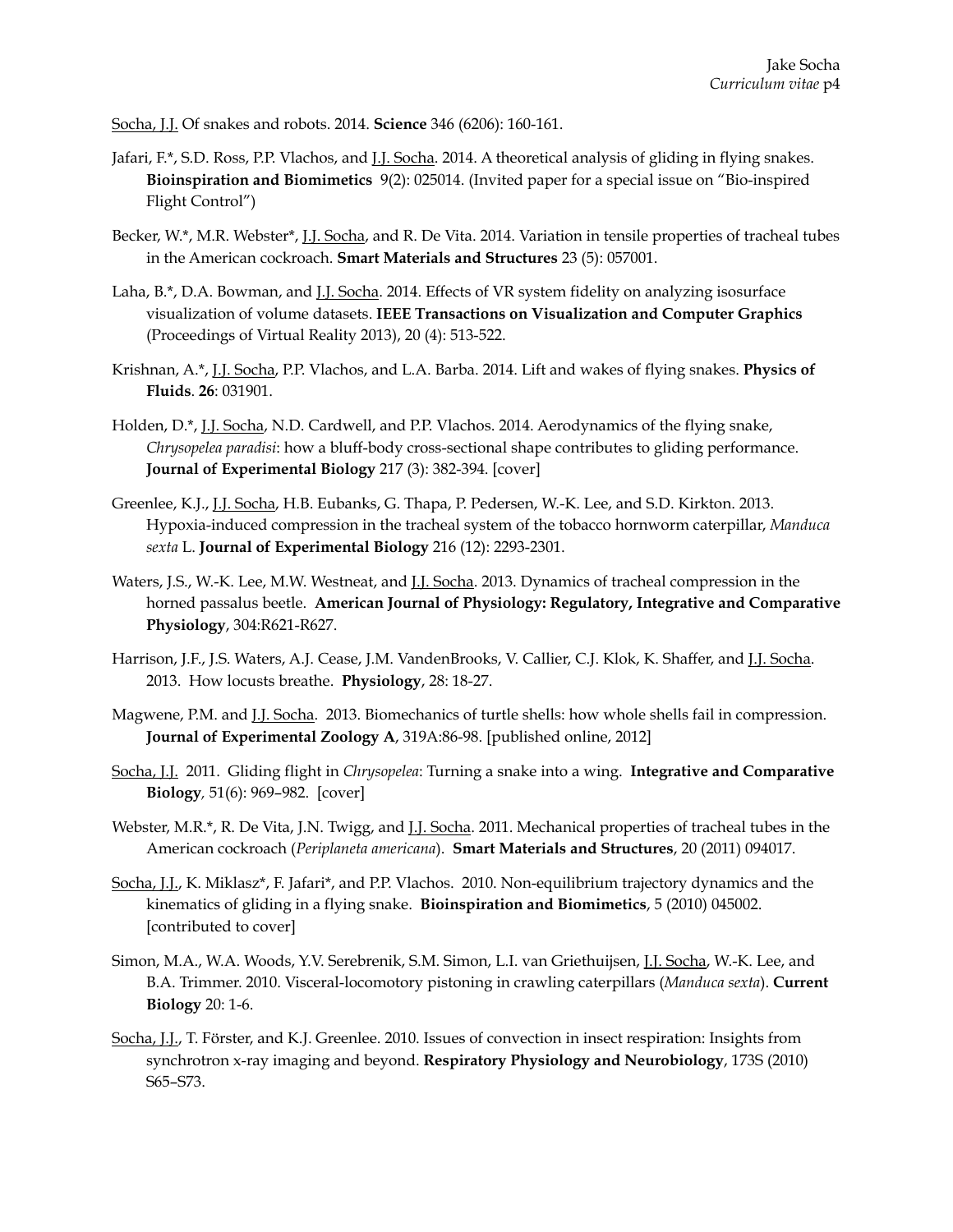- Miklasz, K.\*, M. LaBarbera, X. Chen, and J.J. Socha. 2010. Effects of body cross-sectional shape on flying snake aerodynamics. **Experimental Mechanics** 50(9): 1335-1348. Invited paper, special issue on animal locomotion. [cover]
- Dean, M.N., J.J. Socha, K.M. Claeson, B.K. Hall, and A.P. Summers. 2010. Canaliculi in the tessellated skeleton of cartilaginous fishes. **Journal of Applied Ichthyology** 26(2010): 263-267.
- Sinclair, B.J., A.G. Gibbs, W.-K. Lee, A. Rajamohan, S.P. Roberts, and J.J. Socha. 2009. Synchrotron x-ray visualisation of ice formation in insects during lethal and non-lethal freezing. **PLoS ONE** 4(12): e8259.
- O'Keefe, F.R., H.P. Street, J.P. Cavigelli, J.J. Socha, and R.D. O'Keefe. 2009. A plesiosaur containing an ichthyosaur embryo as stomach contents from the Sundance Formation of the Bighorn Basin, Wyoming. **Journal of Vertebrate Paleontology** 29(4): 1306-1310.
- Lee, W.-K. and <u>J.J. Socha</u>. 2009. Direct visualization of hemolymph flow in the heart of a grasshopper (*Schistocerca americana*). **BMC Physiology** 9:2. ['Highly accessed' status]
- Socha, J.J., W.-K. Lee, J.F. Harrison, J.S. Waters\*, Fezzaa, K., M.W. Westneat. 2008. Correlated patterns of tracheal compression and convective gas exchange in a carabid beetle. **Journal of Experimental Biology** 211: 3409-3420. [cover]
- Westneat, M.W., <u>J.J. Socha</u>, and W.-K. Lee. 2008. Advances in biological structure, function and physiology using synchrotron x-ray imaging. **Annual Review of Physiology** 70: 119-142.
- Kaiser, A., C.J. Klok, J.J. Socha, W.-K. Lee, M.C. Quinlan, and J.F. Harrison. 2007. Increase in tracheal investment with beetle size supports hypothesis of oxygen limitation on insect gigantism. **Proceedings of the National Academy of Sciences of the United States of America** 104 (32): 13198-13203.
- Socha, J.J., M.W. Westneat, J.F. Harrison, J.S. Waters\*, and W.-K. Lee. 2007. Real-time phase-contrast x-ray imaging: a new technique for the study of animal form and function. **BMC Biology** 5:6. ['Highly accessed' status]
- Socha, J.J. 2006. Becoming airborne without wings: the kinematics of takeoff in a flying snake, *Chrysopelea paradisi*. **Journal of Experimental Biology** 209 (17): 3358-3369. [cover]
- Socha, J.J., M. LaBarbera, and T. O'Dempsey. 2005. A three-dimensional kinematic analysis of gliding in a flying snake, *Chrysopelea paradisi*. **Journal of Experimental Biology** 208 (10): 1817-1833. [cover]
- Socha, J.J. and M. LaBarbera. 2005. Effects of size and behavior on aerial performance of two species of flying snakes (*Chrysopelea*). **Journal of Experimental Biology** 208 (10): 1835-1847.
- Socha, J.J. and C.A. Sidor. 2005. *Chrysopelea ornata, C. paradisi* (Flying Snakes). Behavior. **Herpetological Review** 36(2): 190-191.
- Socha, J.J. 2002. Gliding flight in the paradise tree snake. **Nature** 418: 603-604.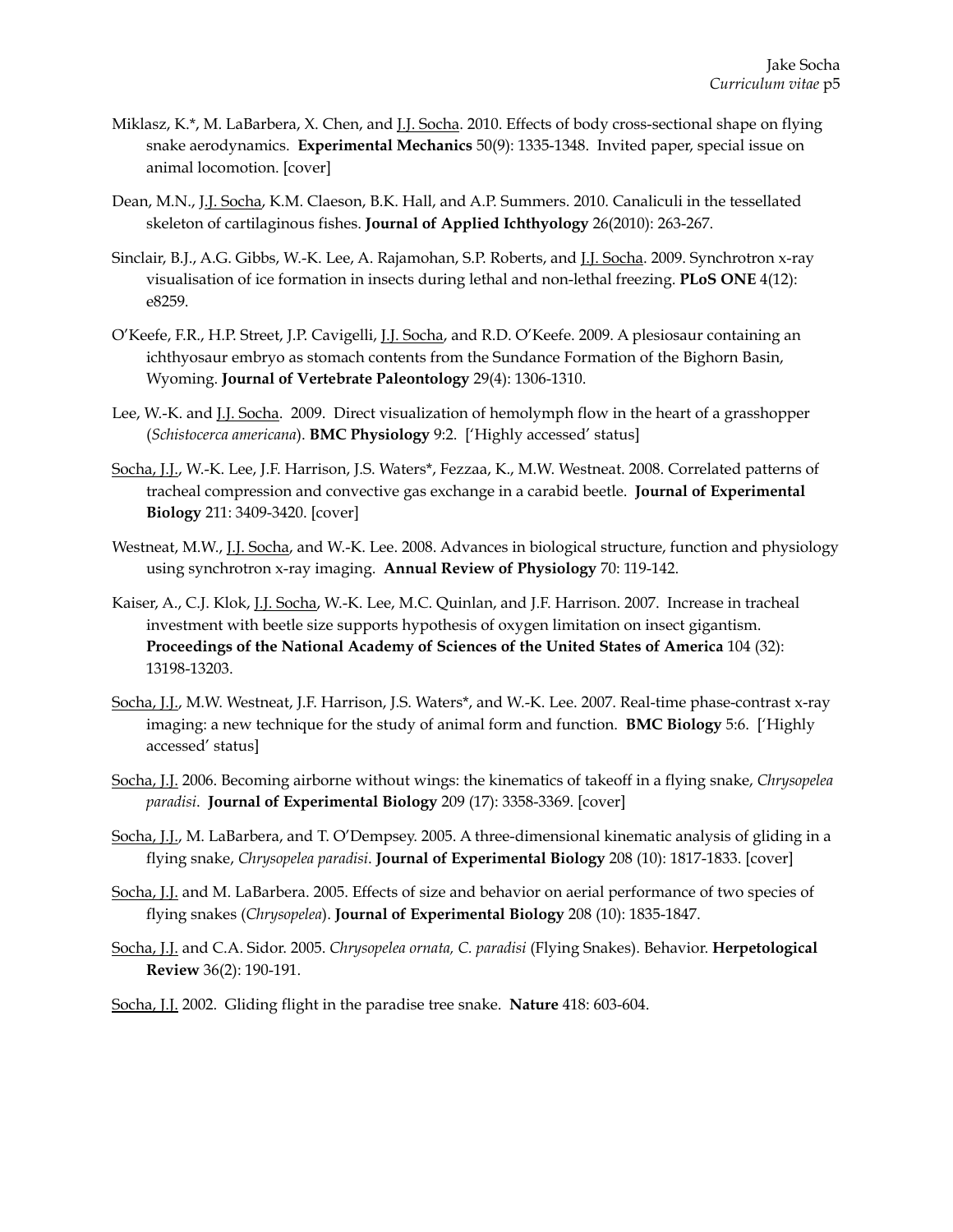## *Refereed conference papers*

- Laha, B., D.A. Bowman, D.H. Laidlaw, and J.J. Socha. 2015. A classification of user tasks in visual analysis of volume data. **Scientific Visualization Conference (SciVis)**, 2015 IEEE. IEEE. pp. 1-8.
- Aboelkassem, Y.\*, A.E. Staples, J.J. Socha. 2010. Microscale flow pumping inspired by rhythmic tracheal compressions in insects. **Proceedings of the ASME 2011 Pressure Vessels and Piping Conference** (PVP 2011), July 17-21, 2011, Baltimore, Maryland, USA. Paper Number: PVP2011-57061.
- Webster, M.R.\*, R. De Vita, J.N. Twigg\*, J.J. Socha. 2010. Tensile properties of insect tracheal tubes, **Proceedings of ASME (SMASIS)**, September 28-October 1, 2010, Philadelphia, Pennsylvania, USA. Paper Number: SMASIS2010-3859.
- Miklasz, K.\*, M. LaBarbera, J.J. Socha. 2008. The effect of body cross-sectional shape on glide force production in 'flying' snakes. **22nd International Congress of Theoretical and Applied Mechanics**, Adelaide, Australia.
- Socha J.J., F. De Carlo. 2008. Use of synchrotron tomography to image naturalistic anatomy in insects. In: **Developments in X-Ray Tomography VI: 2008**; San Diego, CA, USA: SPIE; 2008: 70780A-70787.

### *Book chapters*

- Khandelwhal, P., S.D. Ross, H. Dong, and J.J. Socha. Convergence in gliding. Chapter in press in **Convergent Evolution**, eds V. Bels and P. Legreneur.
- Klok, C.J., A. Kaiser, J.J. Socha, W.-K. Lee, and J. F. Harrison. 2016. Multigenerational effects of rearing atmospheric oxygen level on the tracheal dimensions and diffusing capacities of pupal and adult *Drosophila melanogaster*. In: **Hypoxia and Cancer**. pp. 285-300. Eds. R.C. Roach et al., Springer, New York.
- Socha, J.J. and J.R. Grubich. 2010. Biomechanically Inspired Robotics. In: **Bio-inspired Innovation and National Security**. Eds. R.E. Armstrong, M.D. Drapeau, C.A. Loeb, J.J. Valdes. National Defense University Press, Washington, D.C. pp 195-206.

## *Other publications*

- Socha, J.J. 2020. Flying lizards plan ahead to avoid clutter. Outside JEB, **Journal of Experimental Biology**  2020 (223).
- Socha, J.J. 2011. To catch a flying snake. Essay in **Open Magazine**, April 23, 2011.
- Socha, J.J. 2004. Flying snakes. In abheben! **1000 traume vom fliegen, art kite museum GmbH**. Hildegard Mannheims, ed. pp. 236-239.
- Socha, J.J. 1999. Mary Anning. In **Encyclopedia of Paleontology, Vol. 1**. R. Singer, ed. Chicago: Fitzroy Dearborn Publishers, pp. 74-75.
- Socha, J.J. 1999. Harry Govier Seeley. In **Encyclopedia of Paleontology, Vol. 2**. R. Singer, ed. Chicago: Fitzroy Dearborn Publishers, pp. 1080-1082.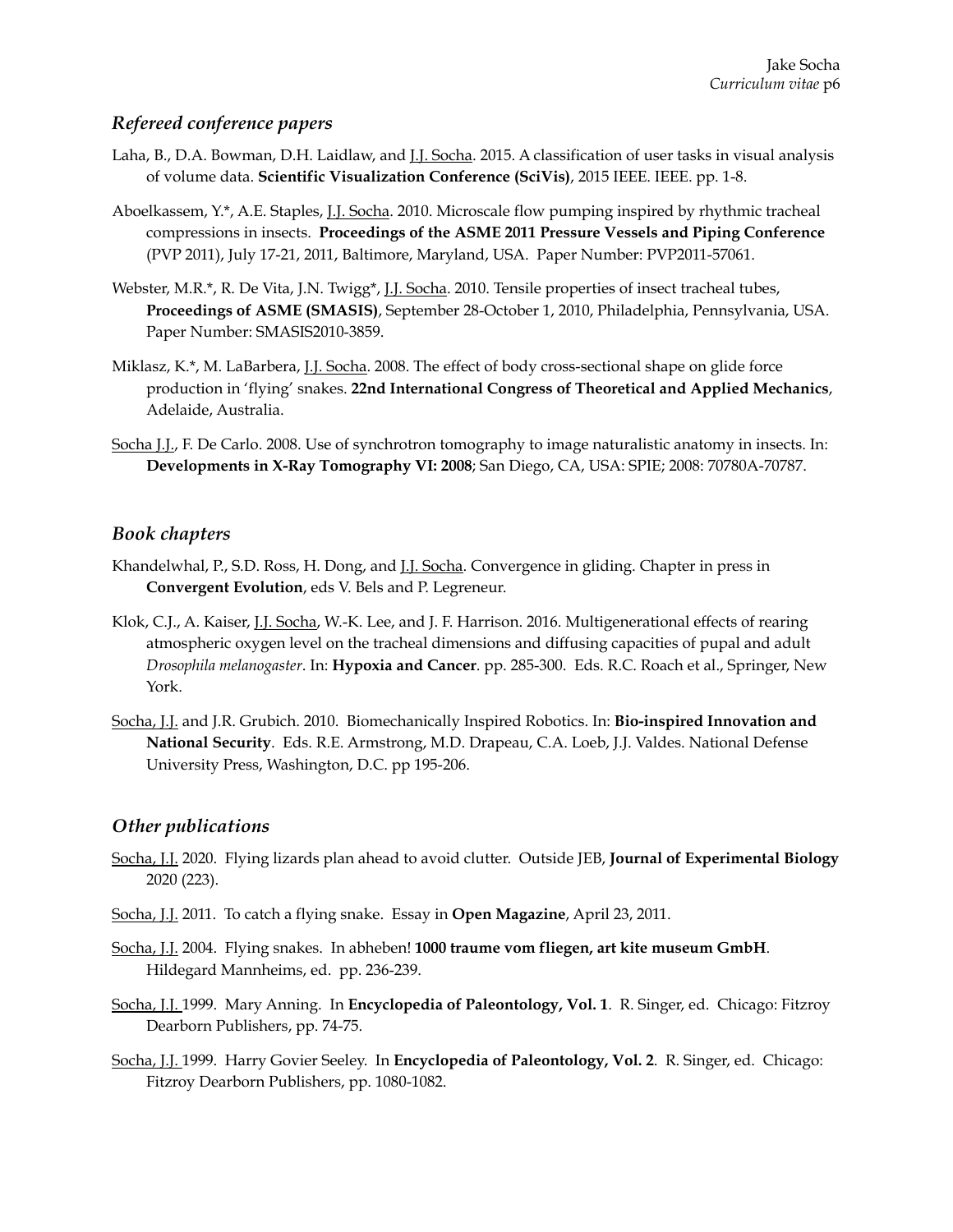### *Manuscripts submitted or in review (available upon request)*

- Mikel-Stites\*, M.R., M.K. Salcedo, J.J. Socha, P.E. Marek, and A.E. Staples. A biologically accurate model of directional hearing in the parasitoid fly *Ormia ochracea.* In revision, **PNAS Nexus**.
- Salcedo, M.K., B.H. Jun\*, J.J. Socha, P.P. Vlachos, N.E. Pierce, and S.A. Combes. A living network: complex hemolymph circulation patterns in locust wings. In revision, **Communications Biology**.
- Salcedo, M.K., T.E. Ellis\*, A.S. Sáenz\*, J.L. Lu\*, T. Worrell\*, M.L. Madigan, and J.J. Socha. Transient use of hemolymph for hydraulic wing expansion in cicadas. In review, **Current Biology**.
- Weiss, T.\*, G.B. Gillis, and J.J. Socha. Skittering locomotion in the cricket frog *Acris crepitans*: a form of porpoising. In review, **Journal of Experimental Biology**.

#### *Manuscripts in preparation (available upon request)*

- Whitehead, J.G.\*, T. Worrell\*, and J.J. Socha. Mallard landing behavior follows a  $\tau$ -constant braking strategy.
- Dellinger, S.B.\*, R. De Vita, P.P. Vlachos, M.M. Muñoz, and J.J. Socha. Material properties of skin in a flying snake (*Chrysopelea ornata*).
- Wagner\*, J.M., C.J. Klok, M.E. Duell\*, J.J. Socha, G. Cao, H. Gong\*, and J.F. Harrison. Isometric spiracular scaling in scarab Beetles: Implications for diffusive and advective oxygen transport.
- Kenny, M.C.\*, M.A. Stremler, and J.J. Socha. Does Murray's law apply to the tracheal system in insects? A 3D study of the beetle *Platynus decentis.*
- Adjerid, K.\*, M.C. Kenny\*, J.F. Garrett\*, R. De Vita, and J.J. Socha. Relationship of structure and material properties to tracheal collapse in darkling beetles.

#### **Sponsored research**

- 2021 **ICTAS (Institute of Critical Technology and Applied Science) Diversity and Inclusion Seed Grant,** "Introducing concepts of comparative biomechanics and bio-inspired engineering to students of the Atlanta University Center Consortium" PI: J. Socha. Co-PI: E. Red (Morehouse College), 10/29/2021–06/30/2023. \$20,000.
- 2021 **National Science Foundation IOS (Integrative Organismal Systems) Grant**, "Biomechanical constraints and trade-offs between sugar and blood feeding in mosquitoes" NSF IOS (2114127). PI: C. Lahondère, Co-PI: M. Stremler, Co-PI: J. Socha, Co-PI: C. Vinauger, 08/10/2021– 08/9/2024*.* \$1,031,547.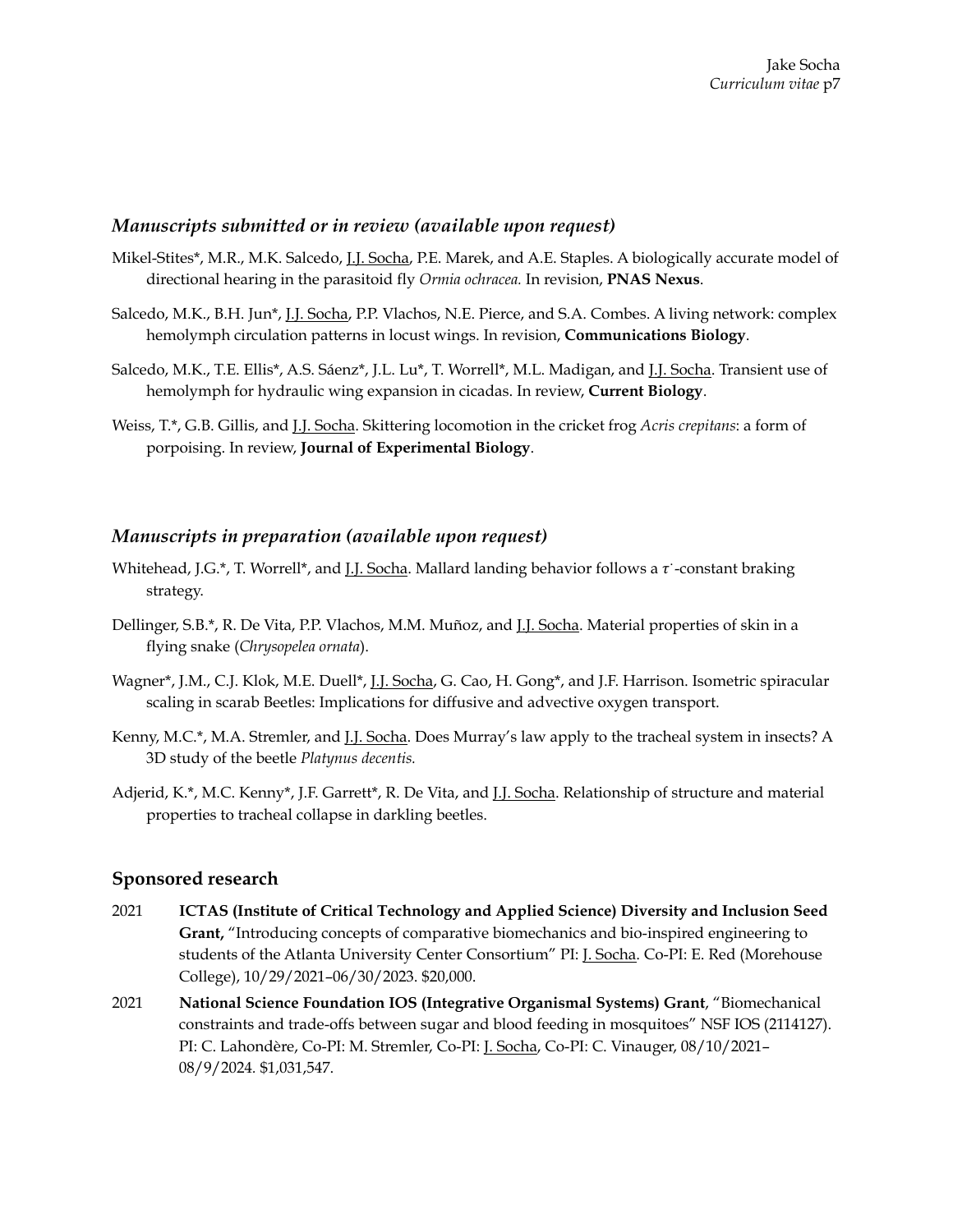- 2020 **National Science Foundation PoLS (Physics of Living Systems) Grant**, "The role of hydrodynamic slip in insect respiration" NSF PoLS (2014181). PI: A. Staples, Co-PI: J. Socha, 09/1/2020–08/31/2023*.* \$449,999.
- 2020 **National Science Foundation CBET (Chemical, Bioengineering, Environmental and Transport Systems) Fluid Dynamics Grant**, "Flying snakes: the fluid mechanics of deforming articulated bodies " NSF CBET (2027523; co-funded by IOS). PI: S. Ross, Co-PI's: J. Socha, P. Vlachos (Purdue), H. Dong (UVA), 08/1/2020–07/31/2023. \$639,919.
- 2019 **Virginia Space Grant Consortium Grant,** "Mechanisms of interfacial locomotion in the Indian skipper frog" PI: J. Socha, 05/10/2019–05/09/2020. \$6,000 (Fellowship for support of Ph.D. student Talia Weiss.)
- 2018 **ICTAS (Institute of Critical Technology and Applied Science) Diversity and Inclusion Seed Grant,** PI: J. Socha. Co-PI: E. Red (Morehouse College), 10/2/2018–06/30/2018. \$10,000.
- 2018 **ICTAS (Institute of Critical Technology and Applied Science) REU Grant,** "Optimum slithering and digging of elongate organisms in granular media" PI: H. Pendar, Co-PI's: J. Socha, J. Chung, S. Jung. 10/2/2018–06/30/2018. \$10,000.
- 2018 **National Science Foundation MRI (Major Research Instrumentation) Grant**, "MRI: Development of a system for high-resolution uninterrupted capture of complex animal motions" NSF CMMI (1828280). PI: R. Mueller, Co-PI's: H. Zhu, A. Leonessa, J. Socha, A. Abbott. 10/1/2018–9/30/2019. \$249,666.
- 2018 **National Science Foundation PFBP (Postdoctoral Fellowships for Broadening Participation in Biology) award**, "Circulatory flow in insect wings" Fellowship awarded to Mary Salcedo (Ph.D., Harvard University) for 2 years of postdoctoral research in my lab, 3/1/19–3/1/21. \$138,000.
- 2018 **Virginia Space Grant Consortium Grant,** "Mechanisms of interfacial locomotion in the Indian skipper frog" PI: J. Socha, 05/10/2018–05/09/2019. \$6,000 (Fellowship for support of Ph.D. student Talia Weiss.)
- 2017 **ICTAS (Institute of Critical Technology and Applied Science) Diversity and Inclusion Seed Grant,** PI: J. Socha. Co-PI: W. Rockward (Morehouse College), 10/1/2017–06/30/2017. \$10,000.
- 2016 **Virginia Space Grant Consortium Grant,** "The shape of a flying snake: extracting aerodynamics for insight on unconventional aircraft design" PI: J. Socha, 05/10/2016– 05/09/2017. \$8,500 (Fellowship for support of undergraduate Alex McLean.)
- 2016 **ICTAS (Institute of Critical Technology and Applied Science) Diversity and Inclusion Seed Grant,** PI: J. Socha. Co-PI: W. Rockward (Morehouse College), 10/20/2016–06/30/2017. \$10,000.
- 2016 **National Science Foundation IOS (Integrative Organismal Systems) Grant**, "A new hypothesis for cardio-respiratory mechanics in insects" NSF IOS (1558052). PI: J. Socha, Co-PI's: J. Harrison (ASU), L. Miller (UNC), H. Pendar. 1/1/2016–4/30/2019. \$869,059.
- 2015 **ICAT SEAD (Institute for Creativity, Arts, and Technology; Science, Engineering, Art, and Design) Grant**, "Determining the three-dimensional kinematics of flying snakes during aerial gliding" PI: J. Socha, Co-PI: S. Ross. 1/1/2015–4/30/2015. \$3,000.
- 2014 **National Science Foundation CAREER Grant**, "Gliding flight in snakes: How wingless gliders produce force, maintain stability, and maneuver" NSF PHY (1351322), PoLS (Physics of Living Systems). PI: J. Socha. 9/1/2014–8/31/2019. \$750,000.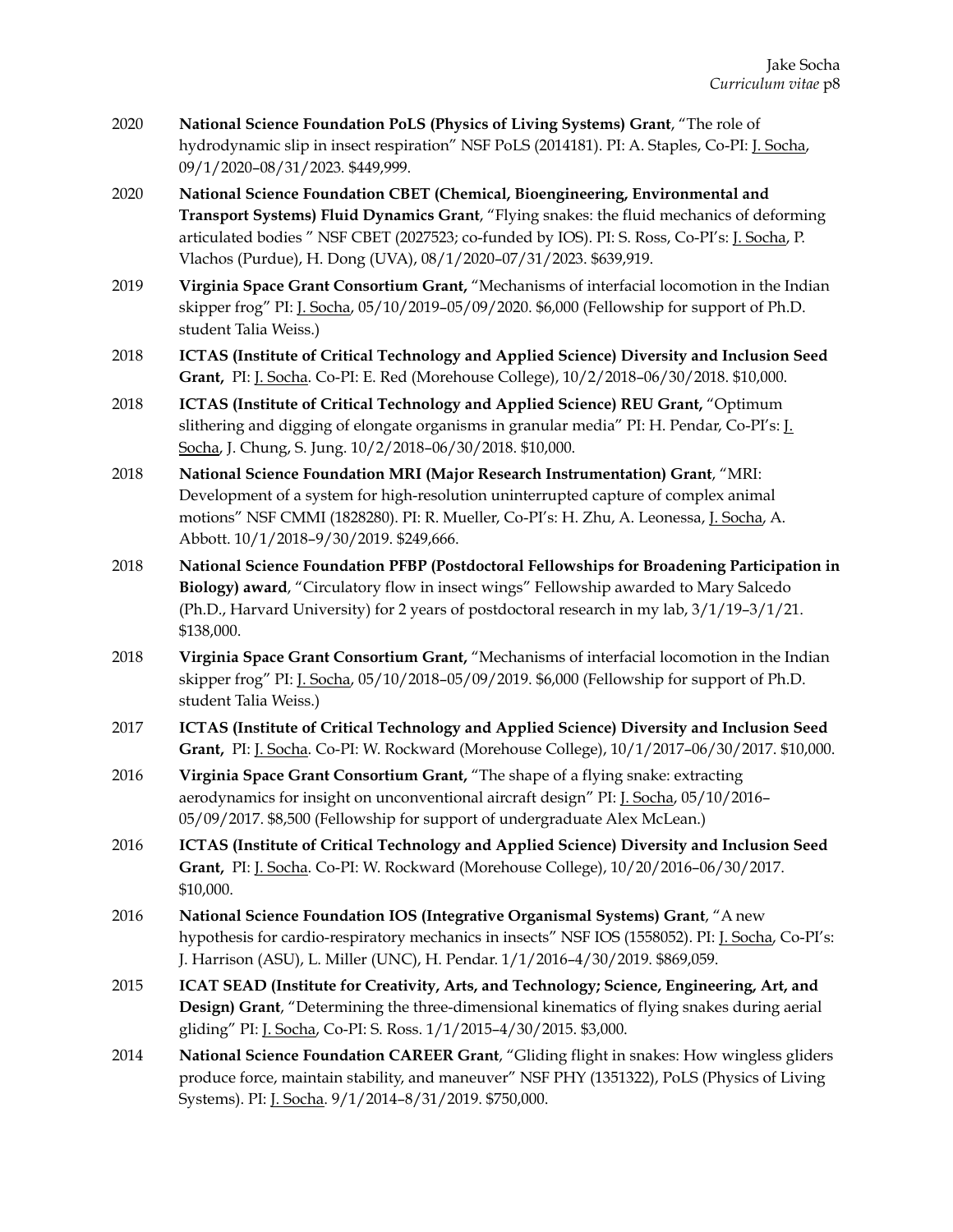- 2014 **National Science Foundation PFBP (Postdoctoral Fellowships for Broadening Participation in Biology) award**, "Sensorimotor control in aerodynamic forces of gliding snakes " Fellowship awarded to Sharri Zamore (Ph.D., U. Washington) for 3 years of postdoctoral research in my lab, 9/1/15–9/1/18. \$207,000.
- 2014 **Virginia Space Grant Consortium Grant,** "Investigating flows in insect hearts as inspiration for microfluidic pumps" PI: J. Socha, 05/15/2014–05/14/2015. \$5,000 (Fellowship for support of Ph.D. student Matt Giarra.)
- 2014 **Virginia Tech COE (College of Engineering) Award,** "Dean's Office Incentive Graduate Positions 2014-15", PI: J. Socha. Funded GRA position for 2 semesters, 2014-15, PI: J. Socha, \$41,728.28.
- 2013 **National Science Foundation RET (Research Experiences for Teachers) Grant**, "RET in Engineering and Computer Science Site: Biomechanics from molecular to organismal scales" NSF EEC (1301037), PI: J. Socha. (Originally awarded with D. Dudek.) 1/1/2014–12/31/2016. \$499,670.
- 2013 **National Science Foundation GV (Graphics and Visualization) Grant**, "HCC: Small: Collaborative Research: Immersive visualization and 3D interaction for volume data analysis" NSF IIS (1320046), PI: D. Bowman, Co-PI's: J. Socha, D. Laidlaw. 6/1/2013–5/31/2016. \$249,946.
- 2013 **National Science Foundation EFRI-REM (Emerging Frontiers in Research and Innovation, Research Experience and Mentoring) Grant**, "Complex microsystem networks inspired by internal insect physiology" NSF ENG supplement to award 0938047, PI: J. Socha. Co-PI's: R. Davalos, I Puri. 6/1/2013–5/31/2014. \$114,988.
- 2013 **National Science Foundation PoLS (Physics of Living Systems) Grant**, "How do animals harness water entry and exit dynamics? " NSF PHY (1205642), PI: S. Jung. Co-PI's: J. Socha, P. Vlachos. 2/15/2013–2/14/2016. \$510,436.
- 2013 **Virginia Tech COE (College of Engineering) Engineering Fee Allocation,** "A Planar Biaxial Testing System to Incorporate Hands-on Activities in the ESM Curriculum" PI: M. Al-Haik, Co-PI's: S. Case, R. De Vita, D. Dillard, D. Dudek, J. Socha. \$250,020.
- 2012 **National Science Foundation IDBR (Instrument Development for Biological Research) Grant**, "IDBR: Instrument development for three-dimensional fluid flow measurements of freely-flying animals" NSF BIO (1152304), PI: P. Vlachos. Co-PI's: T. Hedrick (UNC), J. Socha. 7/1/2012–6/30/2015. \$599,968.
- 2012 **National Science Foundation EFRI-REM (Emerging Frontiers in Research and Innovation, Research Experience and Mentoring) Grant**, "Complex microsystem networks inspired by internal insect physiology" Competitive outreach supplement to award NSF EFRI 0938047 0938047, PI: J. Socha. Co-PI's: R. Davalos, I Puri. 6/1/2012–5/31/2013. \$100,000.
- 2010 **DARPA Grant**, "Fundamental mechanics of gliding flight in snakes" PI: J. Socha. Co-PI: P. Vlachos. 3/1/2010–11/30/2010. \$331,904.
- 2010 **National Science Foundation EFRI (Emerging Frontiers in Research and Innovation) Grant**, "Complex microsystem networks inspired by internal insect physiology" NSF ENG (0938047), PI: J. Socha. Co-PI's: J. Harrison, R. De Vita, R. Davalos, A. Staples. 1/1/2010–12/31/2013. \$1,992,607.
- 2009 **ICTAS (Institute of Critical Technology and Applied Science) Grand Challenges Grant**, "Biomimetic microsystems inspired by physiological networks in insects" PI: J. Socha. Co-PI's: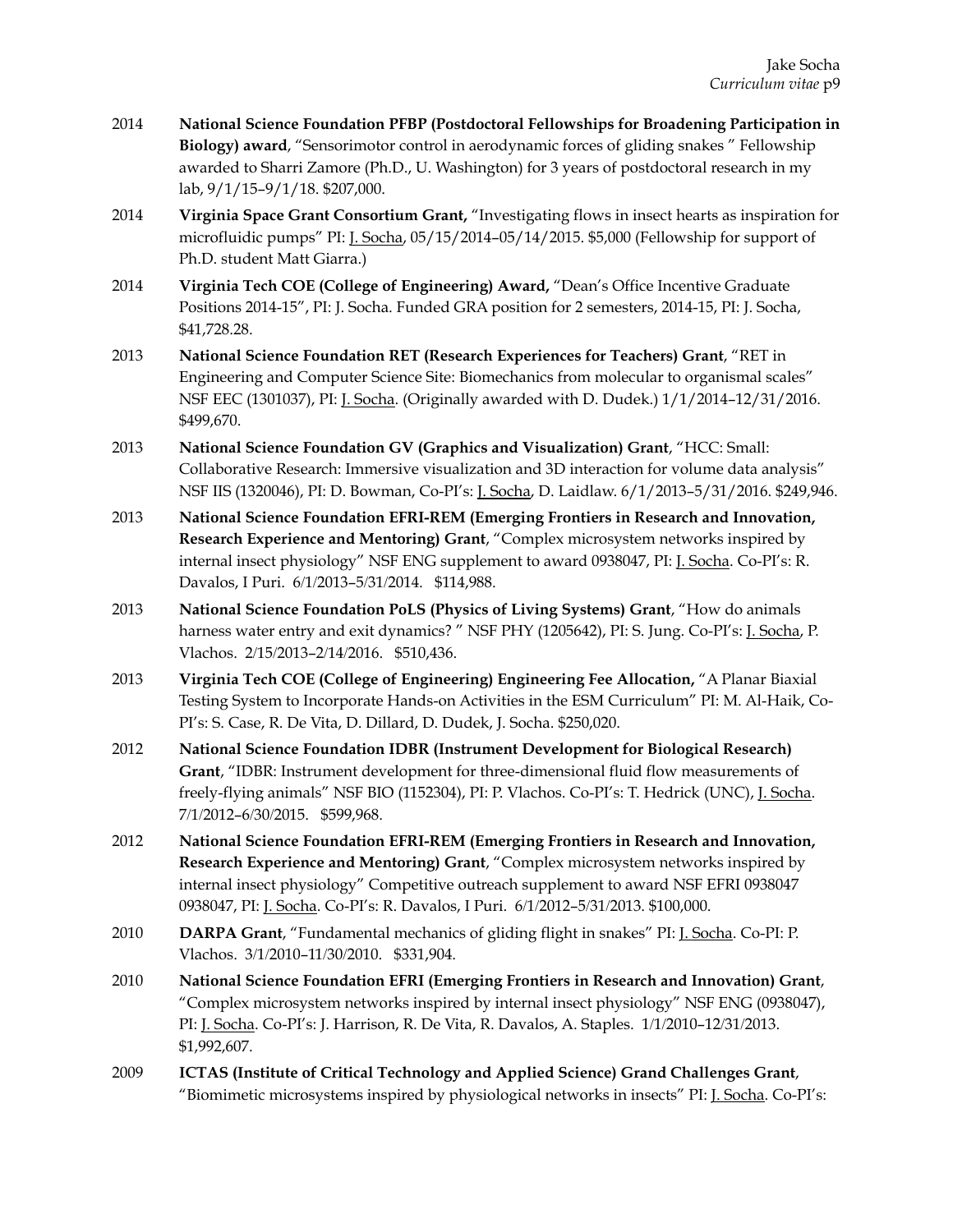M. Agah, R. De Vita, R. Davalos, I. Puri, S. Ross, A. Staples, M. Stremler, P. Vlachos. 7/1/2009– 6/30/2012. \$298,466.

- 2009 **The Thomas F & Kate Miller Jeffress Memorial Trust Grant**, "The biomechanics of compressible tracheal networks in insects" PI: J. Socha. 7/1/09–6/30/10. \$21,000.
- 2009 **Virginia Tech COE (College of Engineering) Engineering Fee Allocation**, "A Multi-camera High-speed Video System for Undergraduate Education and Research Experience", PI: J. Socha, Co-PI's: R. De Vita, D. Dudek, M. Hajj, M. Paretti, M. Stremler, Sunny Jung, \$89,700.

*Awards prior to Virginia Tech* 

- 2000 **National Geographic Committee for Research and Exploration Grant**
- 2000 **The Journal of Experimental Biology Traveling Fund Grant**
- 2000 **Hinds Fund Grant** (University of Chicago)
- 2000 **The Explorers Club Exploration Fund Grant**
- 2000 **Sigma Xi Grant-in-Aid-of-Research**
- 2000 **Chicago Herpetological Society Grant**
- 1997 **Hinds Fund Grant** (University of Chicago)
- 1997 **Sigma Xi Grant-in-Aid-of-Research**
- 1995 **Goals 2000 High School Improvement Grant**, St. Mary Parish (La.) Schools
- 1993 **Howard Hughes Undergraduate Research Grant**, Duke University

## **Teaching Experience**

## *Primary teaching posts*

- 2014-present **Professor**, Virginia Tech. Courses: ESM 4106: Engineering Analysis of Physiologic Systems II; ESM 5004: Scientific Communication in Engineering Mechanics; GRAD 5134: Interdisciplinary Research at the Engineering-Biology Interface.
- 2014-present **Associate professor**, Virginia Tech. Courses: ESM 2104: Statics; ESM 4105: Engineering Analysis of Physiologic Systems I; ESM 4106: Engineering Analysis of Physiologic Systems II; ESM 5405/6: Biomedical Engineering Clinical Internship; ESM 4245/5245: Mechanics of Animal Locomotion (Terrestrial), ESM 4246/5246: Mechanics of Animal Locomotion (Fluids), ESM 5004: Scientific Communication in Engineering Mechanics; GRAD 5134: Interdisciplinary Research at the Engineering-Biology Interface.
- 2008-2014 **Assistant professor**, Virginia Tech. Courses: ESM 2104: Statics; ESM 4105: Engineering Analysis of Physiologic Systems I; ESM 4106: Engineering Analysis of Physiologic Systems II; ESM 5405/6: Biomedical Engineering Clinical Internship; ESM 4984/5984: Biomotion: Life in Moving Fluids (special study), ESM 4246/5246: Mechanics of Animal Locomotion.
- 2004, 07, 08 **Lecturer**, University of Chicago. Bio-Sci 112: Animal Locomotion. Responsible for design and teaching of new course for non-majors. Enrollment: 44-47 undergraduate students.
- 2007, 2008 **Lecturer**, University of Chicago. Bio-Sci 243: From Neurons to Behavior: The Morphological and Physiological Basis of Movement. Co-taught with prof. Melina Hale.
- 2003 **Assistant Lecturer**, University of Chicago. Bio-Sci 184: Biological Diversity, prof. Michael LaBarbera. Responsible (along with co-lecturer) for setup, implementation, and instruction of weekly labs for 89 students.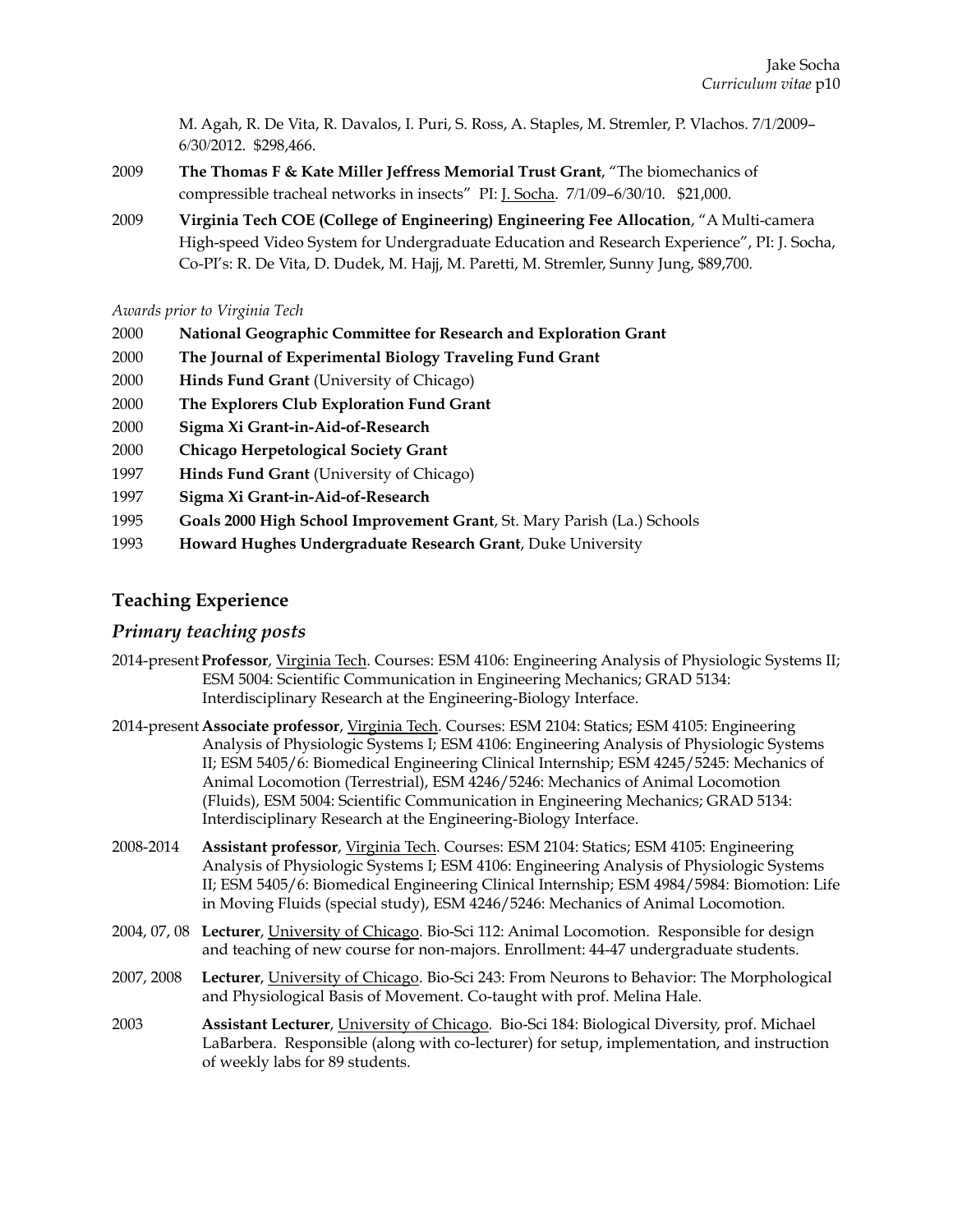- 1997-1999 **Course Instructor**, University of Chicago, Bio-Sci 500: Teaching Assistant Training Class. Taught biological sciences graduate students university-level pedagogical methods. Initiated and successfully completed a major redesign of course in 1998.
- 1994-1996 **Science Department Head and Teacher**, Centerville High School, Centerville, La. Courses taught: Biology, Physics, Chemistry, Computer Science, and Physical Science.
- 1994-1996 **Corps Member**, Teach for America national teacher corps.

### *Thesis advising*

#### Current students:

**Roderick LaFoy**, ME, PhD expected 2020 (IGERT student; co-advised with Pavlos Vlachos)

**Talia Weiss**, BEAM, PhD expected 2020 (IGERT student)

**Michelle Graham**, BEAM, PhD expected 2020

**Joshua Pulliam**, BEAM, PhD expected 2024

**Jeffrey Anderson**, Biological Sciences, PhD expected 2026

#### Previous students:

#### *PhD:*

**Joel Garrett**, BEAM, Ph.D. 2020 (IGERT student; co-advised with Rafael Davalos), Dissertation title: "Microfluidic flow in the insect respiratory system."

**Jack Whitehead**, Biological Sciences, Ph.D. 2019 (IGERT student; co-advised with Ignacio Moore), Dissertation title: "An examination of the kinematics and behavior of Mallards (*Anas platyrhynchos*) during water landings."

**Khaled Adjerid**, Engineering Mechanics, Ph.D. 2019 (IGERT student; co-advised with Raffaella De Vita), Dissertation title: "Biomechanics of tracheal compression in darkling beetles"; currently a postdoctoral researcher at Northeast Ohio Medical University, working with Dr. Rebecca German.

**Melissa Kenny**, Biomedical Engineering, Ph.D. 2019 (IGERT student; co-advised with Mark Stremler), Dissertation title: "Structural and physical characterization of insect flow systems"; currently an Assistant Teaching Professor in the Department of Engineering, Wake Forest University.

**Isaac Yeaton**, Mechanical Engineering, Ph.D. 2018 (IGERT student; co-advised with Shane Ross), Dissertation title: "The dynamics of non-equilibrium gliding in flying snakes"; currently employed by the Advanced Physics Laboratory, Johns Hopkins University.

**Matthew Giarra**, Mechanical Engineering, Ph.D. 2017 (co-advised with Pavlos Vlachos), Dissertation title: "The signal in the noise: Understanding and mitigating decorrelation in particle image velocimetry"; currently employed by the Advanced Physics Laboratory, Johns Hopkins University.

**Farid Jafari**, Engineering Mechanics, Ph.D. 2016, Dissertation title: "Physical mechanisms of control of gliding in flying snakes"; currently employed as a visiting professor in Mechanical Engineering at Grand Valley State University.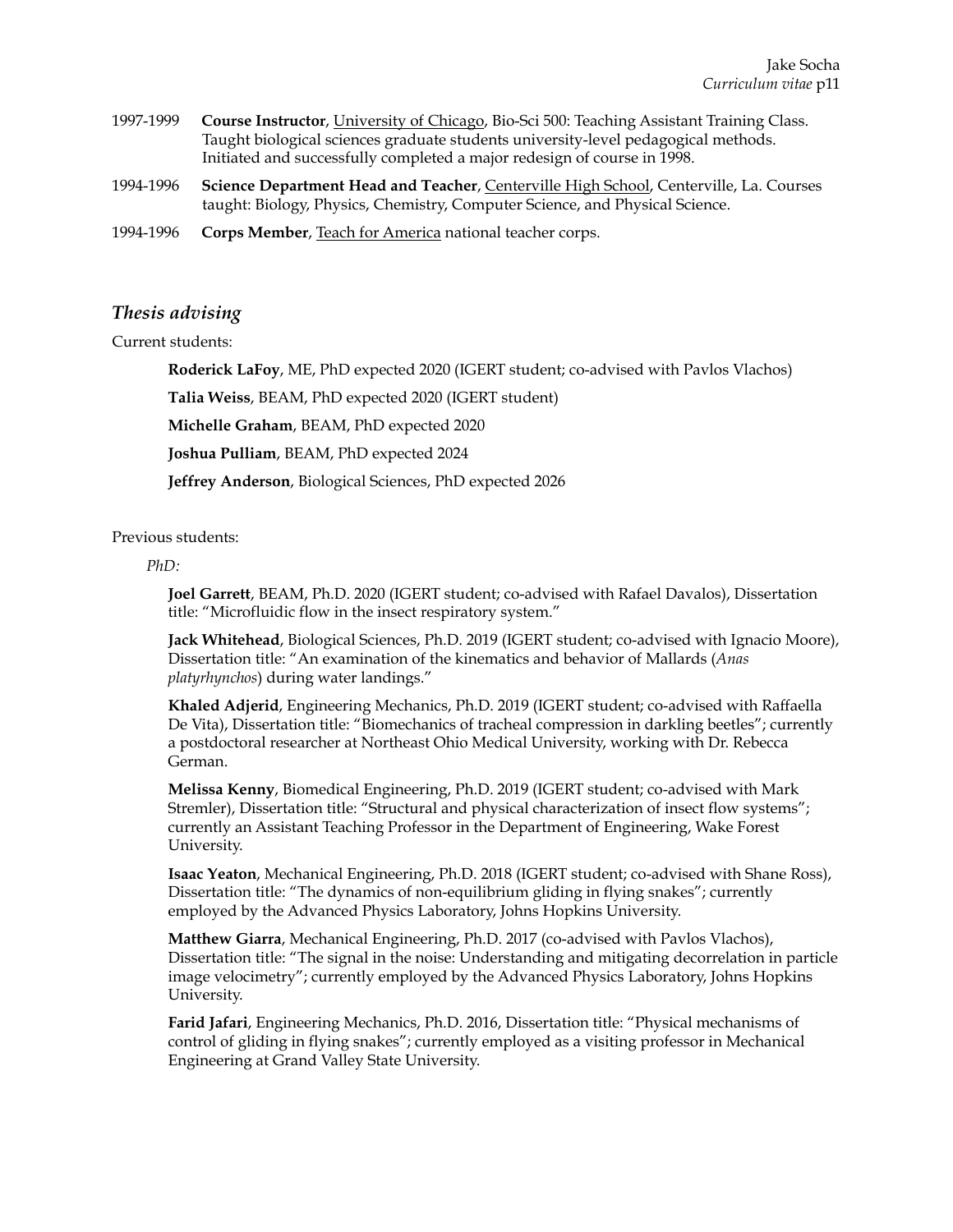**Hodjat Pendar**, Engineering Mechanics, Ph.D. 2014, Dissertation title: "The mechanical linkage of abdominal movements and the respiratory system in beetles"; currently employed as a research assistant professor in Biomedical Engineering and Mechanics at Virginia Tech.

#### *Masters:*

**Marta Drabek**, Aerospace Engineering (U. Glasgow), M.S., "Aerodynamics of chambers used for respiratory measurements at low Reynolds numbers in small animals", 2015

**Catherine Twyman**, Mechanical Engineering, M.E., "Landing without limbs: body shape during arboreal landings in flying snakes", 2015

**Elan Dalton**, Biological Sciences (NSF MultiSTEPS IGERT student; co-advised with Ignacio Moore), M.S., "The role of the abdominal pump in tracheal tube compression in the darkling beetle, *Zophobas morio*", 2013

**Daniel Holden**, Mechanical Engineering (co-advised with Pavlos Vlachos), M.S., "Flying snakes: Aerodynamics of body cross-sectional shape", 2011

**Sarah Dellinger**, Engineering Mechanics, M.S., "Material properties of skin in a flying snake (*Chrysopelea ornata*)", 2011

**Lewis Cox**, Engineering Mechanics, M.S., "Patterns of hemolymph pressure related to tracheal tube collapse in the beetle *Pterostichus commutabulis*", 2011

#### Committee membership:

M.S. Candidates - on Committee (12)

*Completed* 

Michael Sano (M.S., ESM, 2010) Joe Welker (M.S., ESM, 2010) Sreenath Balakrishnan (M.S., ME, 2010) Brady Drew (M.S., ME, 2011) Navish Wadhwa (M.S., ESM, 2012) Ben Jackson (M.S., ME, 2012) Ian Marcus (M.S., ESM, 2013) Victor Stewart (M.S., BME 2013) Leigh Allen (M.S., ESM 2014) Winston Becker (M.S., ESM 2014) Souvick Chatterjee (M.S., ESM 2015) Candice Stefanic (M.S., Geosciences 2017)

Ph.D. Candidates - on Committee (16)

#### *Completed*

Brad Hendershot (Ph.D., SBES, 2012) Joe Welker (Ph.D., ESM 2012) Yasser Aboelkassem (Ph.D., ESM, 2012) Saikat Jana (Ph.D., ESM, 2013) Suvojit Ghosh (Ph.D., ESM, 2013) Mittu Pannala (Ph.D., ME, 2013) Matthew Webster (Ph.D., ESM, 2014) Dragan Avirovik (Ph.D., ME, 2014) Sean Gart (Ph.D., ESM, 2015) Jeffrey Feaster (Ph.D., ME, 2017) Brian Chang (Ph.D., BEAM, 2018) Gary Nave (Ph.D., BEAM, 2018)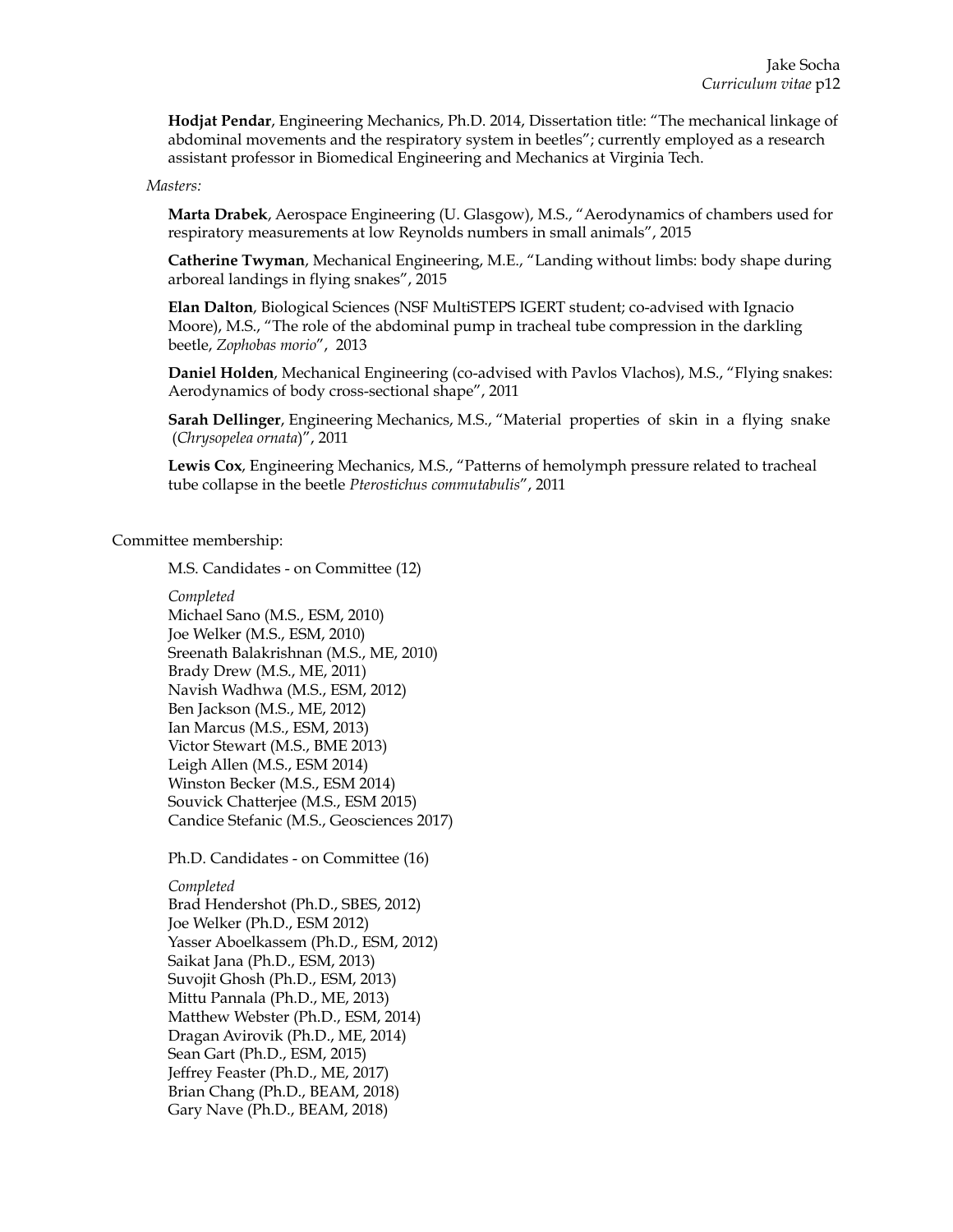Krishnasis Chatterjee (Ph.D., BEAM, 2018) Gregory Krummel (Ph.D., ME, 2018) Colin Stewart (Ph.D., ME, 2019) Alex Peebles (Ph.D., BEAM, 2020) Cherice Hughes-Oliver (Ph.D., BEAM, 2020) Xiaoyan Yin, (Ph.D., ME, 2020) Pranav Khandelwal (Ph.D., Biology, UNC, 2021)

*In Progress*  Margaret Carneal (Ph.D., expected 2021)

Liujun Zhang (Ph.D., ME, expected 2021).

## *Research mentorships: undergraduates (at Virginia Tech)*

#### 2008-2009 (1)

Matt Means (ME, Bucknell), Jennifer Tolley (ESM), Sarah Bonham (ESM), Chad Olenick (ESM)

2009-2010 (4)

Steven Robinson (ESM), Jennifer Tolley (ESM), Sarah Bonham (ESM), Chad Olenick (ESM)

2010-2011 (8)

Steven Robinson (ESM), Rebecca Zapata (ESM), Carolyn Roberts (ESM), Sam Hochgraf (ESM), Danielle Beringer (ESM), Arielle Strong (ESM), Tara Cozier (ESM), Ruben Gameros (Aero, ASU)

#### 2011-2012 (6)

Danielle Beringer (ESM), Ruben Gameros (Aero, ASU), Rebecca Zapata (ESM), Sam Hochgraf (ESM), Carolyn Roberts (ESM), Logan Miller (ESM)

2012-2013 (4)

Carolyn Roberts (ESM), Jessica Aviles (ESM), Logan Miller (ESM), Jacob Sieve (Chem Eng)

2013-2014 (3)

Jessica Aviles (ESM), Patrick Rogers (ESM), Jacob Sieve (Chem Eng)

2014-2015 (11)

Jessica Aviles (ESM), Patrick Rogers (ESM), Jacob Sieve (Chem Eng), Rochelle Silverman (Phy), Nadezda Makarova (ME), William Rosser (Bio), Grant Baumgardner (ME), Brittany Horton (Gen Eng), Sophie Behrend (Gen Eng), Alina Voelker (Gen Eng), Ngoze Nwoki (ESM)

2015-2016 (12)

Patrick Rogers (ESM), Jacob Sieve (Chem Eng), Rochelle Silverman (Phy), William Rosser (Bio), Grant Baumgardner (ME), Brittany Horton (Gen Eng), Sophie Behrend (Gen Eng), Alina Voelker (Gen Eng), Ngoze Nwoki (Physics), Alex McLean (Aero), Jeffrey Basoah (ME), Rhea Kapania (Nanomedicine)

2016-2017 (17)

Grant Baumgardner (ME), Brittany Horton (ME), Sophie Behrend (Gen Eng), Lauren Bochiccio (BSE, Phy, & Neuro), Ngoze Nwoki (Physics), Alex McLean (Aero), Jeffrey Basoah (ME), Yudi Ko (ME), Zackory Biggers (ME), Corey Spohn (ESM), Katherine Johnston (ME), Bryan Bergen (ME),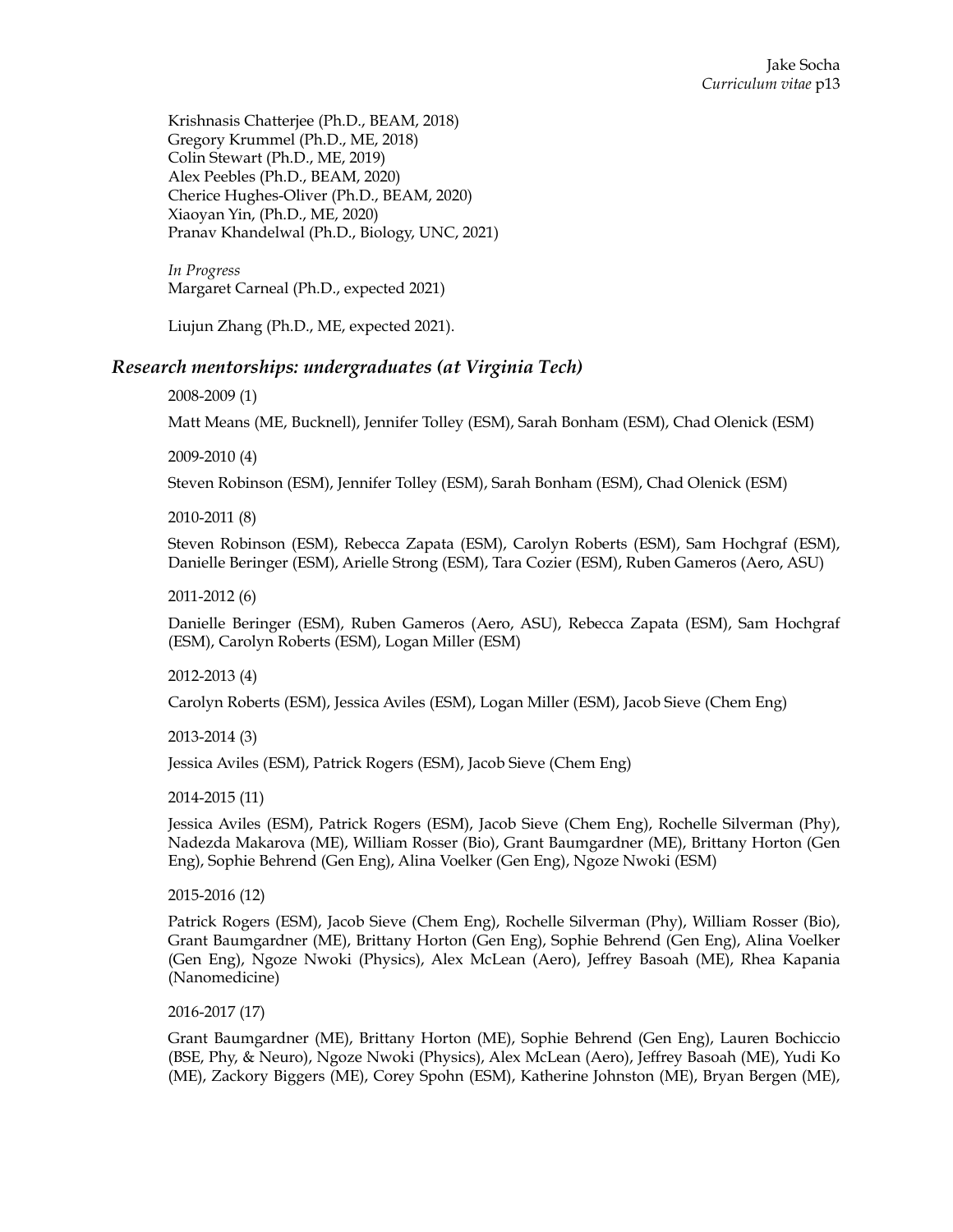Alok Baral (Bio), Melynna Thai (Aero), Rohan Bardhan (Aero), Caroline Schenewald (ME), Juel Hayes (Gen Eng)

#### 2017-2018 (28)

Rohan Bardhan (Aero), Lauren Bochicchio (BSE, Phy, & Neuro), Ngoze Nwoki (Physics), Alex McLean (Aero), Zackory Biggers (ME), Alok Baral (Bio), Caroline Schoenewald (ME), Sofie Saunier (Gen Eng), Morgan Newcomb (Gen Eng), Amanda Butynes (Aero), Terrell Worrell (Gen Eng), Suinda Ossenkopp (Gen Eng), Anusha Balani (Chem), Mela Coffey (ESM), Michelle Prisbe (ME), Madeline Urso (ME), Tom Otgonbayar (Comp Eng), Antara Sahay (ME), Caroline Marti (Microbio), Jordan Proctor (Animal & Poultry Sci), Hanna Kiryluk (Animal & Poultry Sci), Natalie Lovelace (Animal & Poultry Sci), Lakirah Walker (Spelman College), Jonas Scherer (Westfälische Hochschule, Germany), Christie Crandall (ESM), Parker Broadnax (Applied Physics, Morehouse College), Ira Moore (Applied Physics, Morehouse College), Emily Graziani (ME)

#### 2018-2019 (26)

Caroline Schoenewald (ME), Sofie Saunier, Gen Eng), Morgan Newcomb (Gen Eng), Amanda Butynes, Aero), Terrell Worrell (ESM), Suinda Ossenkopp, Gen Eng), Anusha Balani (Chem), Mela Coffey, ESM), Michelle Prisbe (ME), Madeline Urso (ME), Antara Sahay (ME), Caroline Marti, Microbio), Jordan Proctor (Animal & Poultry Sci), Hanna Kiryluk, Animal & Poultry Sci), Natalie Lovelace (Animal & Poultry Sci), Christie Crandall (ESM), Parker Broadnax (Applied Physics (Morehouse College)), Ira Moore, Applied Physics (Morehouse College) (Emily Graziani, ME), Nicole Araujo (Biological Sciences), Cassandra Basham, ME), Mariam Hasan (Gen. Eng.), Evelyn Jens, ME), Dina Liacopoulos (Gen. eng.), Brennan Rausch, ME), Abdul Shahid (Gen. Eng.)

#### 2019-2020 (18)

Terrell Worrell (ESM), Mela Coffey (ESM), Caroline Marti (Microbio), Jordan Proctor (Animal & Poultry Sci), Natalie Lovelace (Animal & Poultry Sci), Donovan Hardy (Chemistry (Morehouse College)), Nicole Araujo (Biological Sciences), Brennan Rausch (ME), Zaid Salameh (ESM), Kyle Kinskie (Gen. Eng.), Mohamed Hussein (Gen. Eng.), Yulia Kirina (Gen. Eng.), Joyce Lu (Animal & Poultry Sciences), Camryn McClosky (Animal & Poultry Sciences), Noah Goldfarb (Animal & Poultry Sciences), Brisa Salas (Animal & Poultry Sciences), Taylor Payne (Animal & Poultry **Sciences** 

#### 2020-2021 (15)

Terrell Worrell (ESM), Mela Coffey (ESM), Zaid Salameh (ESM), Mohamed Hussein (Gen. Eng.), Yulia Kirina (MSE), Tyler Ellis (AOE), Alison Henry (BME), Noah Goldfarb (Animal & Poultry Sciences), Joyce Lu (Animal & Poultry Sciences), Brisa Salas (Animal & Poultry Sciences), Taylor Payne (Animal & Poultry Sciences), Eric Giniger (ESM), Shuhan Wang (ESM), Steven Salazar (ESM), Emily Spitaleria (ESM)

## *Research mentorships: public school teachers and high school students*

- 2019 Nitika Sood, high school teacher, Pulaski High School. Research project: Imaging of insect tracheal tubes using atomic force microscopy and SEM.
- 2019 Isaac McPherson, high school student, Blacksburg High School. Research project: Analysis of insect tracheal tubes using synchrotron x-ray imaging.
- 2018 Nitika Sood, high school teacher, Pulaski High School. Research project: Imaging of insect tracheal tubes using atomic force microscopy and SEM.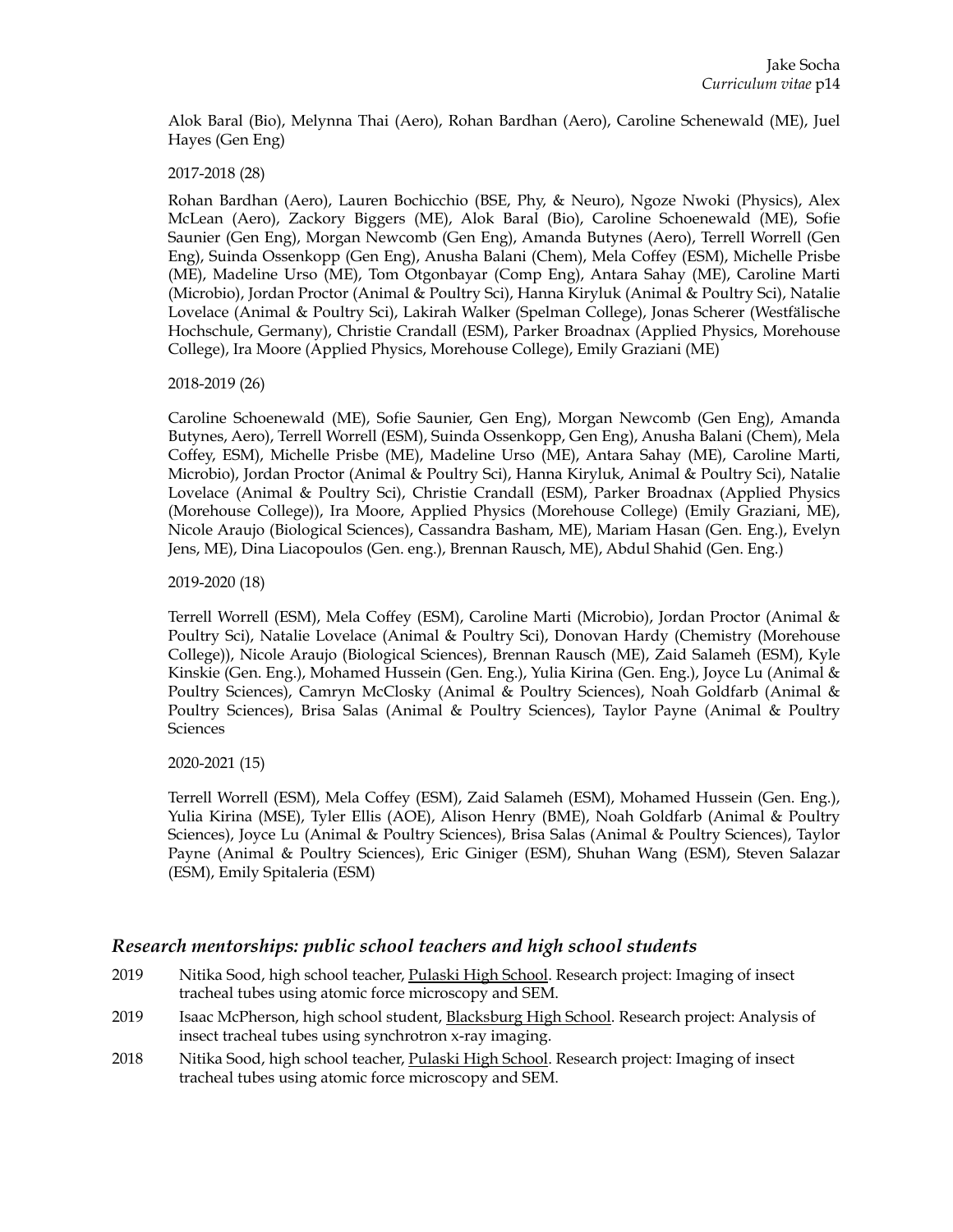- 2018 Michael Collver, high school teacher, Blacksburg High School. Research project: Development of a virtual reality arena for the study of vision in flying snakes.
- 2017 Nitika Sood, high school teacher, Pulaski High School. Research project: Measuring variation in stiffness of insect tracheal tubes using atomic force microscopy.
- 2017 Phil Hernandez, high school teacher, William Fleming High School. Research project: Tonguesticking: A non-oscillatory tongue-flick in flying snakes.
- 2016 Amanda Barnes, middle school teacher, James Breckenridge Middle School. Research project: How does temperature affect insect hemolymph? A study of the larvae of *Manduca sexta*.
- 2015 Pam Tegelman-Malabad, high school teacher, Giles High School. Research project: Morphology of the dorsal vessel of the darkling beetle *Zophobas morio*.
- 2015 Dawn Hakkenberg, high school teacher, Patrick Henry High School. Research project: Does foot curvature assist the Indian skipper frog (*Euphlcytis cyanophlyctis*) in jumping on water?
- 2014 Stephen Kamanda, high school teacher, North Stafford High School. Research project: Puncture, pump, and suck: How does the brown marmorated stink bug actually feed?
- 2013 Tiffany Hunter, high school teacher, Courtland High School. Research project: Determination of hemolymph volume in darkling beetles (*Zophobas morio*) using the isotope dilution technique.
- 2013 Alexis Johnston, high school senior, North Stafford High School. Research project: Spiracle opening patterns correlated to patterns of abdominal pumping in hissing cockroaches.
- 2012 Marquice Barnett, high school science teacher, Northern Guilford High School. Research project: the abdominal pump in the beetle *Zophobas morio*.
- 2012 Krishan Puri, high school senior, Blacksburg High School. Research project: stress effects of experimentation on locusts.
- 2012 Ellen Granata, high school junior, Blacksburg High School and Roanoke Valley Governor's School for Science and Technology. Research project: determination of viscosity of insect hemolymph.

## *Research mentorships: undergraduates and high school students prior to Virginia Tech*

- 2008 Elizabeth Lee, first-year biology major, University of Chicago. Summer research project: 3-D rendering of *Drosophila melanogaster* tracheal system through development. (Supported by NSF grant 0834237 to Deborah Hoshizaki, NIH.) (Also continued in summer 2009.)
- 2007 John Sheppard, first-year biomedical engineering major, Northwestern University. Summer research project: 3-D rendering of *Pieris rapae* digestive system.
- 2007 You Zhou, first-year biology major, University of Chicago. Summer research project: 3-D rendering of *Drosophila melanogaster* tracheal system.
- 2006 Dexter Rietman, high school student, who earned a summer internship from winning the Chicago Public Schools Science Fair. Project: 3D reconstruction of insect tracheal systems using synchrotron microtomography.
- 2005 Jesse London, fourth-year physics major, University of Chicago. Summer research project: Fluid dynamics and function of tracheal compression in insects.
- 2005 Alyssa Winans, junior, Illinois Math and Science Academy (High School). Project: Body dynamics of a click beetle's click.
- 2004-06 Kevin Miklasz, Third and fourth-year physics major, University of Chicago. Projects: Fine-scale kinematics of glide-phase flight in a flying snake (*Chrysopelea paradisi*), Senior honors thesis: Determining the aerodynamic coefficients of flying snakes. Entered graduate school Fall 2006 working with Dr. Mark Denny, Stanford University.
- 2004-05 James Waters, fourth-year mathematics major, University of Chicago. Project: Tracheal compression patterns involved in gas exchange in the ground beetle, *Platynus decentis.* Entered graduate school Fall 2006 working with Dr. Jon Harrison, Arizona State University.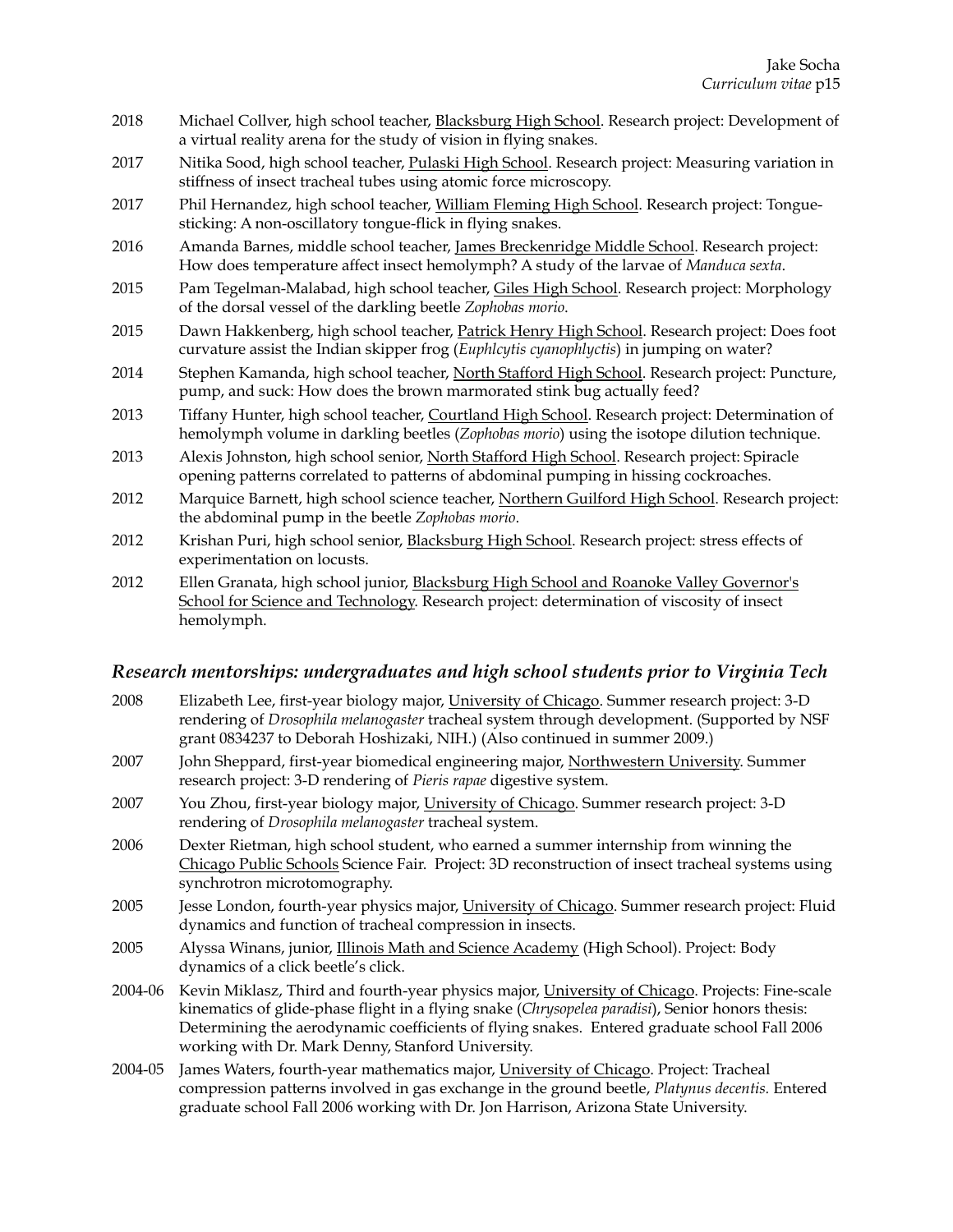# *Graduate teaching assistant posts (University of Chicago)*

- 2003 Bio-Sci 342: Biological Fluid Mechanics (also, *guest lecturer*)
- 2001 Bio-Sci 254: Biomechanics of Organisms (also, *guest lecturer*)
- 2000 Bio-Sci 294: Ecology, Genetics, and Evolution
- 1998 Bio-Sci 184: Biological Diversity
- 1997 Bio-Sci 238: Introduction to Invertebrate Biology

# **Professional & Service Activities**

Member, BEAM Promotion and Tenure Committee, Virginia Tech (2020-present) Chair, BEAM Diversity Committee, Virginia Tech (2018-19, 2021-present) Member, College of Engineering Diversity Committee, Virginia Tech (2018-19) Member, BEAM Diversity Committee, Virginia Tech (2017-18) Member, Mechanical Engineering Faculty Search Committee, Virginia Tech (2015-16) Member, Industrial Systems Engineering Faculty Search Committee, Virginia Tech (2015-16) Chair, BEAM Faculty Search Committee, Virginia Tech (2014-15) Member, BME-ESM Transition Committee, Virginia Tech (2014) Member, ESM Executive Committee, Virginia Tech (2009-2012) Member, ESM Graduate Student Committee, Virginia Tech (2008-present) Member, ESM Laboratory Committee, Virginia Tech (2008-2014) Member, ESM Librescu/Granata Memorial Lecture Series Committee, Virginia Tech (2008-2009) Chair, Society for Integrative and Comparative Biology (SICB) Public Affairs Committee (2010-14) Member, SICB Public Affairs Committee (2009-10, 2015) Editor (and founder), SICB Student Journalism Program (2012-2016) Editor, SICB Press releases (2015-16) Chair, SICB DCB (Division of Comparative Biomechanics) Best Student Paper program (2011-2016) Chair, Ad-hoc committee on fate of SICB students (2015-16) Program Officer, SICB DCB (Division of Comparative Biomechanics), elected position, (2016-18) Program Officer-Elect, SICB, elected position, (2018-2020) Program Officer, SICB, elected position, (2020-2022) Director, BIOTRANS IGEP (Biological Transport Interdisciplinary Graduate Education Program), (2017 present) Co-Director, BIOTRANS IGEP (Biological Transport Interdisciplinary Graduate Education Program), (2016-17) Symposium organizer, *Insights from synchrotron x-ray imaging and beyond: mechanisms and regulation of flow generation in tracheal systems*. International Congress of Respiratory Science 2009, Bonn, Germany. Workshop organizer, *Amerimech 2012: Mechanics in Biology*  Panel proposal participant for National Science Foundation (6 panels in 2009, 2013, 2016, and 2017) Ad-hoc reviewer for National Science Foundation panels (4 panels in 2013, 2016, and 2017) Member of the FXI Beamline Advisory Team (BAT) at the NSLS (National Synchrotron Light Source), Brookhaven National Laboratory (2011-2014)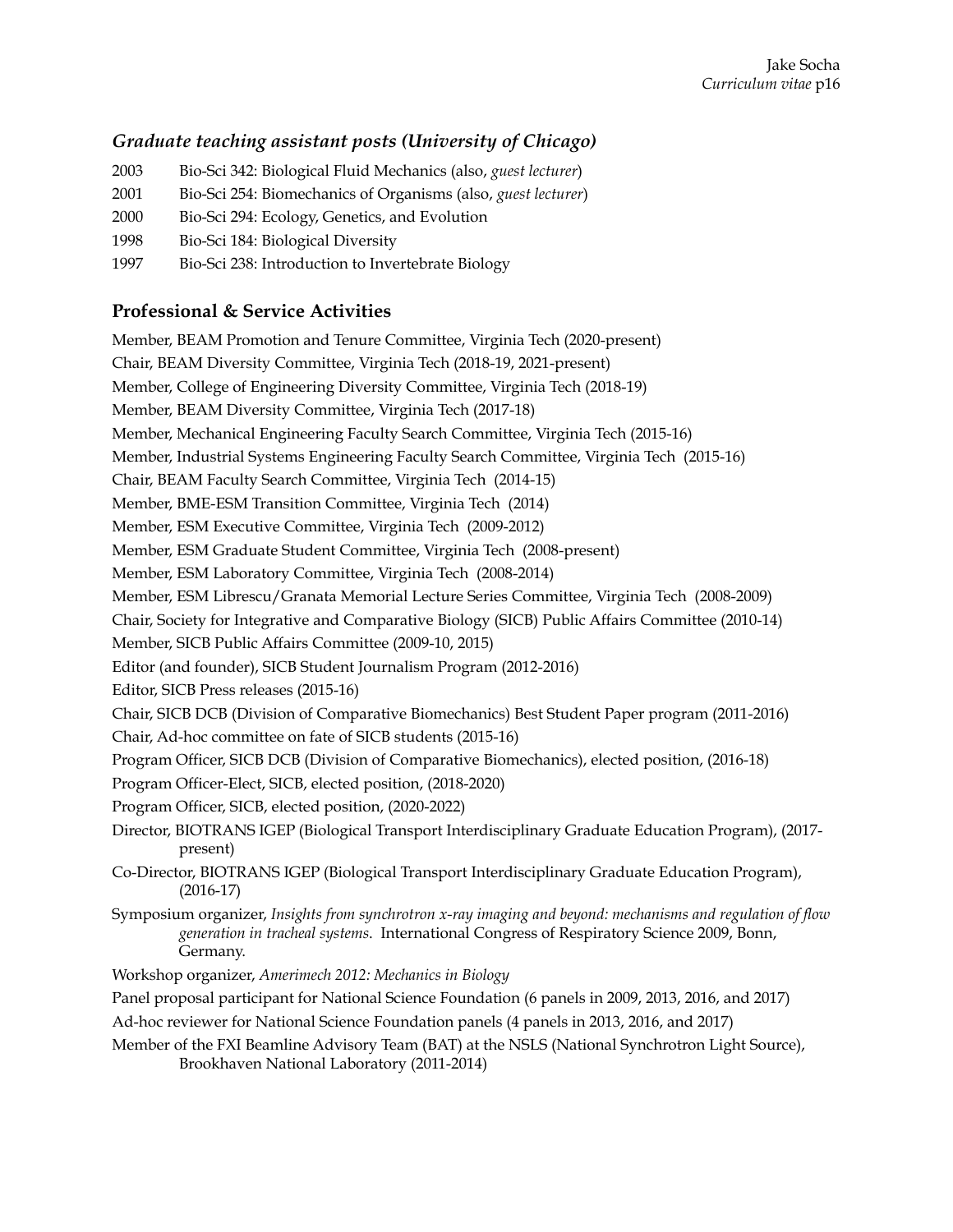## **Professional Membership**

American Association for the Advancement of Science Society for Integrative and Comparative Biology

## **Editorial and Referee Service**

Associate Editor, Royal Society Open Science (2017-2022)

Review Editor, Frontiers in Invertebrate Physiology (2010-present)

*Ad-hoc* reviewer for the journals: AIAA Journal, American Naturalist, Arthropod Structure and Development, Bioinspiration and Biomimetics, Biological Journal of the Linnean Society, Biology Letters, Biomimetics, Biotropica, BMC Computational Biology, Current Biology, European Radiology, Frontiers in Invertebrate Physiology, Frontiers in Physiology, Functional Ecology, eLife, Entomologia, European Physical Journal Special Topics, Fluids, Invertebrate Biology, Insect Science, Herpetologica, Herpetological Review, Integrative and Comparative Biology, Integrative Organismal Biology, Journal of Anatomy, Journal of Bionic Engineering, Journal of Biosciences, Journal of Comparative Physiology Part-A, Journal of Ethology, Journal of Experimental Biology, Journal of Experimental Zoology, Part-A: Comparative Experimental Biology, Journal of Insect Physiology, Journal of Medical Entomology, Journal of Theoretical Biology, Journal of the Mechanical Behavior of Biomedical Materials, Journal of the Royal Society Interface, Journal of Zoology, MCZ Brevoria, Microscopy Research and Technique, Museum of Comparative Zoology, Nature Communications, Phyllomedusa, PLoS Biology, PLoS ONE, Polymer Composites, Proceedings of the Royal Society B, Psyche, Science, Science Advances, Scientific Reports, Zoology

Book reviewer, Princeton University Press (2018)

## **Presentations**

## *Invited Presentations*

| 2021 | University of Nebraska, Department of Mechanical Engineering Seminar: Insights into tiny flow<br>systems: how insects produce internal flows                     |
|------|------------------------------------------------------------------------------------------------------------------------------------------------------------------|
| 2021 | Natural History Museum of Los Angeles County Seminar: How flying snakes glide: turning the<br>body into a wiggling wing (virtual)                                |
| 2021 | Brown University, Department of Mechanical Engineering Seminar: Insights into tiny flow<br>systems: how insects produce internal flows (virtual)                 |
| 2021 | Tübingen University, Institute for Evolution and Ecology Seminar: Functional warping of<br>cylinders in flying snakes and breathing bugs (virtual)               |
| 2020 | Pennsylvania State University, Department of Mechanical Engineering Seminar: How flying<br>snakes glide: turning the body into a wiggling wing (virtual)         |
| 2020 | University of British Columbia, Department of Zoology Seminar: Functional warping of cylinders<br>in flying snakes and breathing bugs (virtual)                  |
| 2020 | University of Michigan, Department of Mechanical Engineering Seminar: How flying snakes<br>glide: turning the body into a wiggling wing (virtual)                |
| 2020 | Virginia Tech College of Engineering Alumni First Friday Webinar: Jake Socha and the Flying<br>Snakes (virtual)                                                  |
| 2019 | 2nd International Workshop on Insect Bio-inspired Microtechnology, Grenoble, France, Invited<br>Speaker: Biomechanical mechanisms of fluidic pumping in insects  |
| 2019 | Greater Virginia Branch of the American Association of Laboratory Animal Science (GVB<br>AALAS), Virginia Tech, Guest Speaker: The biomechanics of flying snakes |
|      |                                                                                                                                                                  |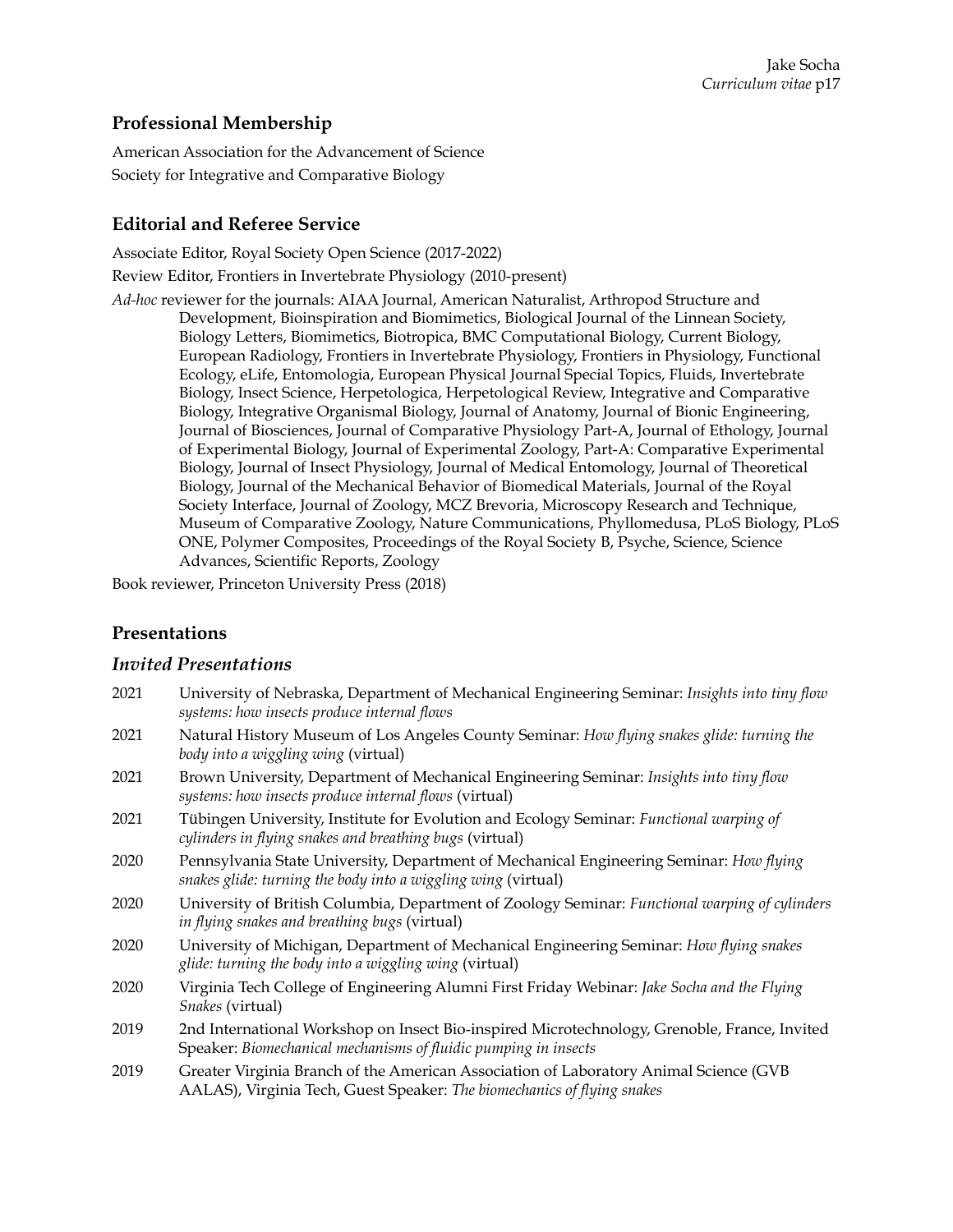- 2019 Lifelong Learning Institute (LLI) Guest Speaker for "Weird Animals You Should Love or at Least Appreciate" course, Virginia Tech: *How snakes move: from slithering to gliding*
- 2019 American Veterinary Medicine Association (AVMA) Annual Convention Plenary Lecture, Comparative Medicine Track: *The biomechanics of flying snakes*
- 2019 Morehouse College Department of Physics Seminar: *Comparative biomechanics in the Socha Lab: flying snakes, skittering frogs, and more*
- 2018 Vanderbilt University, Department of Biological Sciences Seminar: *Snakes that glide and mosquitoes that gulp*
- 2018 Virginia Tech MathBio Seminar, Department of Mathematics: *How butterflies and mosquitoes pump and suck (to drink)*
- 2018 University of Virginia, Mountain Lake Biological Station Seminar: *The biomechanics of flying snakes and breathing bugs*
- 2018 University of Illinois, Urbana-Champaign Department of Mechanical Science and Engineering Seminar: *Flying snakes, skittering frogs, and lapping dogs: an organismal biomechanics perspective*
- 2018 Morehouse College Department of Physics Seminar: *Comparative biomechanics in the Socha Lab: flying snakes, skittering frogs, breathing bugs, and tongues*
- 2017 Johns Hopkins Department of Mechanical Engineering Seminar: *Lapping dogs, skittering frogs, and insect blood: an organismal biomechanics perspective*
- 2016 Roanoke College Department of Biology Seminar: *Flying snakes, lapping dogs, and the biomechanics of other odd things*
- 2016 Morehouse College Department of Physics Seminar: *Flying snakes, lapping dogs, and the biomechanics of other odd things*
- 2016 National Centre for Biological Sciences (India) Seminar: *Bug guts and flying snakes: Biomechanics from the inside out*
- 2016 Longwood University Chichester Colloquium Seminar: *How to turn a snake into a wing*
- 2016 New Mexico State University Howard Hughes Seminar: *Bug guts and flying snakes: Biomechanics from the inside out*
- 2016 University of Virginia Mechanical Engineering Seminar: *How to turn a snake into a wing*
- 2015 Virginia Tech Institute for Creativity, Arts, and Technology Community Playdate Seminar: *Recent experiments on flying snake kinematics*
- 2015 University of Illinois, Urbana-Champaign Department of Mechanical Science and Engineering Seminar: *Internal beetle mania: How insects mechanically couple their physiological systems to produce flows*
- 2015 Physical Biology of Organisms Workshop Keynote: *Joy and pain: experiences in working with all types, from engineers to artists*
- 2015 Virginia Tech Institute for Creativity, Arts, and Technology Community Playdate Seminar: *How snakes fly*
- 2015 Wake Forest Department of Biology Seminar: *Gut check time: How insects produce internal flows using mechanical linkages*
- 2015 Full field Imaging and Complementary Techniques with the APS Upgrade Workshop, Argonne National Laboratory: *No guts, no glory: How X-rays reveal the link between the digestive and respiratory systems in insects*
- 2015 University of Chicago Ev-Morph Seminar: *Gut check time: How insects produce internal flows using mechanical linkages*
- 2014 Johns Hopkins University Mechanical Engineering Seminar: *How snakes fly: Effects of anatomy and behavior on the aerodynamics of a wingless glider*
- 2014 Invited speaker, 107th Annual Meeting of the German Zoological Society (DZG): *How snakes fly: Effects of morphology and behavior on performance*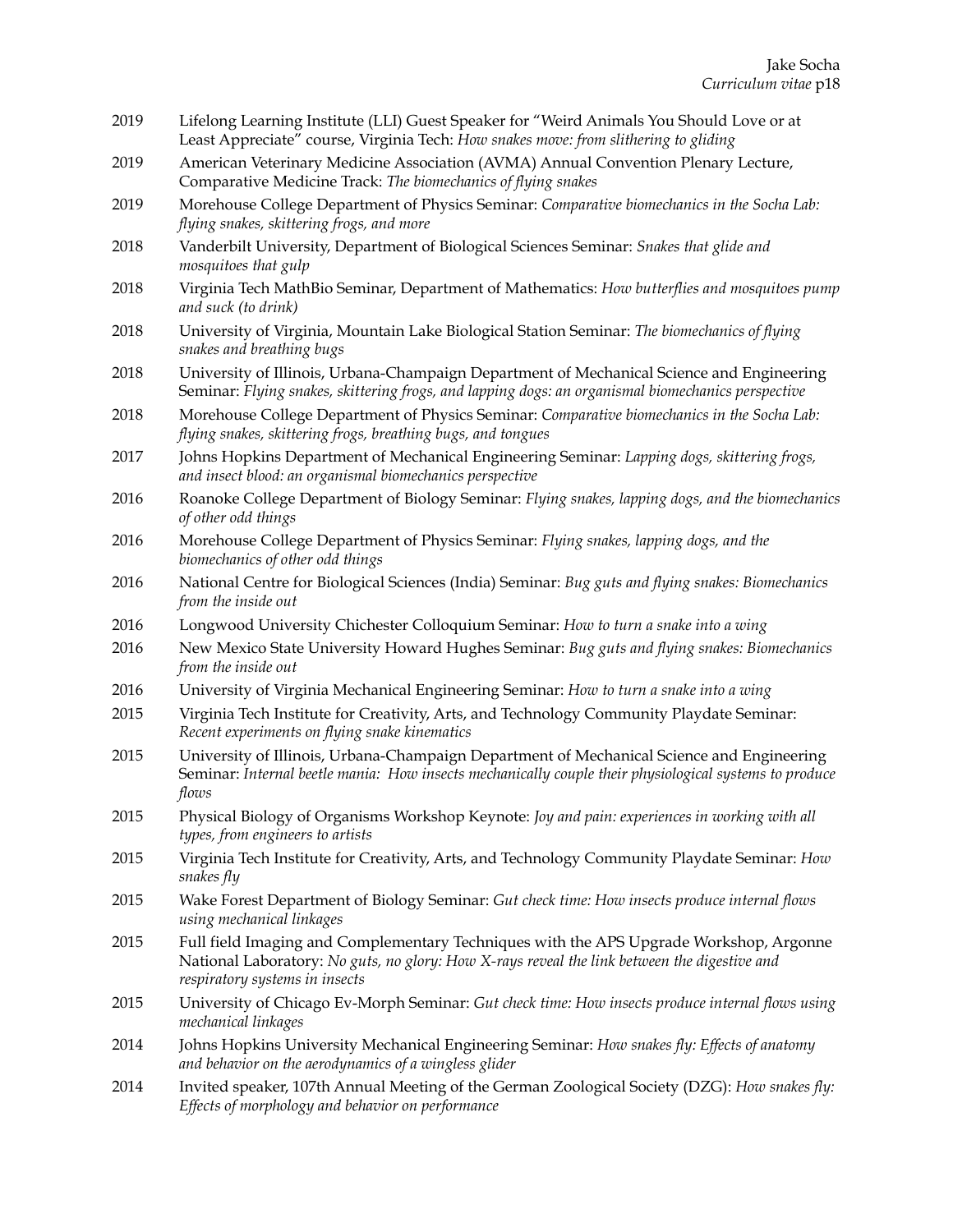- 2014 Keynote speaker, Greater Virginia Branch of the American Association of Laboratory Animal Science meeting: *Challenges of being a snake glider: How to turn a snake into a wing*
- 2014 University of North Carolina, Chapel Hill, Department of Mathematics Seminar: *One pump or two? The internal biomechanics of drinking in insects, and why it pays to suck*
- 2014 2014 APS/CNM/EMC Users Meeting Workshop: 4D Imaging Applications in Dynamic Studies: *How beetles induce tracheal collapse: A multi-linked system (cancelled due to airline problems)*
- 2013 University of Akron Department of Biology/Integrated Biosciences Program Seminar: *Flying snakes and pumping bugs: the biomechanics of fluid flows from within and without*
- 2013 Keynote speaker, Southeast Regional Society for Integrative and Comparative Biology Meeting: *Push, squeeze, and suck: How insects move fluids on the inside*
- 2012 Tedx Virginia Tech: *How snakes fly*
- 2012 Virginia Tech, AmeriMech 2012: *What can insects teach us about how to move fluids at the microscale?*
- 2012 Virginia Tech, 2nd Interdisciplinary Research (IDR) Symposium: *What can insects teach us about how to move fluids at the microscale?*
- 2012 Keynote speaker, Rocky Mountain Bioengineering Symposium: *Challenges of being a snake glider: How to turn a snake into a wing*
- 2010 Youngstown State University, Department of Biological Sciences Seminar: *Snakes aren't a plane: how flying snakes glide*
- 2010 Virginia Tech VaCAS (Virginia Center for Autonomous Systems) Seminar: *Flying snakes*.
- 2010 Shandong University Virginia Tech Symposium on Bat Biophysics and Bio-Inspired Technology: *The biomechanics of gliding flight in snakes*.
- 2010 Virginia Tech, Department of Entomology Seminar: *Mechanics of convection in compressible tracheal structures in insects and dynamics of pumping in liquid feeders*
- 2009 Virginia Tech, Department of Biological Sciences Seminar: *Suck, pump, and squeeze: the biomechanics of insect internal flow systems*
- 2008 Tufts University, Department of Biology Seminar: *Fluid flows in insects: studies of breathing, feeding, and circulation using synchrotron x-ray imaging*
- 2008 University of Nevada, Las Vegas, School of Life Sciences Seminar: *Investigating internal fluid flows using x-rays: how insects suck, squeeze, and blow to feed and breathe*
- 2007 Technical University of Denmark, Department of Physics Colloquium: *From flying snakes to squeezing bugs: the biomechanics of locomotion, respiration, and feeding in animals that scurry, slither, and suck*
- 2007 Arizona State University, Department of Physics Colloquium: *Powerful x-rays, tiny bugs: how we use synchrotron radiation to study form and function in insects and other small critters*
- 2007 Undergraduate Summer Research Seminar Series (Argonne National Laboratory): *Powerful xrays, tiny bugs: how we use synchrotron radiation to study form and function in insects and other small critters*
- 2007 DePaul University Department of Biological Sciences seminar: *Airflows in, out, and about: the biomechanics of how snakes glide and insects breathe*
- 2007 Virginia Tech Department of Engineering Science and Mechanics seminar: *From flying snakes to frying bugs: the biomechanics of locomotion, respiration, and feeding in animals that scurry, slither, and suck*
- 2006 Illinois Institute of Technology Physics Colloqium: *Powerful x-rays, tiny bugs: how we use synchrotron radiation to study form and function in insects and other small critters*
- 2006 Art Institute of Chicago: *The kinematics of flying snakes*
- 2006 University of Tuebingen Biology Seminar: *The power of synchrotron x-rays for the study of form and function in insects*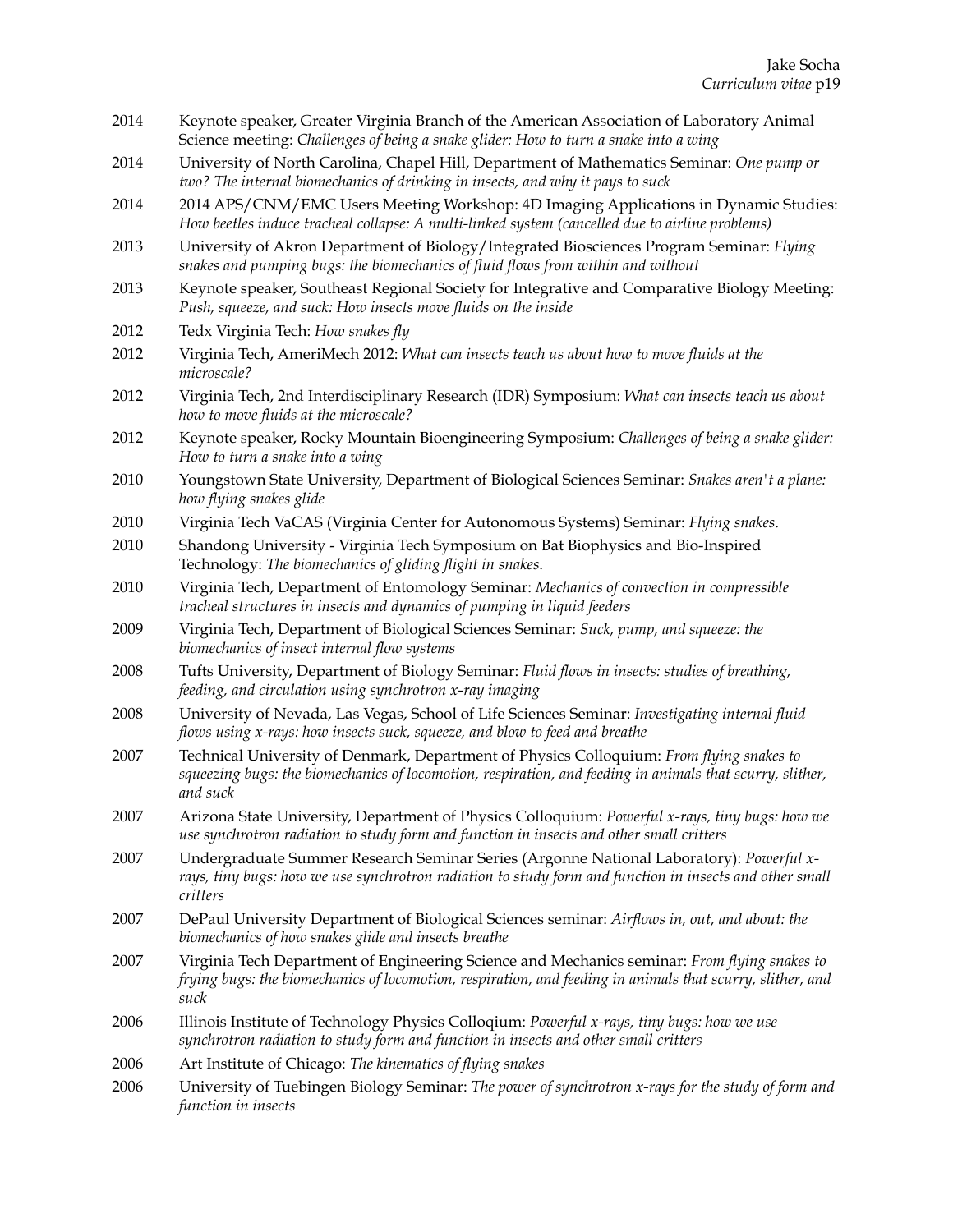- 2006 Undergraduate Summer Research Seminar Series (Argonne National Laboratory): *Powerful xrays, tiny bugs: how we use synchrotron radiation to study form and function in insects and other small critters*
- 2006 Illinois State University Physics Colloqium: *Bug zapping for adults: The use of synchrotron x-rays to study the physiology and biomechanics of insects*
- 2006 Truman State University Mathematical Biology Seminar: *The use of synchrotron x-rays for studies in organismal biology*
- 2006 University of Chicago Fishes Group Seminar: *Synchrotron microCT: 3D morphology of millimeterscale anatomy with micron resolution*
- 2006 Guest speaker, Science Careers in Search of Women Conference (Argonne National Laboratory): *Life's essentials revealed: Breathing, eating, and mating (in the beam)*
- 2006 Guest speaker, Chicago Public Schools Science Fair Symposium: *The biomechanics of creepy crawlies*
- 2006 Argonne National Laboratory XFD Seminar: *Flying snake locomotion—How to jump, glide, and land with no legs*
- 2006 Argonne National Laboratory APS Users Seminar: *The role of tracheal compression in gas exchange in a beetle, Platynus decentis*
- 2006 University of Cincinnati Biological Sciences Seminar: *Flying snake locomotion—How to jump and glide if you have no legs*
- 2005 Keynote address, Argonne Symposium for Undergraduates in Science, Engineering and Mathematics
- 2005 Undergraduate Summer Research Seminar Series (Argonne National Laboratory): *Life's Essentials Revealed: Breathing, Eating, and Mating (in the beam)*

2005 Guest speaker, Science Careers in Search of Women Conference (Argonne National Laboratory): *How to convince a snake to fly, and other struggles of doing biological research* 

- 2004 Guest speaker, National School on Neutron and X-ray Scattering Banquet: *Snakes, flight, and National Geographic Television*
- 2004 Ancient Giants Seminar: *Vertebrate design for locomotion: how the parts make the beast go*. For Chicago Public teachers, sponsored by Project Exploration.
- 2003 Clemson University Biology Seminar: *No wings required: The kinematics of gliding flight in a 'flying' snake*
- 2003 Duke University Biology Seminar: *No wings required: The kinematics of gliding flight in a 'flying' snake*
- 2003 Field Museum (Chicago): *How gliders glide*. For Chicago Public School teachers.
- 2003 Field Museum (Chicago): *Flight and insect diversity*. For Chicago Public School teachers.
- 2002 NASA, Ames (California): *Aerodynamics/Dynamics of Flying Snakes*
- 2002 University of California, Berkeley Integrative Biology Seminar: *Jump, dive, and glide—how 'flying' snakes get around*
- 2002 Illinois Institute of Technology Fluids Seminar: *Flying snakes—the world's most unlikely gliders*
- 2002 University of Chicago Natural History Seminar: *In search of the wiley flying snake*
- 2001 Chicago Public Schools Science Fair, Symposium Luncheon Guest Speaker: *Doing resesarch in the field*
- 2000 Chicago Herpetological Society: *Flying snake biomechanics—fun with fearless flyers*
- 2000 University of Chicago Evolutionary Morphology Seminar Series: *Flying snake 'flight': aerial acrobatics*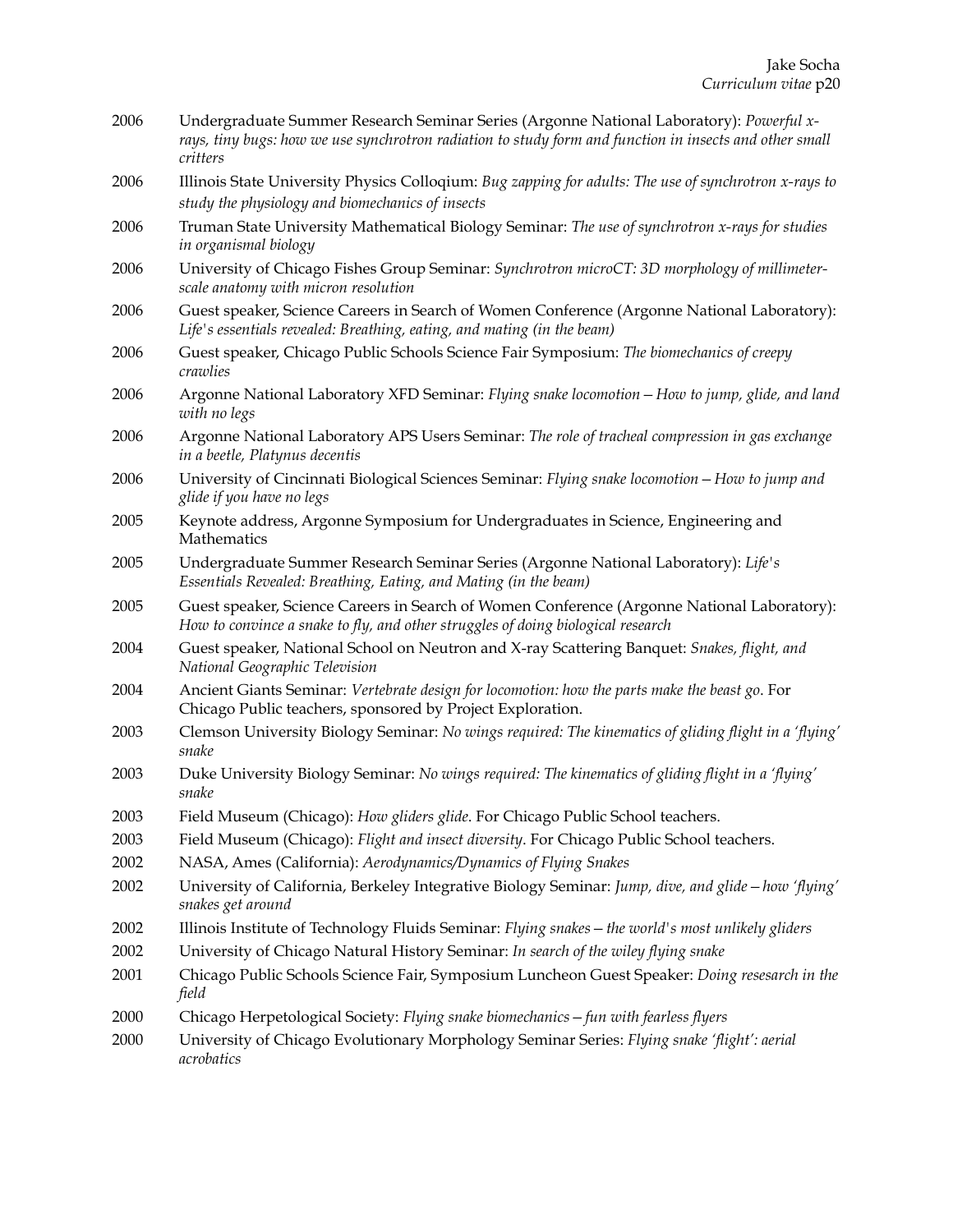### *Conference Presentations*

- 2021 Pulliam, J.N.\*, Salcedo, M.K., Socha, J.J. Hold on tight: How friction influences climbing in cicada nymphs and adults. Talk presented at the Society for Integrative and Comparative Biology (SICB) Regional Southeast Conference, Zoo Atlanta, Atlanta, GA.
- 2021 Salcedo, M.K., Shevchenko, P.D., Socha, J.J. Whole-wing microtomographic imaging of grasshopper wings. Talk presented at the annual meeting of the Society for Integrative and Comparative Biology (SICB), held virtually online.
- 2021 Socha, J.J., Pulliam, J.N.\*, Salcedo, M.K., Hernandez, A.M., Weiss, T.M., Jackson, B.E. Wing flexibility of cicadas during takeoff: A pandemic story. Talk presented at the annual meeting of the Society for Integrative and Comparative Biology (SICB), held virtually online.
- 2021 Pulliam, J.N.\*, Salcedo, M.K., Weiss, T.M.\*, Hernandez, A.M., Socha, J.J. Climbing strategies of cicadas across vertical 'gaps' of low friction. Talk presented at the annual meeting of the Society for Integrative and Comparative Biology (SICB), held virtually online.
- 2021 Graham, M.\*, Clemente, C.J., Socha, J.J. Body size influences transition to dynamic gap crossing movements in australian tree snakes. Talk presented at the annual meeting of the Society for Integrative and Comparative Biology (SICB), held virtually online.
- 2021 Harrison, J.F., Wagner, J.M., Aivazian, V.\*, Duell, M.E., Klok, C.J., Weed, M.\*, Munoz, E.\*, Vandenbrooks, J.M., Fezzaa, K., Socha, J.J. How to be a giant: hypermetric scaling of leg tracheal systems in cockroaches and scarab beetles suggests oxygen transport to the legs limits maximal insect size. Talk presented at the annual meeting of the Society for Integrative and Comparative Biology (SICB), held virtually online.
- 2021 Mikel-Stites, M.R.\*, Salcedo, M.K., Socha, J.J., Staples, A.E. Three-dimensional imaging of tympanal membranes in a parasitoid fly enables a new model of hearing. Talk presented at the annual meeting of the Society for Integrative and Comparative Biology (SICB), held virtually online.
- 2020 Mikel-Stites, M.R.\*, Salcedo, M.K., Socha, J.J., Staples, A.E. Three-dimensional imaging of tympana provides critical correction to model for hearing in a parasitoid fly. Talk presented at the 73rd Annual Meeting of the APS Division of Fluid Dynamics, held virtually online.
- 2020 Graham, M.\*, Clemente, C.J., J.J. Socha. Gap crossing behavior varies with body size in Australian tree snakes. Talk presented at the Society for Integrative and Comparative Biology (SICB) Regional Southeast Conference, University of North Carolina, NC, held virtually online.
- 2020 Pulliam, J.N.\*, Salcedo, M.K., Weiss, T.M.\*, Hernandez, A.M., Socha, J.J. Stick to it: Climbing strategies of cicadas across vertical 'gaps' of low friction. Talk presented at the Society for Integrative and Comparative Biology (SICB) Regional Southeast Conference, University of North Carolina, NC, held virtually online.
- 2020 Whitehead, J.G.\*, Worrell, T.A.\*, Socha, J.J. Influence of approach trajectory on water landings in mallards? Talk presented at the annual meeting of the Society for Integrative and Comparative Biology (SICB), Austin, TX.
- 2020 Zamore, S.A., Araujo, N.\*, Socha, J.J. Visual behavior in flying snakes: measurement and exploration with virtual reality. Invited symposium talk presented at the annual meeting of the Society for Integrative and Comparative Biology (SICB), Austin, TX. Symposium: Long Limbless Locomotors: The Mechanics and Biology of Elongate, Limbless Vertebrate Locomotion.
- 2020 Hardy, D.J.\*, Salcedo, M.K., Kenny, M.C., Pulliam, J.N.\*, Pendar, H., Socha, J.J. Shot through the heart: a non-invasive IR technique to measure dorsal heart pumping in insects. Poster presented at the annual meeting of the Society for Integrative and Comparative Biology (SICB), Austin, TX.
- 2020 Worrell, T.A.\*, Weiss, T.M.\*, Gonzalez, M.G.\*, Whitehead, J.G.\*, Salcedo, M.K., Pulliam, J.N.\*, Graham, M., Socha, J.J. Development of a multi-camera array to study gliding in flying snakes.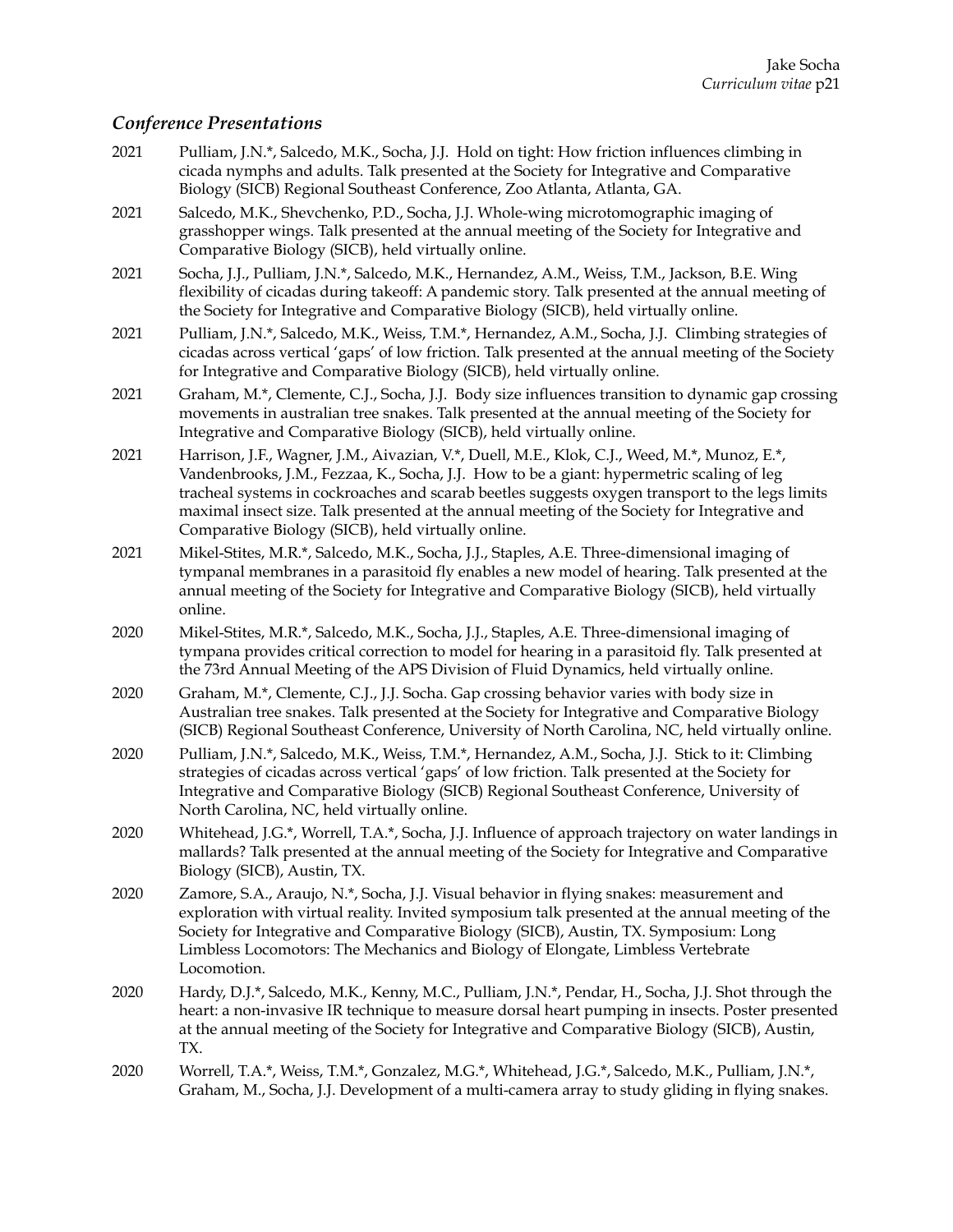Poster presented at the annual meeting of the Society for Integrative and Comparative Biology (SICB), Austin, TX.

- 2019 Graham, M.\*, M. Coffey\*, J.J. Socha. Investigating influence of body size on gap-crossing behavior in Australian tree snakes (*Dendrelaphis*). Talk presented at the Society for Integrative and Comparative Biology (SICB) Regional Southeast Conference, Wake Forest University, Winston-Salem, NC.
- 2019 Weiss, T.\*, J.J. Socha. What do you call it when...the (lack) of terminology for interfacial locomotion. Talk presented at the Society for Integrative and Comparative Biology (SICB) Regional Southeast Conference, Wake Forest University, Winston-Salem, NC.
- 2019 Whitehead, J.\*, J.J. Socha. Influence of approach trajectory on water landings in mallards. Talk presented at the Society for Integrative and Comparative Biology (SICB) Regional Southeast Conference, Wake Forest University, Winston-Salem, NC.
- 2019 Socha, J.J. The BIOTRANS interdisciplinary graduate program at Virginia Tech. Talk presented at the Society for Integrative and Comparative Biology (SICB) Regional Southeast Conference, Wake Forest University, Winston-Salem, NC.
- 2019 Zamore, S.A., Socha, J.J. Development of a virtual reality arena to study vision in flying snakes. Poster presented at the annual meeting of the Society for Integrative and Comparative Biology (SICB), Tampa, FL.
- 2019 Adjerid, K..\*, Sood, N., De Vita, R., Socha, J.J. Variation of Young's modulus and taenidial density in the tracheae of a darkling beetle. Poster presented at the annual meeting of the Society for Integrative and Comparative Biology (SICB), Tampa, FL.
- 2019 Socha, J.J., Hernandez, P., Ossenkopp, S., Graham, M., Zamore, S. Tongue-sticking: A static tongue flick in flying snakes. Talk presented at the annual meeting of the Society for Integrative and Comparative Biology (SICB), Tampa, FL.
- 2019 Kenny, M.C.\*, Crandall, C.L.\*, Sinclair, B.J., Socha, J.J. Effects of environmental temperature on viscosity of *Manduca sexta* hemolymph. Talk (in the DCB Best Student Paper: Mimi A.R. Koehl and Steven Wainwright Award session) presented at the annual meeting of the Society for Integrative and Comparative Biology (SICB), Tampa, FL.
- 2019 Bolmin, O..\*, Socha, J.J., Alleyne, M., Dunn, A.C., Wissa, A.A. The click beetle latch mechanism: An in-vivo study using synchrotron x-rays. Talk presented at the annual meeting of the Society for Integrative and Comparative Biology (SICB), Tampa, FL.
- 2019 Whitehead, J.G.\*, Socha, J.J. Do mallards landing on water exhibit tau theory strategies? Talk presented at the annual meeting of the Society for Integrative and Comparative Biology (SICB), Tampa, FL.
- 2018 Socha, J.J., Yeaton, I.J.\*, S.D. Ross. Undulation enhances stability, enabling gliding in flying snakes. 72th Annual Meeting of the APS Division of Fluid Dynamics, Atlanta, GA.
- 2018 Deng, X., Bode-Oke, A., H. Dong, I. Yeaton, J. Socha. Gliding with body undulations: 3D flow simulations of a flying snake. Submission to the Gallery of Fluid Motion. 72th Annual Meeting of the APS Division of Fluid Dynamics, Atlanta, GA.
- 2018 Chatterjee, K.\*, P.M. Graybill, J. Garrett, R.V. Davalos, J.J. Socha, and A.E. Staples. Insectinspired flow control in microfluidic networks. 72th Annual Meeting of the APS Division of Fluid Dynamics, Atlanta, GA.
- 2018 Adjerid, K.\*, De Vita R., and J.J. Socha. A study on the biomechanics of insect respiration as a platform for microfluidic devices. Poster presented at the annual meeting of the Biomedical Engineering Society (BMES), Atlanta, GA.
- 2018 Crandall, C.\*, M.C. Kenny\*, J.J. Socha. Effects of rearing temperature on the viscosity of hemolymph in *Manduca sexta* larvae. Talk presented at the Society for Integrative and Comparative Biology (SICB) Regional Southeast Conference, Clemson, Greenville, SC.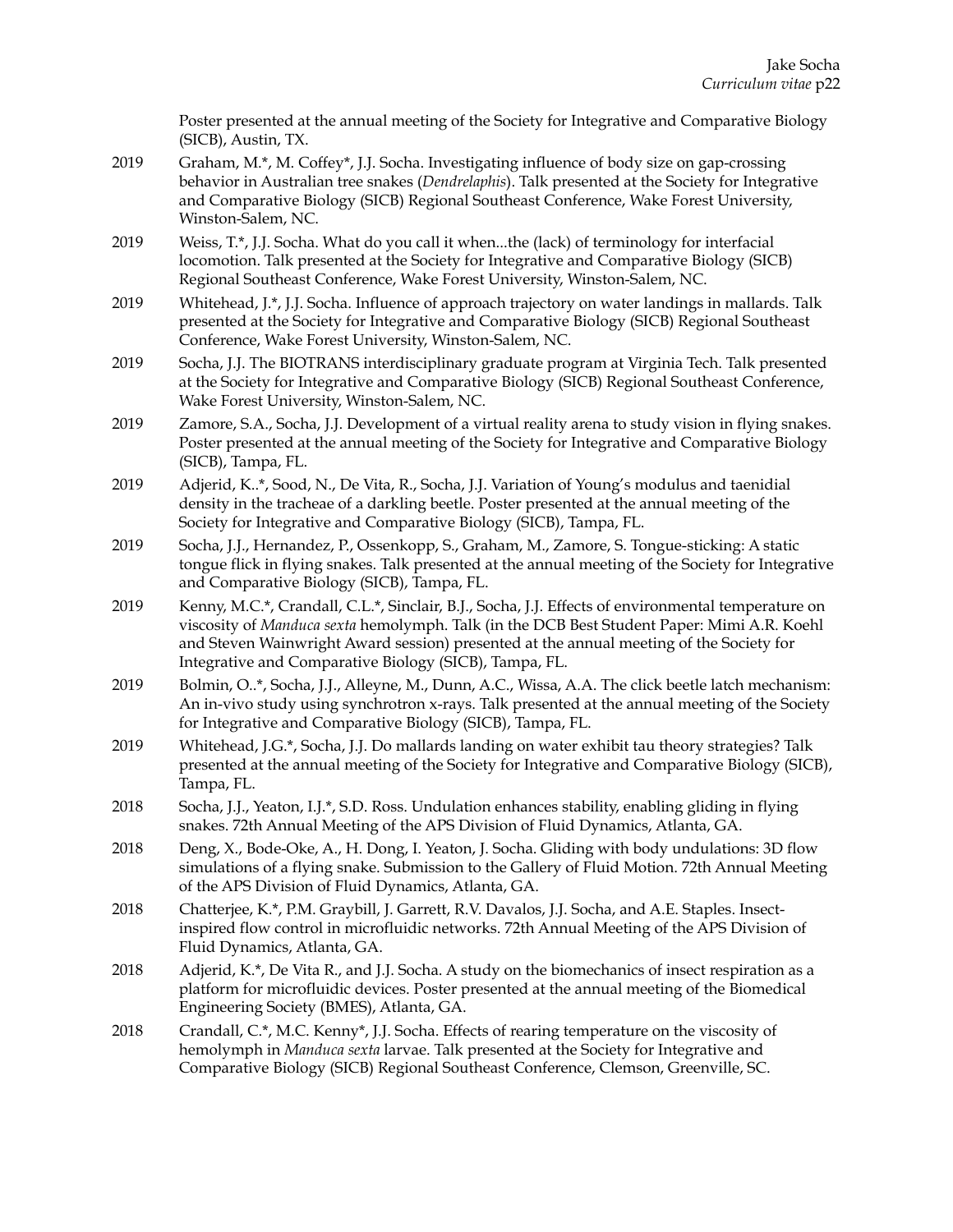- 2018 Garrett, J.\* , Socha J.J. (2018). Modeling microfluidic flow in an insect-inspired system. Talk presented at the Society for Integrative and Comparative Biology (SICB) Regional Southeast Conference, Clemson, Greenville, SC.
- 2018 Weiss, T.M.\*, S. Sane, M. Graham, S. Jung, T. L. Hedrick, and J.J. Socha. 3D trajectories of in-field recordings of the common skittering frog, *Euphlyctis cyanophlyctis*. Talk presented at the Society for Integrative and Comparative Biology (SICB) Regional Southeast Conference, Clemson, Greenville, SC.
- 2018 Whitehead, J.G.\*, Socha, J.J. Do mallards landing on water exhibit tau theory strategies? Talk presented at the Society for Integrative and Comparative Biology (SICB) Regional Southeast Conference, Clemson, Greenville, SC.
- 2018 Yeaton, I.\*, S.D. Ross, J.J. Socha. Undulation enhances stability, enabling gliding in flying snakes. 8th World Congress of Biomechanics, Dublin, Ireland. (presented by Ross)
- 2018 Socha, J.J., Pendar, H., Adjerid, K.\*, Garrett, J., De Vita, R., Fox, T., Harrison, J., Mechanisms of tracheal compression in insects, 8th World Congress of Biomechanics, Dublin, Ireland (2018) (talk cancelled due to travel problems)
- 2018 Adjerid, K.\*, N. Sood, R. De Vita, J.J. Socha. Measuring variation in material and structural properties of darkling beetle tracheae. Poster presented at the 2018 Virginia Tech SBES Symposium, Winston-Salem, NC.
- 2018 Kenny, M.C.\*, C. Crandall\*, J.J. Socha. Effects of rearing temperature on the viscosity of hemolymph in *Manduca sexta* larvae. Talk presented at the 2018 Virginia Tech SBES Symposium, Winston-Salem, NC.
- 2018 Garrett, J.\*, R. Davalos, J.J. Socha. Respiratory coordination in the hissing cockroach to produce unidirectional airflow. Poster presented at the 2018 Virginia Tech SBES Symposium, Winston-Salem, NC.
- 2018 Harrison, J.F., Kassi, A., Adjerid\*, K., Klok, C.J., Vandenbrooks, J.M., Duell\*, M.E., Campbell\*, J.E., Alanis, E., Abdo, C., Pendar, H., Socha, J.J. Gravity effects on hemolymph and air distribution in the grasshopper, *Schistocerca americana*. Talk presented at the annual meeting of the Society for Integrative and Comparative Biology (SICB), San Francisco.
- 2018 Zamore, S., Socha, J.J. Head wagging and visual acuity in flying snakes (*Chrysopelea*). Talk presented at the annual meeting of the Society for Integrative and Comparative Biology (SICB), San Francisco.
- 2018 Graham, M.\*, Jayne, B.C., Socha, J.J. Gap distance affects behavior and precision of movement in flying snakes. Poster presented at the annual meeting of the Society for Integrative and Comparative Biology (SICB), San Francisco. (won Steven Vogel Award for best poster, Division of Comparative Biomechanics)
- 2018 Adjerid, K.\*, N. Sood, R. De Vita, Socha, J.J. Variation in Young's modulus of tracheal tubes in the beetle *Zophobas morio*. Talk presented at the annual meeting of the Society for Integrative and Comparative Biology (SICB), San Francisco.
- 2017 Graham, M.\*, Jayne, B.C., Socha, J.J. Gap distance affects behavior and precision of movement in flying snakes. Talk presented at the Society for Integrative and Comparative Biology (SICB) Regional Southeast Conference, Virginia Tech.
- 2017 Graham, M.\*, Weiss, T.M.\*, Jayne, B.C., Socha, J.J. Jumping behaviors increase gap bridging performance in the flying snake *Chrysopelea paradisi*. Poster presented at the Graduate Student Association Research Symposium, Virginia Tech.
- 2017 Graham, M.\*, Weiss, T.M.\* Jayne, B.C., Socha, J.J. Jumping behaviors increase gap bridging performance in the flying snake *Chrysopelea paradisi*. Poster presented at the BEAM Symposium, Virginia Tech.
- 2017 Adjerid, K.\*, N. Sood, R. De Vita, Socha, J.J. Variation in Young's modulus of tracheal tubes in the beetle *Zophobas morio*. Talk presented at the Society for Integrative and Comparative Biology (SICB) Regional Southeast Conference, Virginia Tech.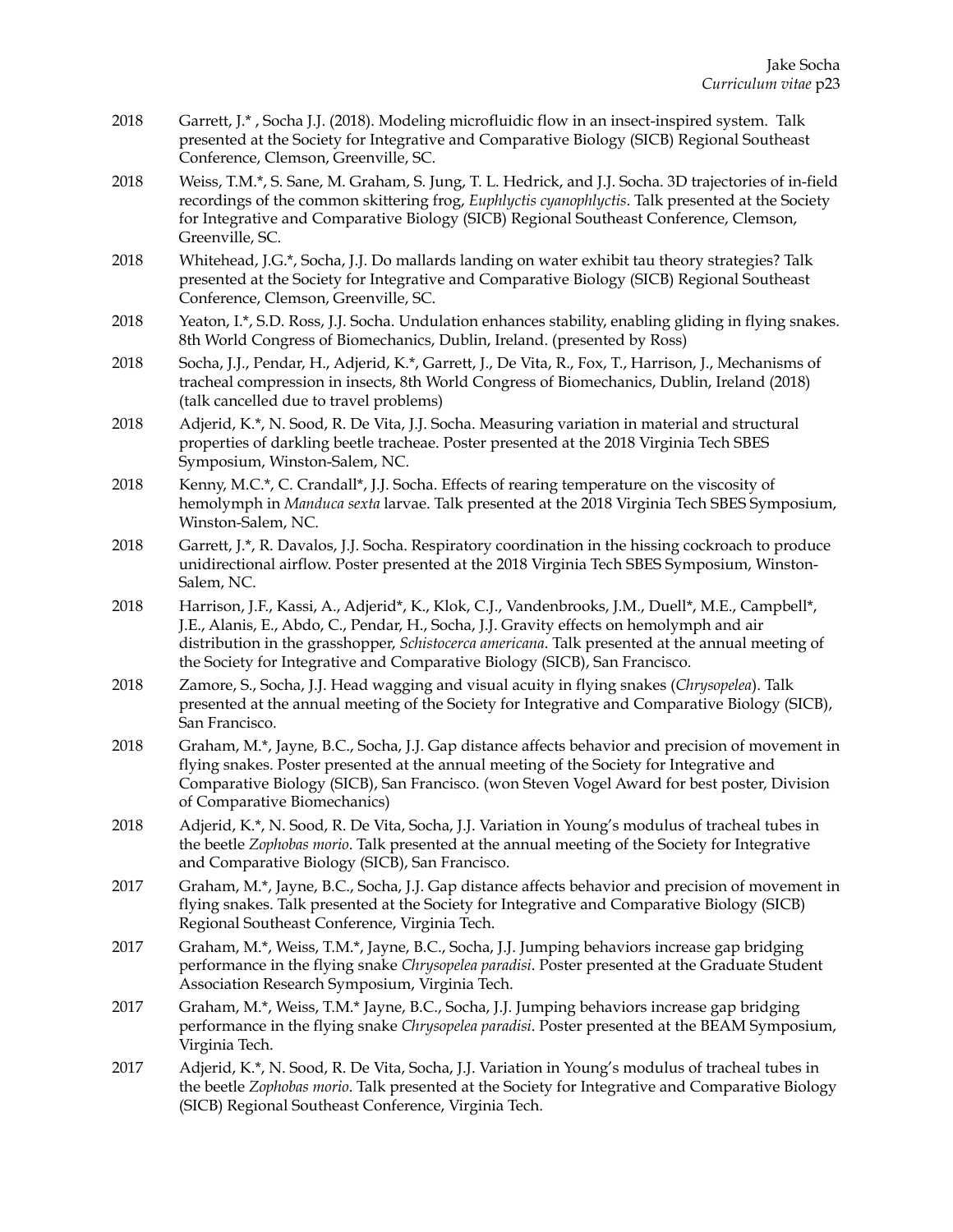- 2017 Kenny, M.C.\*, Giarra, M.N.\*, Socha, J.J. How temperature influences the viscosity of hornworm hemolymph. Poster presented at the annual Summer Biomechanics, Bioengineering, and Biotransport Conference, Tucson, AZ.
- 2017 Yeaton, I.J.\*, Ross, S.D., Socha, J.J. Lift and drag forces on flying snakes. Talk presented at the Society for Integrative and Comparative Biology (SICB) Regional Southeast Conference, Virginia Tech.
- 2017 Yeaton, I.J.\*, G. Nave\*, Socha, J.J., Ross, S.D. Stability properties of flying snakes during transient glides. Poster presented at the Society for Industrial and Applied Mathematics Conference on Applications of Dynamical Systems (DIAM DS17) Annual Meeting, Snowbird, UT. (won Red Sock award for best poster)
- 2017 Garrett, J.\*, Socha J.J, Davalos, R.V. Biomechanically inspired design: Insects, skittering frogs, and flying snakes. Presentation at Balticon. Baltimore, MD.
- 2017 Garrett J.\*, Davalos R., Socha J.J. A fluid dynamics simulation to explore the insect respiratory system. Poster presented at the 2017 Virginia Tech SBES Symposium. Blacksburg, VA.
- 2017 Adjerid, K.\*, H. Pendar, R. De Vita, J.J. Socha. Mechanical response of the tracheal system to hemolymph pressure in the beetle *Zophobas morio*. Poster presented at the 2017 Virginia Tech SBES Symposium. Blacksburg, VA.
- 2017 Zamore, S., Socha, J.J. How to assess visual control: designing a virtual arena for flying snakes. Talk presented at the Society for Integrative and Comparative Biology (SICB) Regional Southeast Conference, Virginia Tech.
- 2017 Yeaton, I.J.\*, Ross, S.D., Socha, J.J. Kinematics and stability of flying snakes during transient glides. Talk presented at the annual meeting of the Society for Integrative and Comparative Biology, New Orleans, LA. (won Mimi A.R. Koehl and Steven Wainwright Award for best talk, Division of Comparative Biomechanics)
- 2017 Zamore, S.A.\*, Bochicchio, L, Socha, J.J. Visual acuity of flying snakes: behavioral responses to optokinetic stimuli. Talk presented at the annual meeting of the Society for Integrative and Comparative Biology, New Orleans, LA.
- 2017 Kenny, M.C.\*, Giarra, M.N., Rogers, P.S., Barnes, A., Socha, J.J. How temperature influences the viscosity of hornworm hemolymph. Talk presented at the annual meeting of the Society for Integrative and Comparative Biology, New Orleans, LA.
- 2017 Aprelev, P.\*, Kenny, M.\*, Socha, J.J., Kornev, K. Rheological behavior of insect hemolymph on macro-, micro-, and nano-scales. Talk presented at the annual meeting of the Society for Integrative and Comparative Biology, New Orleans, LA.
- 2017 Adjerid, K.\*, Pendar, H., De Vita, R., Socha, J.J. Predicting the mechanical response of (*Zophobas morio*) tracheal tubes to hemolymph pressure. Talk presented at the annual meeting of the Society for Integrative and Comparative Biology, New Orleans, LA.
- 2017 Ko, Y.\*, Pendar, H., Socha, J.J. Kinematic analysis of gut movements in the beetle *Zophobas morio* reveals linkages to circulation and respiration. Talk presented at the annual meeting of the Society for Integrative and Comparative Biology, New Orleans, LA.
- 2017 Graham, M.\*, Weiss, T.\*, Jayne, B.C., Socha, J.J. Jumping as a gap-bridging strategy in flying snakes. Talk presented at the annual meeting of the Society for Integrative and Comparative Biology, New Orleans, LA.
- 2017 Weiss, T.M.\*, Sane, S., Graham, M.\*, Jung., S., Hedrick, T.L., Socha, J.J. Jumping on water: field recordings of the skittering frog *Euphlyctis cyanophlyctis*. Talk presented at the annual meeting of the Society for Integrative and Comparative Biology, New Orleans, LA.
- 2017 Whitehead, J.G.\*, Socha, J.J. A kinematic study of how mallards land on water. Poster presented at the annual meeting of the Society for Integrative and Comparative Biology, New Orleans, LA.
- 2016 Adjerid, K.\*, Pendar H.\*, and J.J. Socha. Mechanical response of the tracheal system to hemolymph pressure in the beetle *Zophobas morio*. Talk presented at the annual meeting of the Society for Integrative and Comparative Biology (SICB), Portland, OR.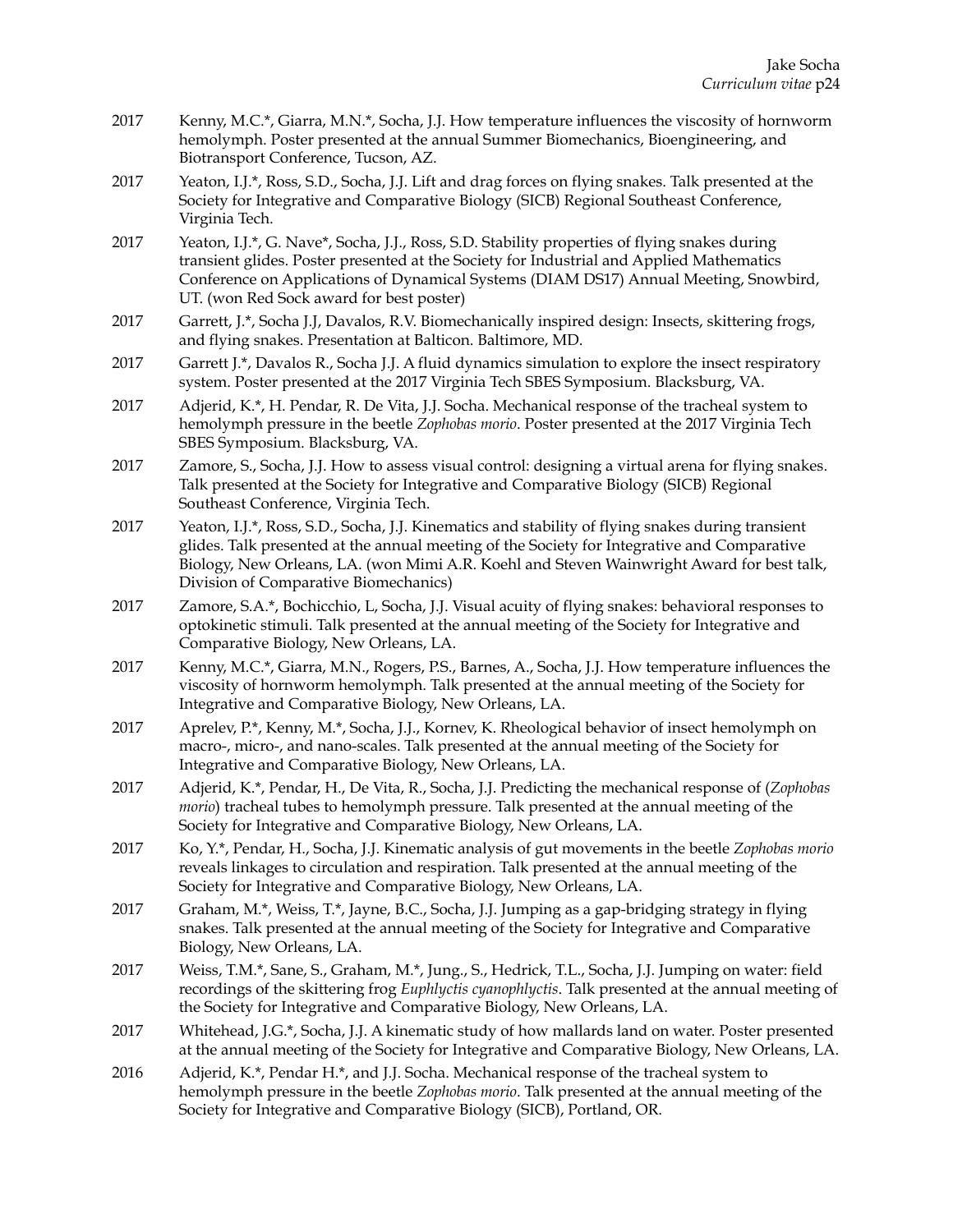- 2016 Adjerid, K.\*, Pendar H., De Vita R., and J.J. Socha. Predicting the mechanical response of insect tracheal tubes to hemolymph pressure. Talk presented at the Virginia Tech Biomedical Engineering And Mechanics (BEAM) Fall Fluid Mechanics Symposium, Blacksburg, VA.
- 2016 Adjerid, K.\*, Pendar H.\*, and J.J. Socha. Mechanical response of the tracheal system to hemolymph pressure in the beetle *Zophobas morio*. Poster presented at the presented at the Virginia Tech-Wake Forest SBES Symposium, Winston-Salem, NC.
- 2016 Adjerid, K.\*, Pendar H., De Vita R., and J.J. Socha. Predicting the mechanical response of insect tracheal tubes to hemolymph pressure. Poster presented presented at the annual meeting of the Biomedical Engineering Society (BMES), Minneapolis, MN.
- 2016 Adjerid, K.\*, De Vita R., and J.J. Socha. Predicting the mechanical response of insect tracheal tubes to hemolymph pressure. Talk presented at the Southeast regional meeting of the Society for Integrative and Comparative Biology (rSICB), Duke University, Durham, NC.
- 2016 Garrett, J.\*, Socha JJ. Delayed-phase actuation helps drive unidirectional airflow in the insect respiratory system. Talk given at the Southeast Regional Society for Integrative and Comparative Biology Meeting. Durham, NC.
- 2016 Graham, M.G.\*, Weiss, T.\*, Jayne, B.C., Socha, J.J.. Jumping as a gap-bridging strategy in flying snakes. Talk presented at the Society for Integrative and Comparative Biology (SICB) Regional Southeast Conference, Duke University, Durham, NC.
- 2016 Kenny, M.C.\*, Giarra, M.N.\*, Rogers, P.S.\*, Barnes, A., Socha, J.J. How temperature influences the viscosity of hornworm hemolymph. Talk presented at the Society for Integrative and Comparative Biology Regional Southeast Conference, Duke University, Durham, NC.
- 2016 McLean, A.\*, Weiss, T.\*, Socha, J.J. The shape of a flying snake: Extracting aerodynamics for insight on unconventional aircraft design. Talk presented at the Southeast regional meeting of the Society for Integrative and Comparative Biology (rSICB), Duke University, Durham, NC.
- 2016 Whitehead, J.G.\*, Socha, J.J. A kinematic study of how mallards land on water. Talk presented at the Southeast regional meeting of the Society for Integrative and Comparative Biology (rSICB), Duke University, Durham, NC.
- 2016 Zamore, S.A.\*, Bochiccio, L, Socha, J.J. Characteristics of vision in flying tree snakes. Talk presented at the Southeast regional meeting of the Society for Integrative and Comparative Biology (rSICB), Duke University, Durham, NC.
- 2016 Garrett, J.\*, Davalos, R., Socha JJ. Using inspiration and expiration from the hissing cockroach to design new microfluidics. Talk given at Society for Integrative and Comparative Biology Annual Meeting, Portland, OR.
- 2016 Garrett, J.\*, Socha J.J.. A fluid dynamics simulation to explore the insect respiratory system. Poster presented at the Virginia Tech-Wake Forest SBES Symposium. Winston-Salem, NC.
- 2016 Garrett, J.\*, Davalos, R., Socha JJ. Using inspiration and expiration from the hissing cockroach to design new microfluidics and investigate respiration. Invited talk presented in the symposium, "The Limits of Respiratory Function: External and Internal Constraints on Insect Gas Exchange" at the International Congress of Entomology, Orlando, FL.
- 2016 Garrett, J.\*, Davalos, R., Socha JJ. Using computational fluid dynamics to investigate how insects drive unidirectional microfluidic flow. Talk given at the Virginia Tech Fall Fluids Symposium. Blacksburg, VA.
- 2016 Kenny, M.C.\*, Tegelman-Malabad, P., Miller, L., Socha, J.J. Development of a 3D model of the beetle heart to understand flow production. Poster presented at the annual meeting of the Society for Integrative and Comparative Biology, Portland, OR.
- 2016 Kenny, M.C.\*, Tegelman-Malabad, P., Miller, L., Socha, J.J. Development of a 3D model of the beetle heart to understand flow production. Poster presented at the annual Graduate Student Assembly Research Symposium, Virginia Tech, Blacksburg, VA.
- 2016 Kenny, M.C.\*, Tegelman-Malabad, P., Miller, L., Socha, J.J. Development of a 3D model of the beetle heart to understand flow production. Poster presented at the annual Virginia Tech-Wake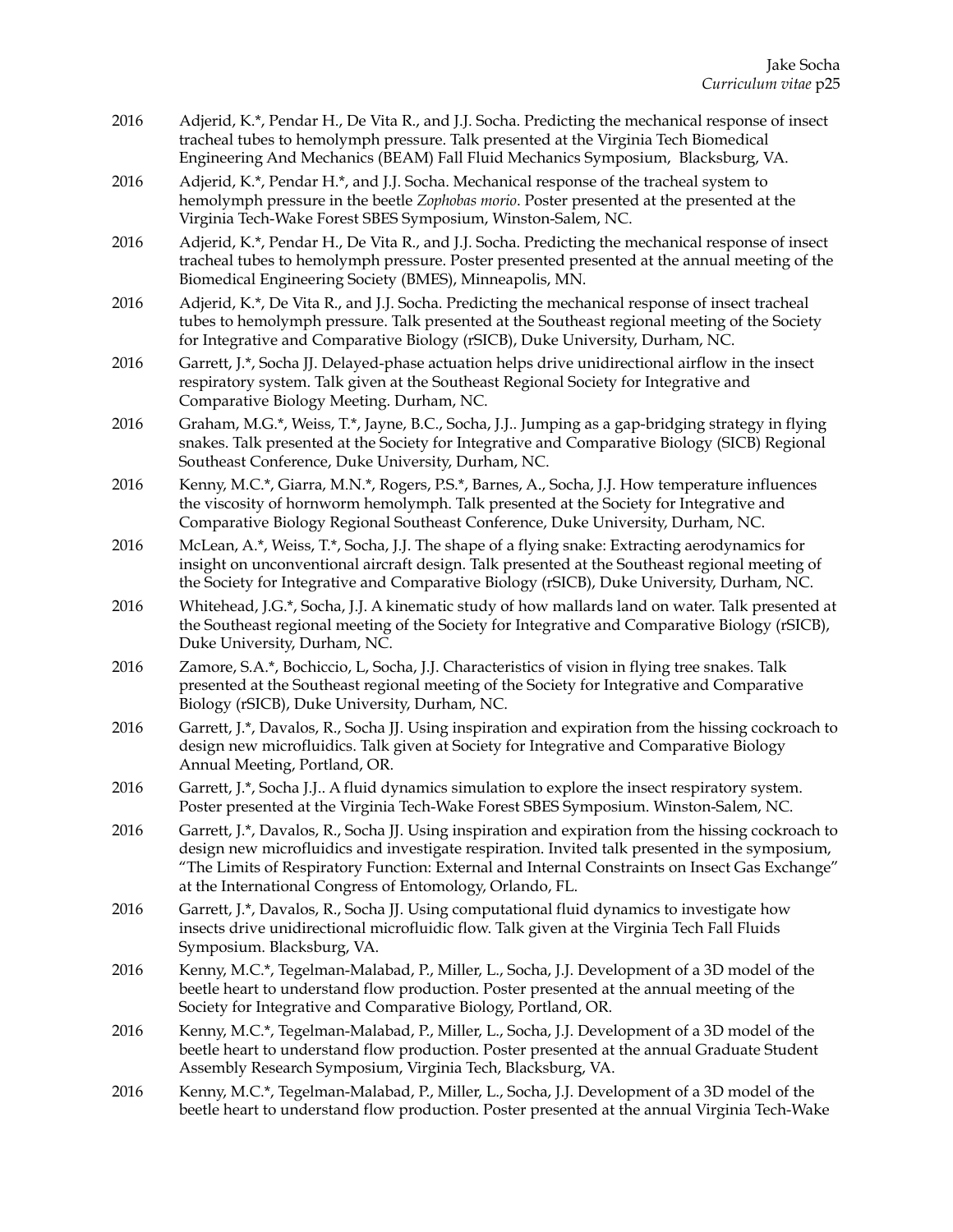Forest University School of Biomedical Engineering and Sciences Symposium, Wake Forest University, Winston-Salem, NC.

- 2016 Lages, W.S.\*, Laha, B., Miller, W., Novotny, J., Laidlaw, D.H., Socha, J.J. and Bowman, D.A. 2016. Effects of field of regard and stereoscopy and the validity of MR simulation for visual analysis of scientific data. (215-216). IEEE Virtual Reality, Greenville, SC.
- 2016 Lages, W.S.\*, Arango, G.A., Laidlaw, D.H., Socha, J.J. and Bowman, D.A. 2016. March. Designing capsule, an input device to support the manipulation of biological datasets. (pp. 255-256). IEEE Symposium on 3D User Interfaces (3DUI), Greenville, SC.
- 2016 Pendar, H., Socha, J.J. The multi-linked mechanism of active ventilation in beetles: An inspiration for novel flow control. Invited talk presented in the symposium, "Bioinspiration Crossing Disciplinary Borders" at the International Congress of Entomology, Orlando, FL.
- 2016 Weiss, T.M.\*, S. Sane, M. Graham\*, S. Jung, T. L. Hedrick, and J.J. Socha. Skipping on water: High-speed recordings of skittering locomotion in the frog *Euphlyctis cyanophlyctis*. Annual Fall Fluids Symposium, Virginia Tech.
- 2016 Weiss, T.M.\* and Socha, J.J. Jumping on water: field recordings of the skittering frog *Euphlyctis cyanophlyctis*. Society for Integrative and Comparative Biology (SICB) Regional SouthEast Conference, Duke University, Durham, NC.
- 2016 Whitehead, J.W.\*, Socha, J.J. A kinematic study of how birds land on water. Talk presented at the Society for Integrative and Comparative Biology (SICB) Regional Southeast Conference, Duke University, Durham, NC.
- 2016 Yeaton, I.J.\*, Socha, J.J., Ross S.D.. The stability of flying snakes during transient glides. Talk presented at 24th International Congress of Theoretical and Applied Mechanics. Montréal, Canada.
- 2016 Socha, J.J., Baumgardner, G\*, Ross S.D., Yeaton, I.J.\*. A new understanding of aerial undulation in flying snakes. Talk presented at 24th International Congress of Theoretical and Applied Mechanics. Montréal, Canada.
- 2016 Socha, J.J., Giarra, M.N.\*, Harrison, J.F., Kenny, M.C.\*, Miller, L.A., Goergen, C.J., Vlachos, P.P. New methods for understanding flow production in the dorsal vessel. Invited talk presented in the symposium, "The Insect Circulatory System: Vital but Widely Neglected!" at the International Congress of Entomology, Orlando, FL.
- 2016 Yeaton, I.J.\*, Baumgardner, G.\*, Ross, S.D., Socha, J.J. Multi-terrain locomotor interactions in flying snakes. Talk presented at the American Physical Society (APS) March Meeting. Baltimore, MD.
- 2016 Yeaton, I.J.\*, Baumgardner, G.\*, Weiss, T.\*, Nave, G.\*, Ross, S.D., Socha, J.J. Snakes in a Cube: High-resolution kinematics of gliding in flying snakes. Talk presented at the Society for Integrative and Comparative Biology (SICB) Annual Meeting. Portland, OR.
- 2016 Yeaton, I.J.\*, Baumgardner, G.\*, Socha, J.J. Flying snake landing. How limbless gliders dissipate energy on impact. Poster presented at the Society for Integrative and Comparative Biology (SICB) Annual Meeting. Portland, OR.
- 2015 Cooper-Bailey, K., Smith, S., Zimmerman, K., Saunders, G., Socha, J.J. Hepatocellular adenoma in a paradise flying tree snake (*Chrysopelea paradisi*). 2015 ExoticsCon Conference (joint meeting of AAV, ARAV, and AEMV), San Antonio, TX.
- 2015 De Vita, R., M.R. Webster\*, J.J. Socha, P. Nardinocchi, L. Teresi. The insect respiratory system: A source of bio-inspiration for tissue vascularization. Biomedical Engineering Society Annual Meeting, Tampa, FL.
- 2015 Adjerid, K.\*, Pendar H., Socha, J.J. Mechanical response of the tracheal system to hemolymph pressure in the beetle *Zophobas morio*. Society for Integrative and Comparative Biology Regional Southeast Conference, Georgia Tech, Atlanta, GA.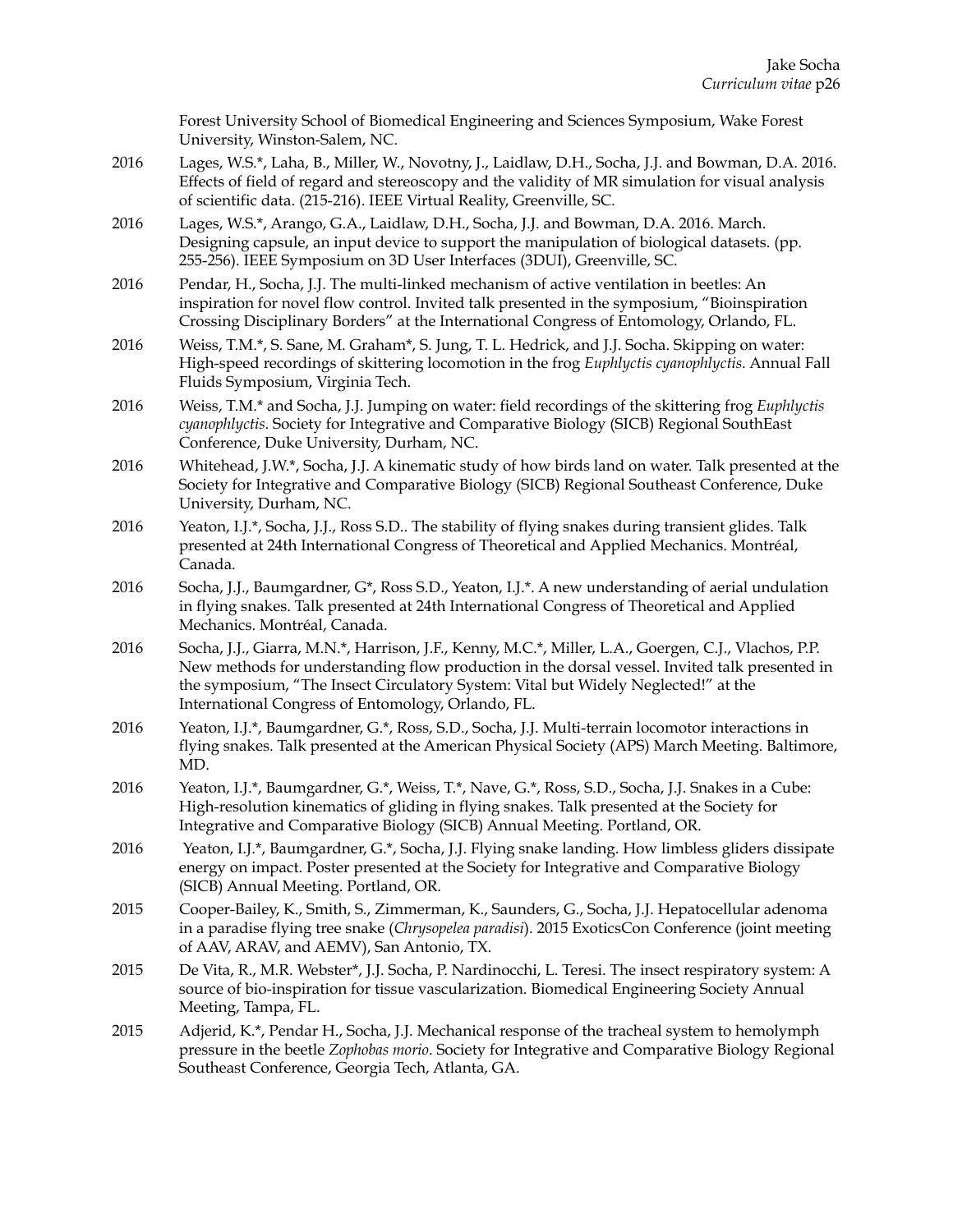- 2015 Kenny, M.\*, Tegelman-Malabad, P., Socha, J.J. Functional morphology of the heart of a beetle. Society for Integrative and Comparative Biology Regional Southeast Conference, Georgia Tech, Atlanta, GA.
- 2015 Pendar, H., Socha, J.J. Who farted in the room? Society for Integrative and Comparative Biology Regional Southeast Conference, Georgia Tech, Atlanta, GA.
- 2015 Weiss, T.M.\*, Jung, S., Socha, J.J. Modulation of foot shape as a strategy for controlling jump height from water in the frog *Euphlyctis cyanophlyctis*. Society for Integrative and Comparative Biology Regional Southeast Conference, Georgia Tech, Atlanta, GA.
- 2105 Yeaton, I.J.\*, Baumgardner, G.\*, Weiss, T.\*, Nave, G.\*, Ross S.D., Socha, J.J. Recent experiments on flying snake kinematics. Society for Integrative and Comparative Biology Regional Southeast Conference, Georgia Tech, Atlanta, GA.
- 2015 Whitehead, J.G.\*, Socha, J.J., Phillips, J.B. Spontaneous magnetic orientation in *Drosophila*. Poster presented at the Society for Integrative and Comparative Biology Regional Southeast Conference. Georgia Tech, Atlanta, GA.
- 2015 Yeaton, I.J.\*, Baumgardner, G.\*, Weiss, T.\*, Nave, G.\*, Ross, S.D., Socha, J.J. What's its wave? A 3D analysis of flying snake locomotion. American Physical Society 68th Annual Meeting of the Division of Fluid Dynamics, Boston, MA.
- 2015 Tegelman-Malabad, P., Kenny, M.\*, Socha, J.J. Morphology of the dorsal vessel in the darkling beetle *Zophobas morio*. Summer Undergraduate Research Symposium, Virginia Tech, Blacksburg, VA.
- 2015 Adjerid, K.\*, Pendar, H.\*, Harrison, J.F., Socha, J.J. A test of functional compartmentalization in the grasshopper *Schistocerca americana* using pressure recordings. Talk presented at the Virginia Tech-Wake Forest SBES Symposium, Blacksburg, VA.
- 2015 Kenny, M.\*, Socha, J.J. Does Murray's law apply to the tracheal system in insects? A 3D study of the beetle Platynus decentis. Poster presented at the Annual Interdisciplinary Honor Society IDR Day, Blacksburg, VA.
- 2015 Kenny, M.\*, Socha, J.J. Does Murray's Law apply to the tracheal system in insects? A 3D study of the beetle *Platynus decentis*. Poster presented at the Virginia Tech-Wake Forest SBES Symposium, Blacksburg, VA.
- 2015 Yeaton, I.J.\*, Socha, J.J., Ross S.D. Snakes on an invariant plane: coupled translational-rotational dynamics of flying snakes. Society for Industrial and Applied Mathematics conference on Applications of Dynamical Systems, Snowbird, UT.
- 2015 Silverman, R.E.\*, Giarra, M.\*, Gursoy, D., Socha, J.J. Using TomoPy to reconstruct synchrotron micro-CT data from organisms. Poster presented at the annual meeting of the Society for Integrative and Comparative Biology, West Palm Beach, FL.
- 2015 Garrett, J.\*, Socha, J.J. The Madagascar hissing cockroach modulates abdominal pump frequency and spiracle phasing to compensate for hypoxia. Talk presented at the annual meeting of the Society for Integrative and Comparative Biology, West Palm Beach, FL.
- 2015 Adjerid, K.\*, Pendar, H\*, Harrison, J.F., Socha, J.J. Functional compartmentalization in the hemocoel of the American locust. Talk presented at the annual meeting of the Society for Integrative and Comparative Biology, West Palm Beach, FL.
- 2015 Jafari, F.\*, Tahmasian, S.\*, Ross, S.D., Socha, J.J. A theoretical investigation of stability characteristics of flying snakes using n-chain modeling: Is gliding possible without undulation? Talk presented at the annual meeting of the Society for Integrative and Comparative Biology, West Palm Beach, FL.
- 2015 Yeaton, I.J.\*, Socha, J.J., Ross, S.D. A generalized dynamical framework for non-equilibrium gliding in animals. Talk presented at the annual meeting of the Society for Integrative and Comparative Biology, West Palm Beach, FL.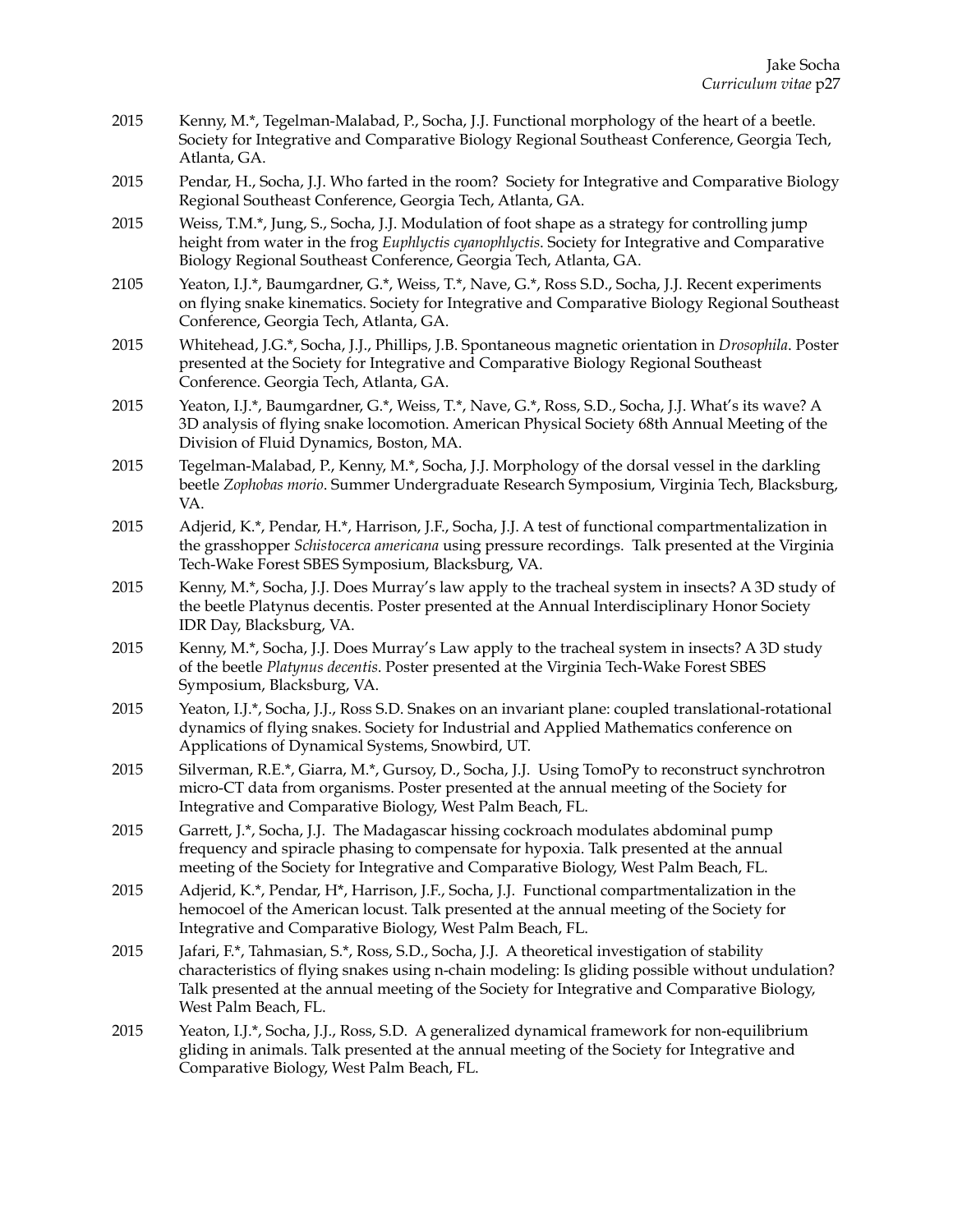- 2015 Socha, J.J., Twyman, C.\*, Yeaton, I.J.\* Landing without limbs: body shape during arboreal landings in flying snakes. Talk presented at the annual meeting of the Society for Integrative and Comparative Biology, West Palm Beach, FL.
- 2015 Kenny, M.\*, Socha, J.J. Does Murray's law apply to the tracheal system in insects? A 3D study of the beetle *Platynus decentis*. Talk presented at the annual meeting of the Society for Integrative and Comparative Biology, West Palm Beach, FL.
- 2015 Weiss, T.M.\*, Jung, S., Vlachos, P.P., Socha, J.J. Modulation of forces in water-based jumps by the frog *Euphlyctis cyanophlyctis*. Talk presented at the annual meeting of the Society for Integrative and Comparative Biology, West Palm Beach, FL.
- 2015 Kenny, M.\*, Socha, J.J. Does Murray's law apply to the tracheal system in insects? A 3D study of the beetle *Platynus decentis*. Poster presented at the annual Interdisciplinary Honor Society IDR Day, Blacksburg, VA.
- 2014 Yeaton, I.J.\*, \*Weiss, T., Socha, J.J. Flying snakes and skittering frogs and how Isaac Yeaton, Talia Weiss, and Jake Socha study them. Talk presented at the SciPy Conference, Austin, TX.
- 2014 Garrett, J.\* , Socha J.J. Coordination of ventilatory mechanisms in the Madagascar hissing cockroach: Abdominal pumping, tracheal tube collapse, and spiracle valving. Poster presented at Fluid Dynamics in Living Systems Conference. Arlington, VA.
- 2014 Garrett, J.\*, Socha J.J. Coordination of ventilatory mechanisms in the Madagascar hissing cockroach: Abdominal pumping, tracheal tube collapse, and spiracle valving. Poster presented at the Biomedical Engineering Society Annual Conference. San Antonio, TX.
- 2014 Kenny, M.\*, Pendar, H.\*, and Socha, J.J. What happens when pupae pump? Internal effects of abdominal movements in the beetle *Zophobas morio*. Poster presented at the annual meeting of the Biomedical Engineering Society, San Antonio, TX.
- 2014 Weiss, T.M.\*, Jung S., Vlachos P., Socha, J.J. Modulation of forces in water-based jumps by the frog *Euphlyctis cyanophlyctis*. Talk presented at the Society for Integrative and Comparative Biology (SICB) Regional Southeast Conference, UNC Chapel Hill.
- 2014 Whitehead, J.G.\*, Socha, J.J., Phillips J.B. Magnetic guidance in waterfowl: A test for magnetic cues in landing behavior. Talk presented at the Society for Integrative and Comparative Biology (SICB) Regional Southeast Conference, UNC Chapel Hill.
- 2014 Adjerid, K.\*, Pendar, H.\*, Harrison, J.F., Socha, J.J. Functional compartmentalization in the hemocoel of the American locust, *Schistocerca americana*. Talk presented at Fall Fluids Mechanics Symposium, Virginia Tech, Blacksburg, Virginia.
- 2014 Weiss, T.M.\*, Jung S., Vlachos P., Socha, J.J. Modulation of forces in water-based jumps by the frog *Euphlyctis cyanophlyctis*. Talk presented at the Annual Fall Fluids Symposium, Virginia Tech, Blacksburg VA.
- 2014 Kamanda, S., Kenny, M.\*, Socha, J.J. Puncture, pump, and suck: How does the brown marmorated stink bug actually feed? Summer Undergraduate Research Symposium, Virginia Tech, Blacksburg, VA.
- 2014 Adjerid, K.\*, M. Kenny\*, H. Pendar, J.F. Harrison, J.J. Socha. A test of functional compartmentalization in the grasshopper *Schistocerca americana* using internal pressure recordings. Virginia Tech-Wake Forest School of Biomedical Engineering and Sciences (SBES) Graduate Student Research Symposium, Wake Forest, NC.
- 2014 Garrett, J.\*, J.J. Socha. Coordination of ventilatory mechanisms in the Madagascar hissing cockroach: Abdominal pumping, tracheal tube collapse, and spiracle valving. Virginia Tech-Wake Forest School of Biomedical Engineering and Sciences (SBES) Graduate Student Research Symposium, Wake Forest, NC.
- 2014 Kenny, M.\*, H. Pendar, K. Adjerid\*, J.J. Socha. What happens when pupae pump? Internal effects of abdominal movements in the beetle *Zophobas morio*. Virginia Tech-Wake Forest School of Biomedical Engineering and Sciences (SBES) Graduate Student Research Symposium, Wake Forest, NC.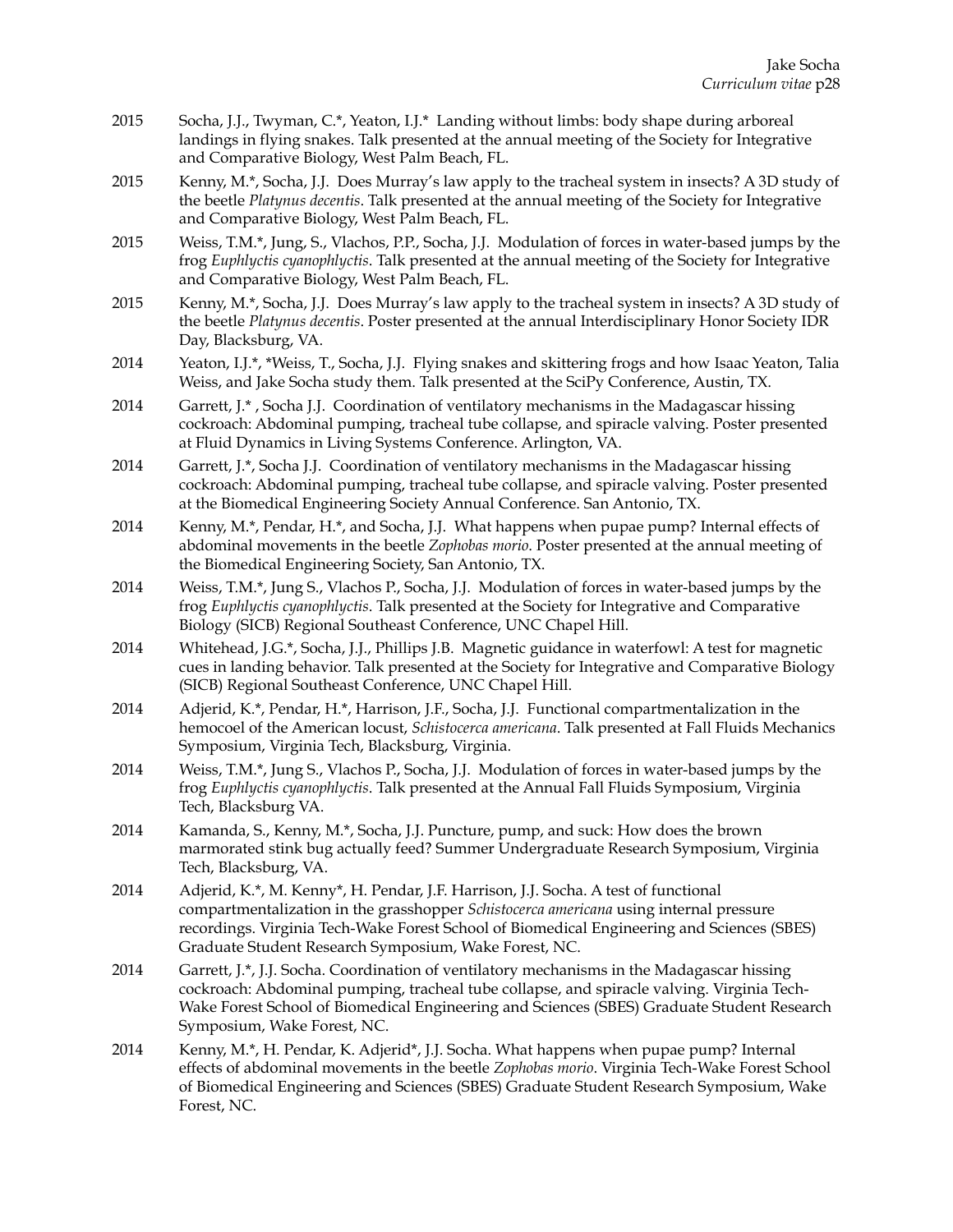- 2014 Pendar, H., Socha, J.J. mechanical linkage of respiratory, circulatory, and digestive systems in beetles. Virginia Tech-Wake Forest School of Biomedical Engineering and Sciences (SBES) Graduate Student Research Symposium, Wake Forest, NC.
- 2014 Harrison, J.F., Klok, C.J., Vandenbrooks, J.M., Duell, M.E.\*, Campbell, J.B.\*, Jirjies, S.\*, Socha, J.J. Grasshoppers defy gravity? Body position effects on hemolymph and air distribution in *Schistocerca americana*. Society for Integrative and Comparative Biology Annual Meeting, Austin, TX.
- 2014 Weiss, T.\*, Jung, S., Vlachos, P.P., Socha, J.J. A kinematic analysis of water-surface locomotion in cricket frogs. Society for Integrative and Comparative Biology Annual Meeting, Austin, TX.
- 2014 Kenny, M.\*, Pendar, H., Adjerid, K.\*, Socha, J.J. What happens when pupae pump? Internal effects of abdominal movements in the beetle *Zophobas morio*. Society for Integrative and Comparative Biology Annual Meeting, Austin, TX.
- 2014 Garrett, J.\*, Socha, J.J. Coordination of abdominal pumping, spiracular valving, and tracheal compression in the Madagascar hissing cockroach. Society for Integrative and Comparative Biology Annual Meeting, Austin, TX.
- 2014 Pendar, H., Socha, J.J. Computational methods to determine the instantaneous respiratory patterns of animals from respirometry data. Society for Integrative and Comparative Biology Annual Meeting, Austin, TX.
- 2014 Giarra, M.N.\*, Vlachos, P.P., Socha, J.J. High-speed X-ray visualization of blood flows in the grasshopper heart. Society for Integrative and Comparative Biology Annual Meeting, Austin, TX.
- 2014 Adjerid, K.\*, Kenny, M.\*, Pendar, H., Harrison, J.F., Socha, J.J. A test of functional compartmentalization in the grasshopper *Scistocerca americana* using internal pressure recordings. Society for Integrative and Comparative Biology Annual Meeting, Austin, TX.
- 2014 Seive, J.\*, Aviles, J.\*, Harrison, J.F., Socha, J.J. A volumetric analysis of the tracheal system of the grasshopper *Schistocerca americana* using µCT. Society for Integrative and Comparative Biology Annual Meeting, Austin, TX.
- 2014 Pendar, H., Socha, J.J. A 3D kinematic analysis of abdominal motion in darkling beetles. Society for Integrative and Comparative Biology Annual Meeting, Austin, TX.
- 2014 Webster, M.R.\*, Socha, J.J., De Vita, R. Nonlinear elasticity of tracheal tubes in the American cockroach. Society for Integrative and Comparative Biology Annual Meeting, Austin, TX.
- 2014 Becker, W.R.\*, Webster, M.R.\*, Socha, J.J., De Vita, R. Variation in tensile properties of tracheal tubes in the American cockroach. Society for Integrative and Comparative Biology Annual Meeting, Austin, TX.
- 2013 Adjerid, K.\*, M. Kenny\*, H. Pendar\*, J.F. Harrison, J.J. Socha. A test of functional compartmentalization in the grasshopper *Scistocerca americana* using internal pressure recordings. Southeast Regional Society for Integrative and Comparative Biology Meeting, Atlanta, GA.
- 2013 Garrett, J.F.\*, J.J. Socha. Coordination of abdominal pumping, spiracular valving, and tracheal compression in the Madagascar hissing cockroach. Southeast Regional Society for Integrative and Comparative Biology Meeting, Atlanta, GA.
- 2013 Kenny, M.\*, H. Pendar\*, K. Adjerid\*, J.J. Socha. What happens when pupae pump? Internal effects of abdominal movements in the beetle *Zophobas morio*. Southeast Regional Society for Integrative and Comparative Biology Meeting, Atlanta, GA.
- 2013 Twyman, C.\*, J.J. Socha. The role of body shape change during landing in the flying snake *Chrysopelea paradisi*. Southeast Regional Society for Integrative and Comparative Biology Meeting, Atlanta, GA.
- 2013 Weiss, T.\*, S. Jung, P.P. Vlachos, J.J. Socha. A kinematic analysis of water-surface locomotion in cricket frogs. Southeast Regional Society for Integrative and Comparative Biology Meeting, Atlanta, GA.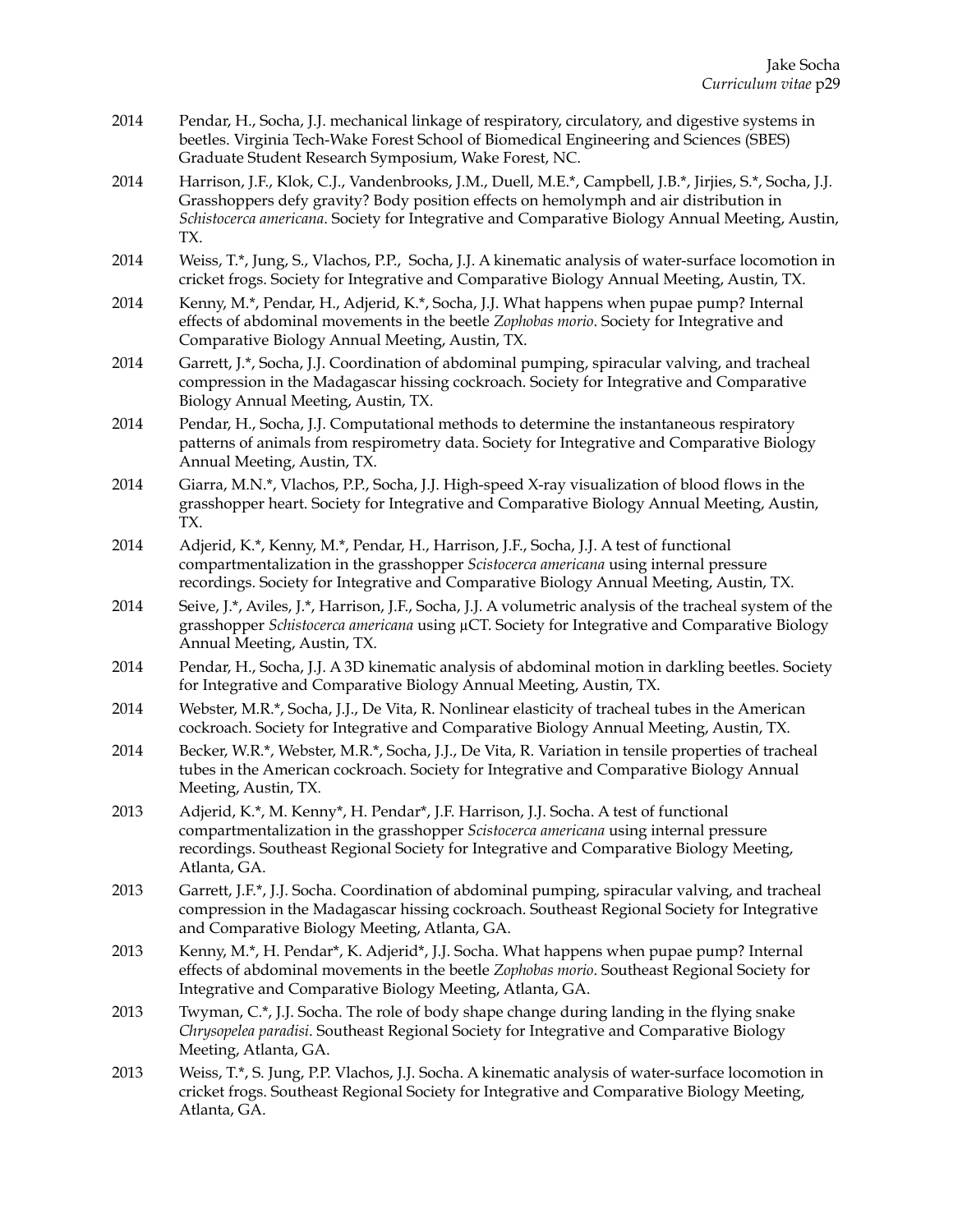- 2013 Chattergee, S.\*, J.J. Socha, M.A. Stremler. Mathematical Model of Mosquito Drinking: A Study of Sensitivity to Anatomical Variations. Southeast Regional Society for Integrative and Comparative Biology Meeting, Atlanta, GA.
- 2013 Pendar, H.\*; J. J. Socha. The mechanism of tracheal collapse in beetles: a multi-linked system. Society for Integrative and Comparative Biology Annual Meeting, San Francisco, CA.
- 2013 Tywman, C.\*; J. J. Socha. How do flying snakes land on a branch? Kinematics and impact forces of landing in *Chrysopelea ornata*. Society for Integrative and Comparative Biology Annual Meeting, San Francisco, CA.
- 2013 Aviles. J.\*; H. Pendar; J. J. Socha. Flow control in darkling beetles: testing the compartmentalization hypothesis. Society for Integrative and Comparative Biology Annual Meeting, San Francisco, CA.
- 2013 K. Greenlee; Socha, J.J.; Eubanks, H.B.; Lee W-K.; Kirkton, S.D.; Developmental changes in tracheal system structure and function in the caterpillar, *Manduca sexta*. Society for Integrative and Comparative Biology Annual Meeting, San Francisco, CA.
- 2013 Harrison, J.F.; Waters, J.S.\*; Cease, A.J.; Vandenbrooks, J.M.; Callier, V.; Klok, C.J.; Shaffer, K.; Socha, J.J.; How hoppers breathe. Society for Integrative and Comparative Biology Annual Meeting, San Francisco, CA.
- 2012 Socha, J.J.; Kikuchi, K.; Chatterjee, S.\*; Lee, W.-K.; Stremler, M.A.; Mochizuki, O. Do mosquitoes use more than one mode of drinking? An inside look at the pumps in the head. Society for Integrative and Comparative Biology Southeast Regional Meeting, Charleston, SC.
- 2012 Miller, L.\*; Waters, J.S.\*; Harrison, J.F.; Vandenbrooks, J.M.; Yager, D.D.; Xiao, X.; De Carlo, F.; Socha, J.J. The use of SR-µ[CT for 3D visualization of insect tracheal systems](http://www.sicb.org/meetings/2012/schedule/abstractdetails.php?id=1397). Society for Integrative and Comparative Biology Annual Meeting, Charleston, SC.
- 2012 Giarra, M.N. \*; Vlachos, P.P. ; Socha, J.J. [Visualization of hemolymph flow in the heart of a](http://www.sicb.org/meetings/2012/schedule/abstractdetails.php?id=1361)  [cockroach.](http://www.sicb.org/meetings/2012/schedule/abstractdetails.php?id=1361) Society for Integrative and Comparative Biology Annual Meeting, Charleston, SC.
- 2012 Pendar, H.\*; Beringer, D.; Socha, J.J. [Collapse patterns of insect tracheal tubes under](http://www.sicb.org/meetings/2012/schedule/abstractdetails.php?id=1440)  [pressure.](http://www.sicb.org/meetings/2012/schedule/abstractdetails.php?id=1440) Society for Integrative and Comparative Biology Annual Meeting, Charleston, SC.
- 2012 Hochgraf, JS\*; Socha, JJ. [Does tracheal compression in carabid beetles function as a](http://www.sicb.org/meetings/2012/schedule/abstractdetails.php?id=951)  [unidirectional pump?](http://www.sicb.org/meetings/2012/schedule/abstractdetails.php?id=951) Society for Integrative and Comparative Biology Annual Meeting, Charleston, SC.
- 2012 Roberts, C.\*; Socha, J.J. [Dynamics of the sucking pump in fluid feeding butterflies.](http://www.sicb.org/meetings/2012/schedule/abstractdetails.php?id=1127) Society for Integrative and Comparative Biology Annual Meeting, Charleston, SC.
- 2012 Kikuchi, K.; Chatterjee, S.\*; Lee, W.-K.; Stremler, M.A.; Mochizuki, O.; Socha, J.J. [Multi-modal](http://www.sicb.org/meetings/2012/schedule/abstractdetails.php?id=1436)  [pumping in drinking mosquitoes.](http://www.sicb.org/meetings/2012/schedule/abstractdetails.php?id=1436) Society for Integrative and Comparative Biology Annual Meeting, Charleston, SC.
- 2012 [Dalton, E.\\*; Socha, J.J. The role of the abdominal pump in rhythmic tracheal compression in the](http://www.sicb.org/meetings/2012/schedule/abstractdetails.php?id=1391)  ground beetle, *[Pterostichus tristis.](http://www.sicb.org/meetings/2012/schedule/abstractdetails.php?id=1391)* Society for Integrative and Comparative Biology Annual Meeting, Charleston, SC.
- 2012 Harrison, J.F.\*; Waters, J.S.; Heinrich, S.M.; Socha, J.J. [Effects of rearing oxygen level on the](http://www.sicb.org/meetings/2012/schedule/abstractdetails.php?id=1443)  [anatomy of the adult tracheal system in](http://www.sicb.org/meetings/2012/schedule/abstractdetails.php?id=1443) *Drosophila*. Society for Integrative and Comparative Biology Annual Meeting, Charleston, SC.
- 2012 Jafari, F.\*; J.J. Socha. [A theoretical investigation of static stability in gliding snakes](http://www.sicb.org/meetings/2012/schedule/abstractdetails.php?id=1390). Society for Integrative and Comparative Biology Annual Meeting, Charleston, SC.
- 2012 De Vita, R., M.R. Webster\*, J.J. Socha. Microstructural analysis of insect tracheal tubes, PACAM 2012, Trinidad, January 2-6, 2012.
- 2011 Giarra, M.N. \*; Vlachos, P.P. ; Socha, J.J. Visualization of hemolymph flow in the heart of a cockroach. Society for Integrative and Comparative Biology Southeast Regional Meeting, Winston-Salem, NC.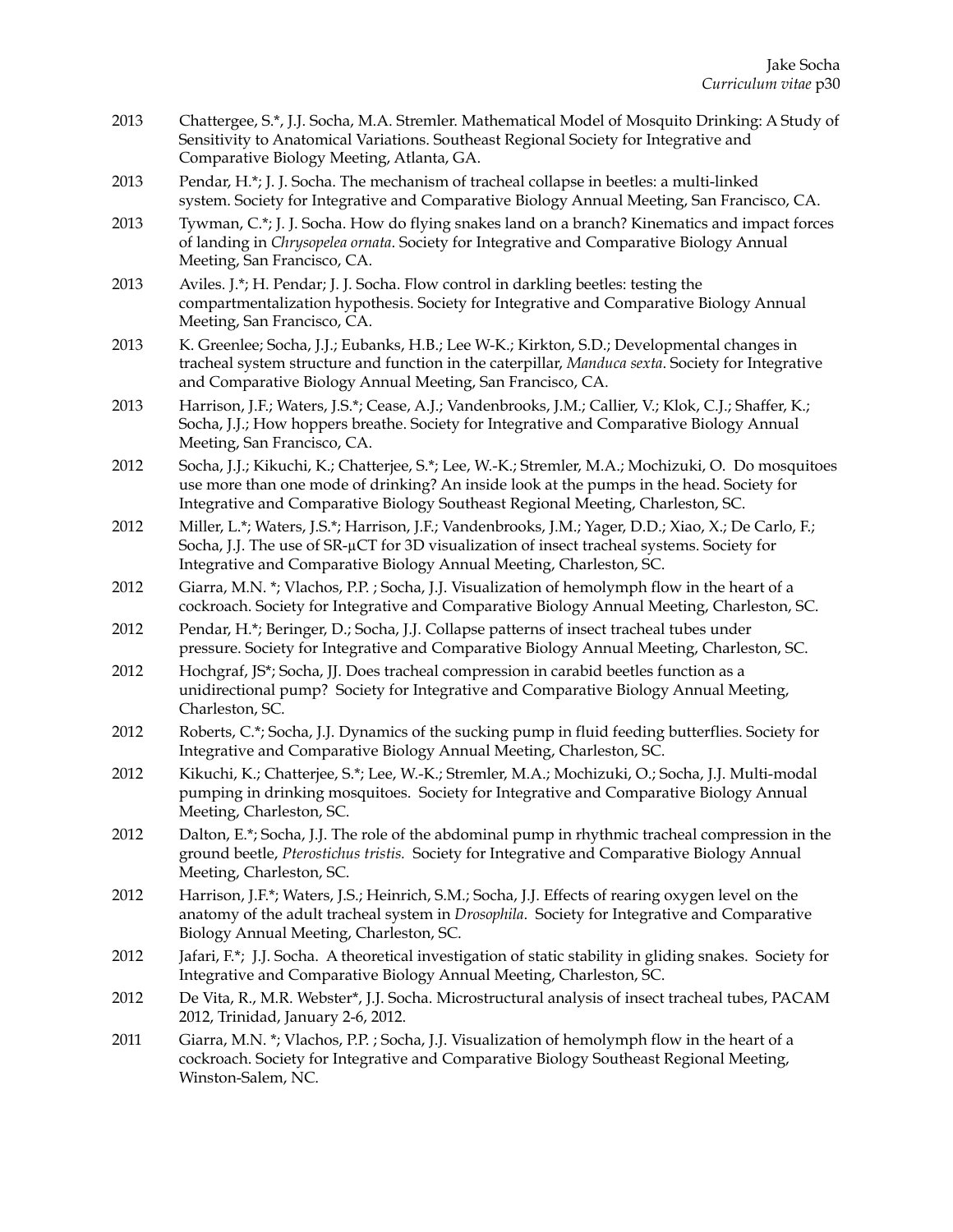- 2011 Dalton, E.\*; Socha, J.J. Beetle Schwarzenegger's pumping iron: How insects pump and compress. Society for Integrative and Comparative Biology Southeast Regional Meeting, Winston-Salem, NC.
- 2011 Roberts, C.\*; Socha, J.J. Dynamics of the sucking pump in a fluid-feeding butterfly. Society for Integrative and Comparative Biology Southeast Regional Meeting, Winston-Salem, NC.
- 2011 Chatterjee, S.\*, J.J. Socha, M.A. Stremler. A numerical model of drinking by mosquitoes, Society for Engineering Science conference, Chicago, IL, Oct. 12-14, 2011.
- 2011 Aboelkassem, Y.\*, A.E. Staples, J.J. Socha. Microscale flow pumping inspired by rhythmic tracheal compressions in insects. ASME 2011 Pressure Vessels and Piping Conference (PVP 2011), July 17-21, 2011, Baltimore, Maryland, USA.
- 2011 A. Salmanzadeh\*, J.J. Socha, M.A. Stremler, and R.V. Davalos, Engineering Novel Insect Respiratory System-Inspired Microfluidic Systems. Virginia Tech-Wake Forest University 10th Annual Graduate Student Research Symposium, May 12, 2011.
- 2011 A. Salmanzadeh\*, Y. Hosseini\*, H. Pendar\*, J.J. Socha, M.A. Stremler, and R.V. Davalos, Investigation of the Mechanisms of Flow Control in an Insect Respiratory System. 27th Annual GSA Research Symposium 2011, Blacksburg VA, March 23rd, 2011 (Received the 2nd Best Poster Award).
- 2011 J.J. Socha. Synchrotron x-ray imaging for studying insect form and function. Entomological Society of America, Eastern Branch, Harrisburg, PA. (Invited symposium talk.)
- 2011 J.J. Socha, F. Jafari\*, P.P. Vlachos. Challenges of being a snake glider. Society for Integrative and Comparative Biology Annual Meeting, Salt Lake City, UT. (Invited symposium talk.)
- 2011 S.B. Dellinger\*, P.P. Vlachos, R. De Vita, J.J. Socha. When gliding is a stretch: An investigation of material properties of 'flying' snake. Society for Integrative and Comparative Biology Annual Meeting, Salt Lake City, UT.
- 2011 L. Cox<sup>\*</sup>, J.J. Socha. Patterns of hemolymph pressure in the thorax of a carabid beetle. Society for Integrative and Comparative Biology Annual Meeting, Salt Lake City, UT.
- 2011 F. Jafari\*, J.J. Socha. Theoretical modeling of flying snakes glide trajectories. Society for Integrative and Comparative Biology Annual Meeting, Salt Lake City, UT.
- 2011 H. Pendar\*, J.J. Socha. Do gut movements induce tracheal collapse in carabid beetles? Society for Integrative and Comparative Biology Annual Meeting, Salt Lake City, UT.
- 2011 A. Jamil, J.J. Socha, D.D. Yager. 3D reconstruction of tracheal systems in one-eared and twoeared praying mantises. Society for Integrative and Comparative Biology Annual Meeting, Salt Lake City, UT.
- 2010 E.A. Backus, W.-K. Lee, J.J. Socha, E. Lee\*. Muscle movements that control inoculation of *Xylella fastidiosa* are revealed by head X-rays of feeding glassy-winged sharpshooters. Entomological Society of America 58th Annual Meeting, San Diego, CA.
- 2010 J.J. Socha, K. Miklasz\*, F. Jafari\*, P.P. Vlachos. Gliding flight in snakes: non-equilibrium dynamics and kinematics. APS Division of Fluid Dynamics Annual Meeting, Long Beach, CA.
- 2010 D. Holden\*, P.P. Vlachos, J.J. Socha. Flying snake flight performance: Role of cross-sectional shape and orientation of tandem body segments. APS Division of Fluid Dynamics Annual Meeting, Long Beach, CA.
- 2010 L. Cox\* and J.J. Socha. Patterns of hemolymph pressure in the thorax of a carabid beetle. Joint DCB/DVM Southeast Regional Conference of the Society of Integrative and Comparative Biology 2010, Virginia Tech, VA.
- 2010 H. Pendar\* and J.J. Socha. Do gut movements induce tracheal collapse in carabid beetles? Joint DCB/DVM Southeast Regional Conference of the Society of Integrative and Comparative Biology 2010, Virginia Tech, VA.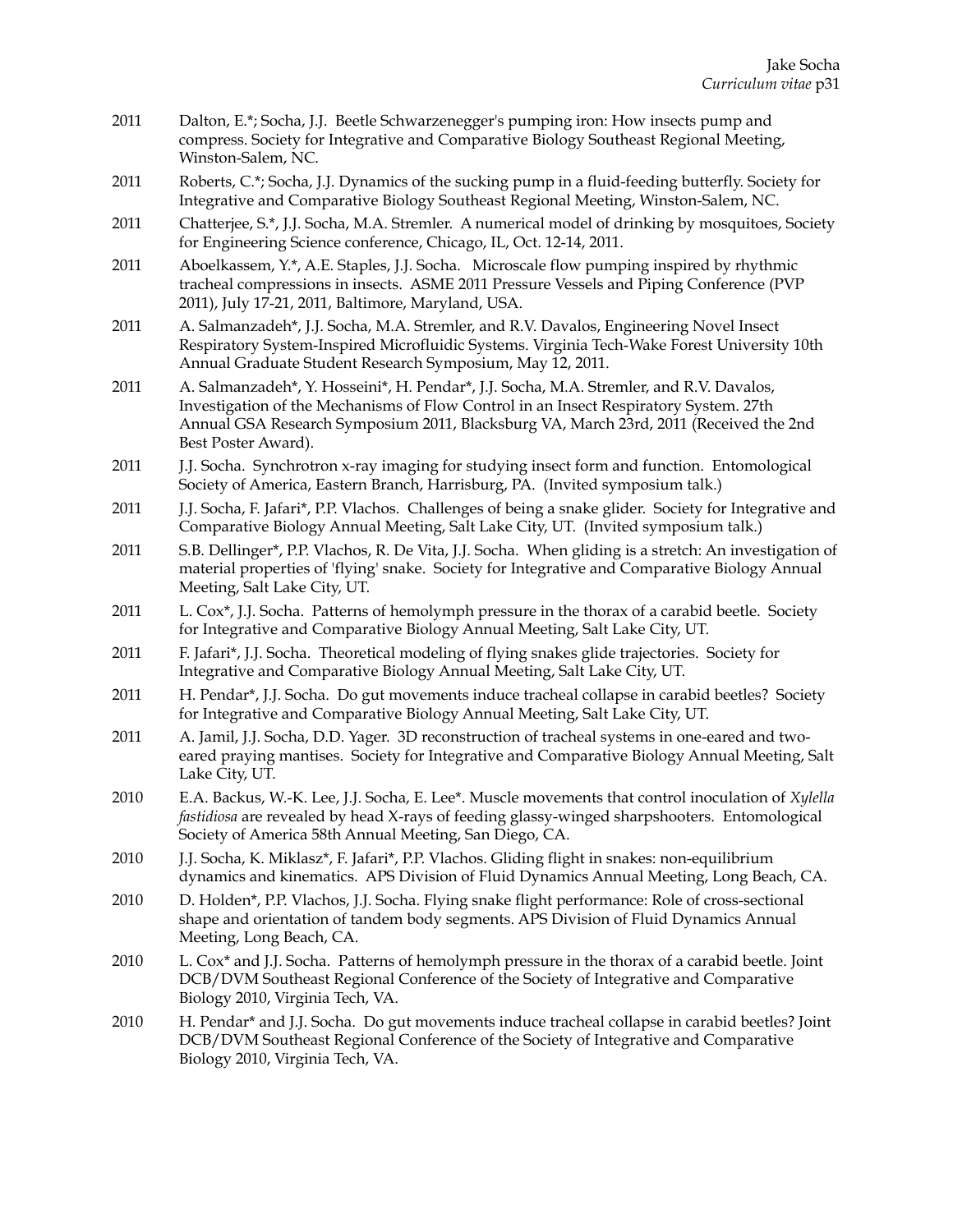- 2010 Y. Aboelkassem\*, J.J. Socha, A.E. Staples. On the flow patterns induced by rhythmic compressions of an insect tracheal tube. Joint DCB/DVM Southeast Regional Conference of the Society of Integrative and Comparative Biology 2010, Virginia Tech, VA.
- 2011 S.B. Dellinger\* and J.J. Socha. When gliding is a stretch: An investigation of material properties of 'flying' snake. Joint DCB/DVM Southeast Regional Conference of the Society of Integrative and Comparative Biology 2010, Virginia Tech, VA.
- 2011 S. Chattergee\*, J.J. Socha, M. Stremler. Mathematical modeling of mosquito drinking. Joint DCB/DVM Southeast Regional Conference of the Society of Integrative and Comparative Biology 2010, Virginia Tech, VA.
- 2011 F. Jafari\* and J.J. Socha. Theoretical modeling of flying snake glide trajectories. Joint DCB/ DVM Southeast Regional Conference of the Society of Integrative and Comparative Biology 2010, Virginia Tech, VA.
- 2010 J.J. Socha, W.-K. Lee, L. Cox\*. Under pressure: The biomechanical mechanism of rhythmic tracheal compression in carabid beetles. ASME Smart Materials, Adaptive Structures, and Intelligent Systems Conference, Philadelphia, PA.
- 2010 L. Cox\* and J.J. Socha. Patterns of pressure in the thorax of a carabid beetle. ASME Smart Materials, Adaptive Structures, and Intelligent Systems Conference, Philadelphia, PA.
- 2010 M. Webster\*, R. De Vita, J.N. Twigg\*, J.J. Socha. Tensile properties of insect tracheal tubes, ASME Smart Materials, Adaptive Structures, and Intelligent Systems Conference, Philadelphia, PA.
- 2010 L. Cox\*, J.J. Socha. The insect tracheal system as a microfluidic pump: A test of the hemolymph pressure hypothesis. Biomedical Engineering Society Annual Meeting, Austin, TX.
- 2010 Webster, M.R.\*, J. Twigg, J.J. Socha, R. De Vita. Understanding the mechanics of the insect respiratory system could advance tissue engineering. Biomedical Engineering Society Annual Meeting, Austin, TX.
- 2010 J.J. Socha, L. Cox\*, W.-K. Lee, M. Means\*, J. Tolley\*. Under pressure: the biomechanical mechanism of rhythmic tracheal compression in carabid beetles. Society for Integrative and Comparative Biology Annual Meeting, Seattle, WA. (talk canceled due to weather/travel problems)
- 2009 J.J. Socha and S. Robinson\*. Do insects that breathe using convection optimize tracheal branching patterns? A test of Murray's Law in a carabid beetle. Joint DCB/DVM Southeast Regional Conference of the Society of Integrative and Comparative Biology 2009, Chapel Hill, NC.
- 2009 J.J. Socha. Minimization of energy loss in convective respiratory flows in insects? A test of Murray's law in a beetle tracheal system using synchrotron tomography. International Congress of Respiratory Biology, Bonn, Germany. (Invited symposium talk.)
- 2009 F.M. Davis, R. De Vita, J.J. Socha. A constitutive law characterizing the material response of insect trachea, 2009 Joint ASCE-ASME-SES Conference on Mechanics and Materials, Virginia Tech.
- 2009 J.F. Harrison, J.J. Socha, W.K. Lee. Visualizing and quantifying fluid flow and respiratory structures in insects. Advanced Photon Source Users Week 2009 conference, Argonne, IL.
- 2009 E. Lee\*, A. Merkey, J.J. Socha, W.K. Lee, A. Gibbs, D. Hoshizaki. Functional analysis of tracheal development during metamorphosis. 50th Annual Drosophila Research Conference, Chicago, IL.
- 2009 W.K. Lee and J.J. Socha. Direct visualization of flow in the heart of a grasshopper. Society for Integrative and Comparative Biology Annual Meeting, Boston, MA.
- 2008 Miklasz\*, K., M. LaBarbera, J.J. Socha. The effect of body cross-sectional shape on glide force production in 'flying' snakes. 22nd International Congress of Theoretical and Applied Mechanics, Adelaide, Australia.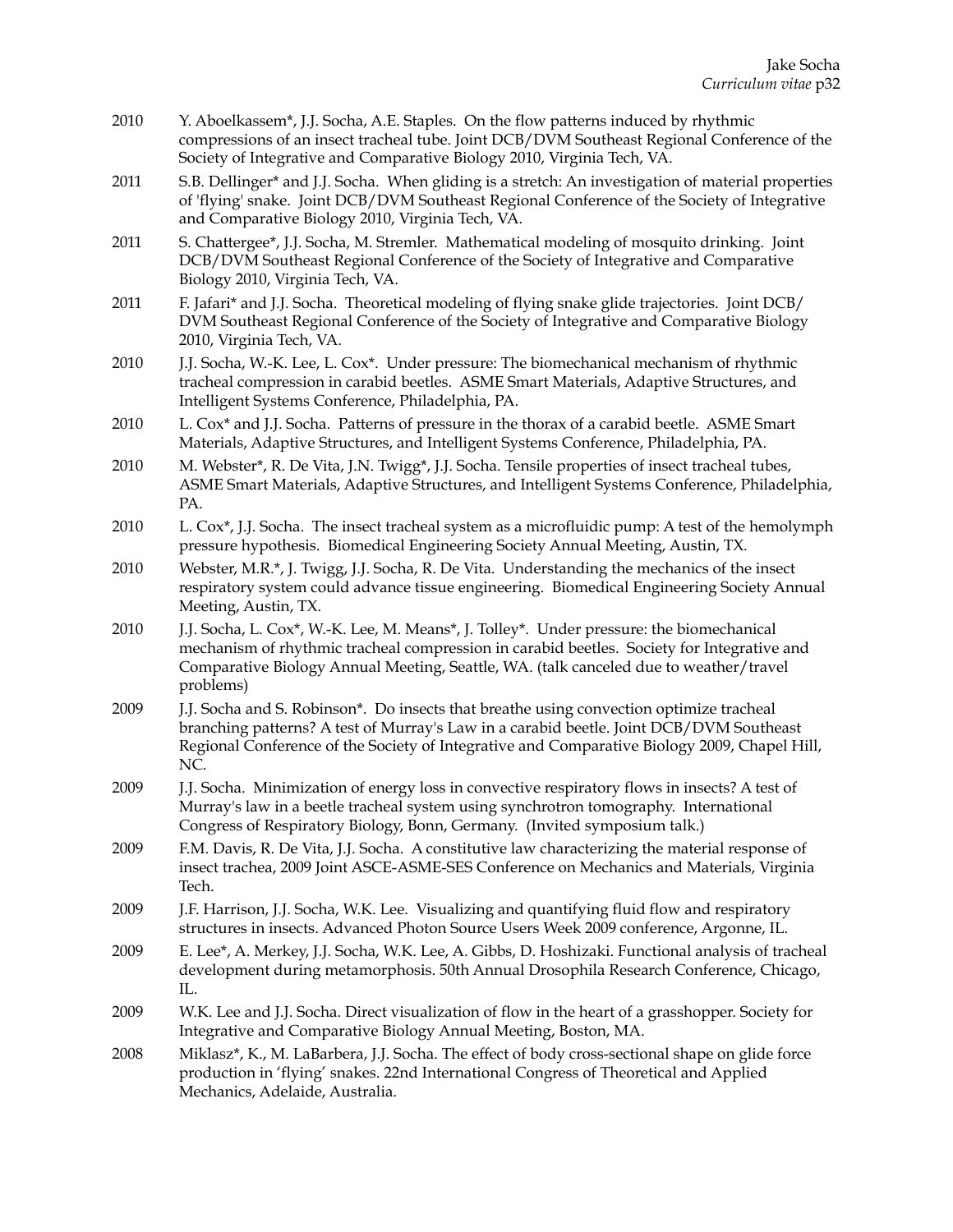- 2008 J.J. Socha and W.K. Lee. Direct visualization of flow in the heart of a grasshopper. Virginia Tech Fall Fluid Mechanics Symposium.
- 2008 W.K. Lee and J.J. Socha. Direct visualization of flow in the heart of a grasshopper. Virginia Tech/ Engineering Science and Mechanics 100th Anniversary Mechanics Conference.
- 2008 W.K. Lee and J.J. Socha. Direct visualization of flow in the heart of a grasshopper. Joint Southeast Regional Society for Integrative and Comparative Biology Meeting, Divisions of Vertebrate Morphology and Comparative Biomechanics. Clemson University.
- 2008 J.J. Socha. Bioinspiration from convective pumping in insect tracheal systems. ASME 2008 Conference on Smart Materials, Adaptive Structures, and Intelligent Systems. Ellicott City, MD.
- 2008 J.J. Socha. Gliding flight in snakes. ASME 2008 Conference on Smart Materials, Adaptive Structures, and Intelligent Systems. Ellicott City, MD.
- 2007 J.J. Socha, J.S. Waters, M.W. Westneat, M. LaBarbera, S. Cook, K. Fezzaa, W.-K. Lee. The Poise that refreshes: dynamics of internal food transport in a butterfly. Annual Meeting, Integrative and Comparative Biology.
- 2007 M.E. Hale, J.S. Waters\*, W.-K. Lee, J.J.Socha, K. Fezzaa, M.W. Westneat. Drawing inspiration from insect breathing and heaving conventional wisdom: Convective tracheal and air sac mechanisms in Drosophila visualized with x-ray imaging. Annual Meeting, Integrative and Comparative Biology.
- 2007 J.J. Socha, K. Fezzaa, W.-K. Lee, F. De Carlo. The use of synchrotron x-ray microtomography for studies of fine-scale 3D morphology. Annual Meeting, Integrative and Comparative Biology.
- 2007 K. Miklasz\*, J.J. Socha, M. LaBarbera. Understanding aerodynamic force generation in gliding snakes using physical models. Annual Meeting, Integrative and Comparative Biology.
- 2006 J.J. Socha, K. Fezzaa, W.-K. Lee, M.W. Westneat. The power of synchrotron x-rays for the study of respiratory form and function in insects. First International Conference of Respiratory Biology. (invited symposium)
- 2006 J.J. Socha, M.W. Westneat, W.-K. Lee. X-ray vision: The use of synchrotron radiation to study respiratory form and function in carabid beetles. International Meeting of Carabidologists.
- 2006 J.J. Socha, J.F. Harrison, W.-K. Lee, M.W. Westneat. Tubes squeeze and the air flows out: Correlated patterns of CO2 emission and tracheal compression in the beetle, *Platynus decentis*. Annual Meeting, Integrative and Comparative Biology.
- 2006 J.S. Waters\*, J.J. Socha. Mechanics of tracheal compression in the bessbug, *Popilius disjunctus*. Annual Meeting, Integrative and Comparative Biology.
- 2006 K. Miklasz\*, J.J. Socha. Mathematical modeling of flying snake kinematics during gliding locomotion. Annual Meeting, Integrative and Comparative Biology.
- 2006 C.J. Klok, A. Kaiser, B. McKinley, B. Rascon , J. Henry, W.-K. Lee, J.J. Socha, J.F. Harrison. Plastic and evolutionary responses of body size and tracheal dimensions to atmospheric oxygen concentration in fruitflies. Annual Meeting, Integrative and Comparative Biology.
- 2005 J.J. Socha, M.W. Westneat, W.-K. Lee. Use of synchrotron x-rays for live-insect internal imaging. Annual Meeting, Entomological Society of America.
- 2005 J.J. Socha, K. Fezzaa, W.-K. Lee, J.S. Waters, M.W. Westneat. Tracheal compression patterns involved in gas exchange in the ground beetle, *Platynus decentis*. Advanced Photon Source Annual Users Meeting. (poster)
- 2005 J.J. Socha, K. Fezzaa, W.-K. Lee, J.S. Waters, M.W. Westneat. 2004. Tracheal compression patterns involved in gas exchange in the ground beetle, *Platynus decentis*. Annual Meeting, Society for Integrative and Comparative Biology.
- 2004 J.J. Socha, M.W. Westneat, W.-K. Lee. Beetle respiration mechanics analyzed with synchrotron xray radiation. Annual Meeting, Society for Integrative and Comparative Biology.
- 2003 J.J. Socha. The timing and shape of dorsoventral flattening in *Chrysopelea paradisi*, a gliding snake. Annual Meeting, Society for Integrative and Comparative Biology. (poster)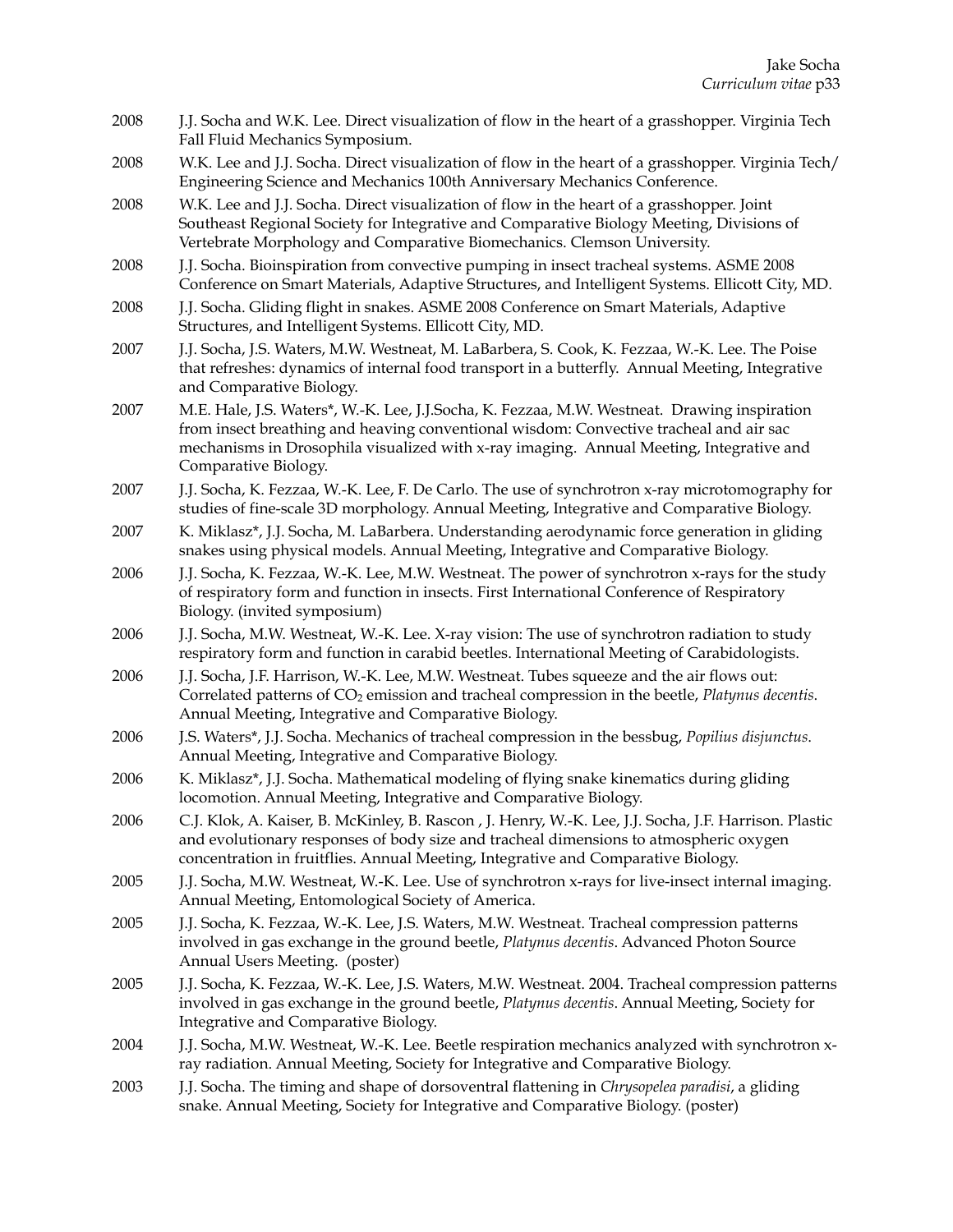| 2002 | J.J. Socha, T. O'Dempsey. A three-dimensional analysis of snake flight. Annual Meeting, Society<br>for Integrative and Comparative Biology.                     |
|------|-----------------------------------------------------------------------------------------------------------------------------------------------------------------|
| 2000 | J.J. Socha. A preliminary 3-D analysis of flying snake flight (Colubridae: Chrysopelea). 5th<br>Graduate Congress, National University of Singapore.            |
| 2000 | J.J. Socha. The take-off and landing kinematics of a flying snake, Chrysopelea ornata. Annual<br>Meeting, Society for Integrative and Comparative Biology.      |
| 1999 | J.J. Socha. A description of flight kinematics in the 'flying' snake, Chrysopelea paradisi. Annual<br>Meeting, Society for Integrative and Comparative Biology. |
| 1998 | J.J. Socha. A description of flight in the flying snake, Chrysopelea paradisi. Annual Meeting,<br>American Society of Ichthyologists and Herpetologists.        |

# **Outreach**

| 2018         | Interactive exhibit on the role of vision in animal locomotion, Virginia Science Festival,<br>Virginia Tech                                      |
|--------------|--------------------------------------------------------------------------------------------------------------------------------------------------|
| 2017         | Presenter, "To catch a flying snake," Science on Tap, November 27, Blacksburg, VA                                                                |
| 2017         | Interactive exhibit on snake skin friction, Virginia Science Festival, Virginia Tech                                                             |
| 2016-present | Laboratory participant, National Biomechanics Day, Virginia Tech                                                                                 |
| 2015-present | Interactive exhibit on the biomechanics of insect drinking, Hokie Bugfest, Virginia Tech                                                         |
| 2015         | Interactive exhibit on flying snake landing, Virginia Science Festival, Virginia Tech                                                            |
| 2014-present | Co-founder and Director, NSF RET (Research Experiences for Teachers) program,<br>Virginia Tech                                                   |
| 2012-2014    | Founder and Director, NSF EFRI-REM program (Emerging Frontiers for Research and<br>Innovation, Research Experience and Mentoring), Virginia Tech |
| 2009-present | Lab tours, ESM, BEAM, COE, Virginia Tech                                                                                                         |
| 2009-present | Presenter, Center for Enhancement of Engineering Diversity (CEED) programs (C-<br>Tech^2, Imagination), Virginia Tech                            |
| 1999-2008    | Founder and Director, Bio Outreach program, University of Chicago                                                                                |
| 2006-2008    | IT Director, Polaris Charter Academy (K-8 Chicago Public School)                                                                                 |
| 2005-2006    | Member, Global Village program (Oak Park, IL public school program that partners<br>teachers with scientists)                                    |
| 2004         | Exhibitor, Member's Night, Division of Amphibians and Reptiles, Field Museum                                                                     |
| 2003-2004    | Saturday School instructor, KIPP Ascend Charter School, Chicago                                                                                  |
| 2001-2002    | Learning Team Leader, Teach For America, Chicago                                                                                                 |
| 2000-2001    | Guest Lecturer, University of Chicago Summer Science program for Chicago public<br>school students                                               |
| 1997-2005    | Science fair judge, Chicago Public Schools City Science Fair                                                                                     |
| 1996-1997    | Member, Partners for Science program, University of Chicago                                                                                      |
| 1994-1996    | Corps Member, Teach for America national teacher corps                                                                                           |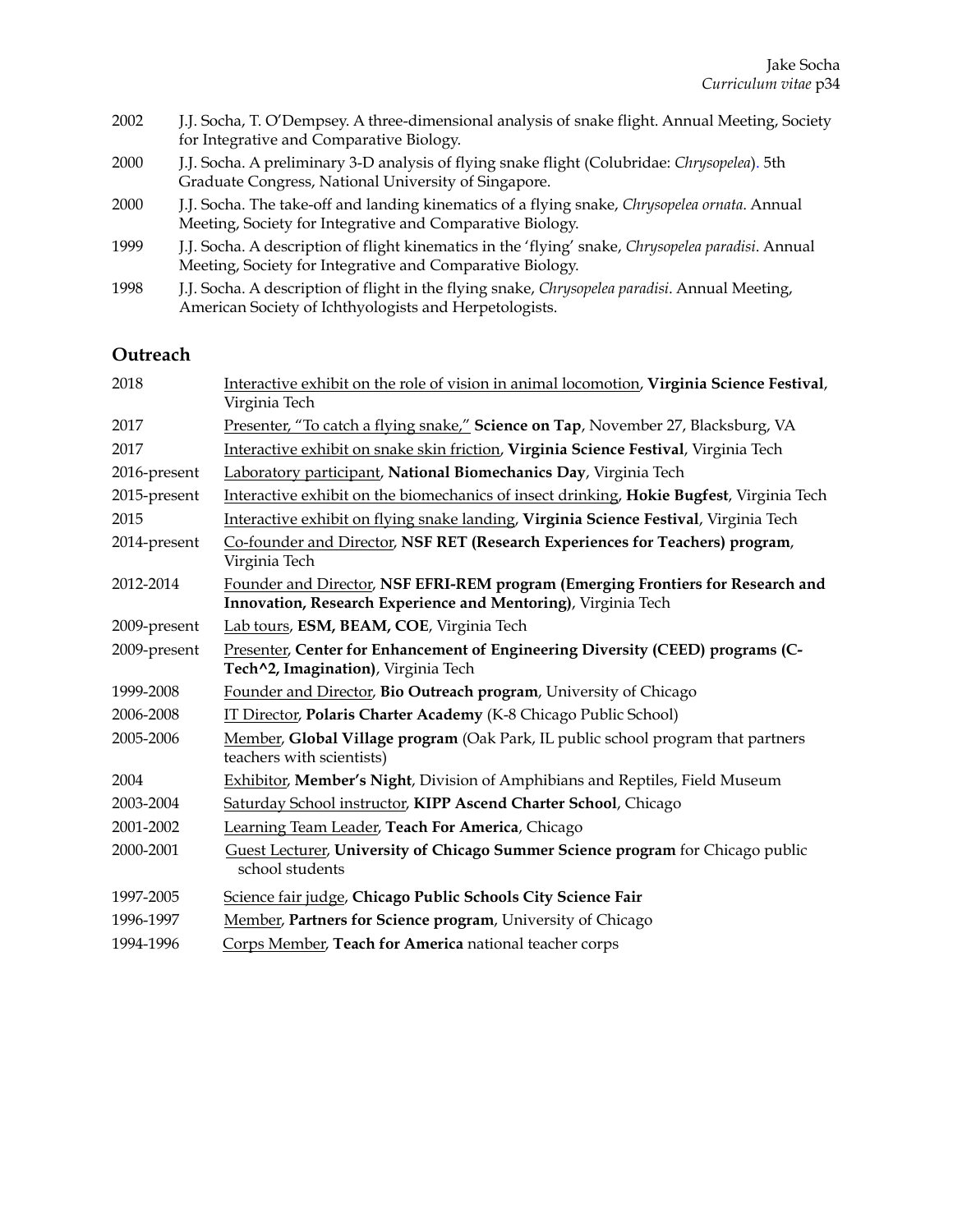# **Public Dissemination of Research**

## *Television*

- Scientific consultant for a documentary by Saint Thomas Productions entitled "A New Prehistory" in the episode "What killed the giant insects?"
- Scientific consultant for a BBC documentary focused on animal flight called "SuperNature: Wild Flyers". The episode "Defying Gravity" includes one segment on flying snakes and an end "making of" segment that highlights our efforts to film the snakes in Sabah, Malaysia. This program premiered in 2016 on PBS and BBC worldwide.
- Scientific consultant and subject of an hour-long documentary entitled, "Snakes That Fly." Film centers on animal gliders of Southeast Asia, and focuses specifically on Socha's March 2010 field work in Penang, Malaysia with flying snakes. Broadcast debut worldwide on *National Geographic Television* on November 5, 2010.
- Research featured in two *History Channel* programs, "Evolve" (episode 8, "Size") and "Prehistoric Monsters Revealed", highlighting insect x-ray work at Argonne National Laboratory. Each included interviews of Socha and was broadcast in 2008.
- Subject of full-feature episode of December 2003 field work: Snake Wranglers 2, Episode 10: "Flying Snakes." First aired on *National Geographic Television* March 21, 2004.
- Television highlights of flying snake research have been featured in programs such as *CNN*'s Headline News, *CNN*'s "next@cnn" weekly science program, *National Geographic Television*, *Discovery Channel Canada*'s "Daily Planet", *ABC Channel 7 News* (Chicago), *CLTV* (Chicago), and *CBS WTKR News 3* (Virginia Beach).

## *All media*

## **2021**

[Brood X cicadas are busy and so are the scientists who study them.](https://www.npr.org/2021/05/25/1000004028/the-arrival-of-brood-x-cicadas-kicks-off-woodstock-for-bug-scientists?live=1) By Nell Greenfieldboyce, All Things Considered, NPR, May 25, 2021.

[Latch, load and release: Advanced Photon Source helps reveal elastic motion that makes click beetles](https://www.newswise.com/doescience/?article_id=745402&returnurl=aHR0cHM6Ly93d3cubmV3c3dpc2UuY29tL2FydGljbGVzL2xpc3Q=)  [click.](https://www.newswise.com/doescience/?article_id=745402&returnurl=aHR0cHM6Ly93d3cubmV3c3dpc2UuY29tL2FydGljbGVzL2xpc3Q=) Newswise. February 1, 2021.

[Spring and latch mechanism flings click beetles into the air.](https://physicsworld.com/a/spring-and-latch-mechanism-flings-click-beetles-into-the-air/) Michael Allen, physics world. January 29, 2021.

[Nature uses springs and latches to overcome the limitations of muscles.](https://www.aps.anl.gov/APS-Science-Highlight/2021-01-28/nature-uses-springs-and-latches-to-overcome-the-limitations-of) By Sandy Field, APS Science Highlight. January 28, 2021.

[Mechanism that produces rapid acceleration in clicking beetles identified.](https://www.eurekalert.org/pub_releases/2021-01/vt-mtp012021.php) By Laura McWhinney, EurekAlert. January 21, 2021.

[Video: One of nature's most deceptive insects is helping build a better robot.](https://www.cnn.com/2020/06/30/world/flying-snakes-movement-study-scli-intl-scn/index.html) By Sarah Wells, Inverse, January 19, 2021.

[Interdisciplinary team identifies mechanism that produces rapid acceleration in clicking beetles.](https://vtnews.vt.edu/articles/2021/01/biomedical-engineering-socha-click-beetles-pnas-publication.html) By LauraMcWhinney, Virginia Tech press release. January 18, 2021.

[Latch, load and release: Elastic motion makes click beetles click, study finds.](https://www.eurekalert.org/pub_releases/2021-01/uoia-lla011421.php) EurekaAlert. January 18, 2021.

## **2020**

[Flying snakes? Here's how they can glide through the air.](https://www.cnn.com/2020/06/30/world/flying-snakes-movement-study-scli-intl-scn/index.html) By Jack Guy,CNN, July 30, 2020.

[How do flying snakes glide through the air? 'It's hard to believe'.](https://www.nytimes.com/2020/06/29/science/flying-snakes-physics.html) By David Waldstein,New York Times, July 29, 2020.

[How flying snakes stay stable while gliding through the air.](https://www.nature.com/articles/d41586-020-01935-z) By Shamini Bundell, Nature Video, July 29, 2020.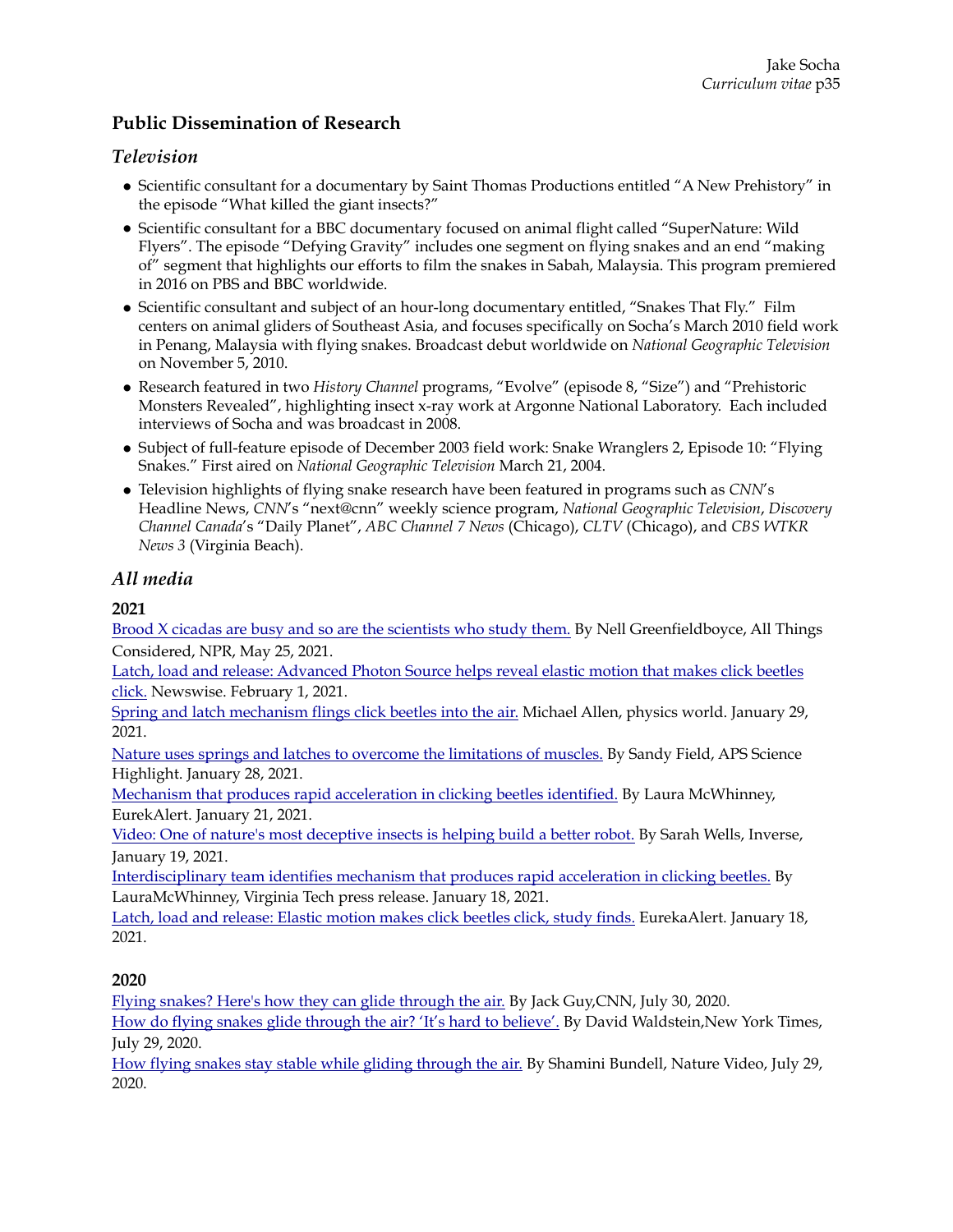[How snakes fly \(hint: it's not on a plane\).](https://www.npr.org/2020/06/29/884104072/how-snakes-fly-hint-its-not-on-a-plane) By Nell Greenfieldboyce, All Things Considered, NPR, July 29, 2020.

[Flying snakes wiggle their bodies to glide down smoothly from trees.B](https://www.newscientist.com/article/2247227-flying-snakes-wiggle-their-bodies-to-glide-down-smoothly-from-trees/)y Donna Lu,New Scientist, July 29, 2020.

[Here's how flying snakes stay aloft.](https://www.sciencenews.org/article/how-flying-snakes-stay-aloft)By Emily Conover,Science News, July 29, 2020.

[Did you know flying snakes existed?B](https://www.thecut.com/2020/07/did-you-know-flying-snakes-existed.html)y Amanda Arnold,The Cut, New York magazine, July 2, 2020. [Undulating their bodies keeps flying snakes from tumbling out of control.](https://arstechnica.com/science/2020/07/study-flying-snakes-wiggle-mid-air-to-stabilize-themselves-while-gliding/)By Jennifer Ouellette,ars Technica, July 2, 2020.

New 3-D model shows how the paradise tree snake uses aerial undulation to fly. [EurekAlert,](https://www.eurekalert.org/pub_releases/2020-06/vt-n3m062820.php) June 29, 2020, [Phys.org,](https://phys.org/news/2020-06-d-paradise-tree-snake-aerial.html) June 29, 2020.

[Scientists use 3D modeling to find out how this snake can fly.](https://www.popularmechanics.com/science/animals/a33289391/flying-snake-physics/) By Daisy Hernandez, Popular Mechanics, July 26, 2020.

[Here's How Snakes Fly Through the Air | #ScientistFridays.](https://www.facebook.com/discoverycanada/videos/heres-how-snakes-fly-through-the-air-scientistfridays/674026073183473/)By Nicole O'Brien, Discovery Canada, July 24, 2020.

[How snakes fly. Flying snakes are able to glide across the air like acrobats. Here's how they do it.B](https://mashable.com/video/snakes-fly-jake-socha-virginia-tech/)y Nikolay Nikolov and Emmett Smith,mashable.com, July 22, 2020.

[Researchers use 3D modeling to decode aerial undulation's role in flying snake glides.](https://vtnews.vt.edu/articles/2020/06/eng-flying-snakes-2020-study.html)Press release by Suzanne Irby, Virginia Tech, June 26, 2020.

[Gravity affects insect blood flow like in humans, says study with Virginia Tech ties.B](https://roanoke.com/news/education/gravity-affects-insect-blood-flow-like-in-humans-says-study/article_ca5e77fa-41fa-5d28-a987-459fc1b592a7.html)y Henri Gendreau,Roanoke Times, January 24, 2020.

[How grasshoppers deal with blood rushing to their heads.](https://kjzz.org/content/1400886/how-grasshoppers-deal-blood-rushing-their-heads)By Nicholas Gerbis,91.5 KJZZ, January 17, 2020.

[Scientists put grasshoppers in a linear accelerator to see what happens when they're upside down.B](https://www.iflscience.com/plants-and-animals/scientists-put-grasshoppers-in-a-linear-accelerator-to-see-what-happens-when-theyre-upside-down/)y Kristy Hamilton,IFL Science, January 17, 2020.

[Like humans, grasshoppers grapple with gravity's effects on blood pressure.B](https://www.smithsonianmag.com/smart-news/humans-grasshoppers-grapple-gravitys-effects-blood-pressure-180973958/)y Katherine J. Wu,Smithsonian Magazine, January 14, 2020.

[How insects cope when blood rushes to their heads.](https://www.nytimes.com/2020/01/13/science/insects-gravity.html) By James Gorman, New York Times, January 13, 2020.

How do X-ray images helped reveal insects' physiological responses to gravity[?EurekAlert,J](https://www.eurekalert.org/pub_releases/2020-01/vt-hdx010820.php)anuary 13, 2020, [Phys.org,](https://phys.org/news/2020-01-x-ray-images-reveal-insects-physiological.html) January 13, 2020.

[ASU researcher unlocks mysteries of grasshopper response to gravity.](https://asunow.asu.edu/20200113-asu-researcher-unlocks-mysteries-grasshopper-response-gravity)Press release by Melinda Weaver, ASU, January 13, 2020.

[X-ray images help reveal insects' physiological responses to gravity.](https://vtnews.vt.edu/articles/2020/01/x-ray-images-reveal-insect-responses-to-gravity.html)Press release by Laura Weatherford, Virginia Tech, January 13, 2020.

## **2018**

[Research on how mosquitoes drink could yield new efforts to control the spread of disease.B](https://wtkr.com/2018/06/22/research-on-how-mosquitoes-drink-could-yield-new-efforts-to-control-the-spread-of-disease/)y Todd Corillo. Story and television interview (WTKR, Virginia Beach, VA) of Dr. Jake Socha, June 22, 2018. [How mosquitoes drink and why it matters.](http://wina.com/podcasts/how-mosquitoes-drink-and-why-it-matters-jake-socha/) Radio interview (WINA, Charlottesville, VA) of Dr. Jake Socha, March 26, 2018.

[Argonne's X-rays used to identify new mode of drinking in mosquitos.](https://www.technology.org/2018/03/23/argonnes-x-rays-used-to-identify-new-mode-of-drinking-in-mosquitos/) Technology.org, March 23, 2018. [The science behind torturing mosquitoes.](https://nypost.com/2018/03/21/the-science-behind-torturing-mosquitoes/) By Mike Wehner, New York Post, March 21, 2018. Originally published in [BGR](http://bgr.com/2018/03/20/mosquito-torture-test-burst-mode-feeding/).

Discovered mode of drinking in mosquitoes carries biomedical implications[.Science Newsline](http://www.sciencenewsline.com/news/2018032103590098.html), March 21, 2018[.EurekAlert,M](https://www.eurekalert.org/pub_releases/2018-03/vt-dmo031818.php)arch 20, 2018, [Science Daily,](https://www.sciencedaily.com/releases/2018/03/180320084326.htm)[Phys.org](https://phys.org/news/2018-03-mode-mosquitoes-biomedical-implications.html), March 20, 2018.

[Mosquitoes drink with a burst in reserve.](https://www.aps.anl.gov/APS-Science-Highlight/2018/mosquitoes-drink-with-a-burst-in-reserve) Science highlight by the Advanced Photon Source, Argonne National Laboratory, March 20, 2018.

[Newly discovered mode of drinking in mosquitoes carries biomedical implications.](https://vtnews.vt.edu/articles/2018/03/mosquito-burst-mode.html)Press release by Emily Roediger, Virginia Tech, March 20, 2018.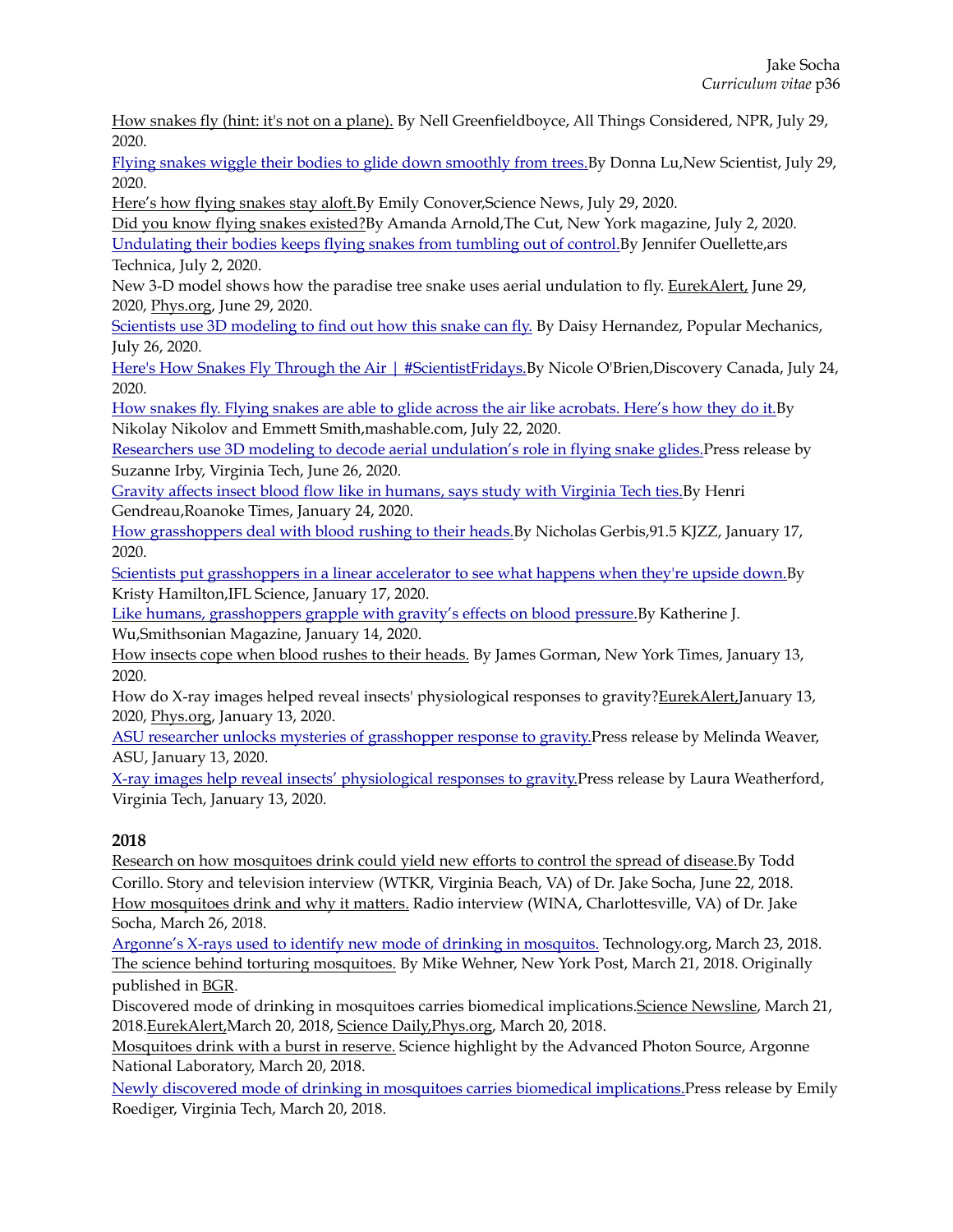[Video: Interview with Dr. Jake Socha on new mosquito research.](https://youtu.be/SdQodc0MmAI) Produced by Emily Roediger, Virginia Tech, March 19, 2018.

## **2017**

[A New Prehistory television episode, "What killed the giant insects?"P](http://www.saint-thomas.net/uk-program-66-a-new-prehistory.html)roduced by Emma Baus and Saint Thomas Productions.

## **2016**

[SuperNature: Wild Flyers television episode 1, "Defying Gravity"](http://www.pbs.org/program/super-nature-wild-flyers/). Produced by Dr. Simon Bell. Premiered on PBS on June 29, 2016. [Blog item](http://www.thesochalab.org/#!Flying-snakes-broadcast-on-PBS/c1e1p/57c33884da6989613dd4d1d9).

[Slithering to fly.](https://a18ecb65-5d3d-4cf0-bc02-191b1c129402.filesusr.com/ugd/fcf203_d9e7795064a34da4941694da4e00636f.pdf) By Lindsay Key, BIOTRANS magazine, June 2016. 2015

[Fluid dynamics on four legs: The brilliance of how dogs drink.](http://www.latimes.com/science/sciencenow/la-sci-sn-how-dogs-drink-20151215-story.html) By Sean Greene, LA Times, December 18, 2015.

[Ever think about the difference in how dogs and cats drink water?](http://wvtf.org/post/ever-think-about-difference-how-dogs-and-cats-drink-water#stream/0) By Robbie Harris, NPR, December 2015.

[Virginia Tech researchers learn how a dog drinks water.](http://blogs.voanews.com/science-world/2015/12/14/virginia-tech-researchers-learn-how-a-dog-drinks-water/) By Rick Pantaleo, VOA, December 14, 2015. [To Breathe, Immature Beetles Flex Their Abs Like Belly Dancers.](http://www.iflscience.com/plants-and-animals/breathe-immature-beetles-flex-their-abs-belly-dancers) By Janet Fang, June 23, 2015. [Video: Young beetles pump their abs to breathe.](http://news.sciencemag.org/plants-animals/2015/06/video-young-beetles-pump-their-abs-breathe) By Juan David Romero, Science, June 22, 2015.

## **2014**

[Flying Snake Morphs into UFO Shape to Glide.](http://www.livescience.com/42958-how-flying-snake-glides.html) By Tia Ghose, Livescience.com, January 29, 2014. [Zoologger: Flying snake gets lift from UFO cross section.](http://www.newscientist.com/article/dn24967-zoologger-flying-snake-gets-lift-from-ufo-cross-section.html#.VYrKxvlVhBc) By Sandrine Ceurstemont, NewScientist, January 29, 2014.

[Watch Tree Snakes Fly: They Don't Need a Plane](http://www.popsci.com/blog-network/eek-squad/watch-tree-snakes-fly-they-dont-need-plane). By Rebecca Boyle, Popular Science, January 30, 2014. [Secrets of Flying Snakes Revealed](http://www.bbc.com/news/science-environment-25943693). By Rebecca Morelle, BBC, January 30, 2014.

[Ophidiophobics beware: flying snakes have great aerodynamics.](http://www.reuters.com/article/2014/01/30/us-science-snakes-idUSBREA0T1SK20140130) By Will Dunham, Reuters, January 30, 2014.

[Biologists Offer Insights into Flight of Paradise Flying Snake](http://www.sci-news.com/biology/science-paradise-flying-snake-01733.html). Sci-News.com, January 30, 2014.

[Daily Planet television segment](https://youtu.be/9qqDqp6vYvQ). An interview on flying snake research, by the Daily Planet on Discovery Channel Canada,February 2014.

[UFO cross-section gives snakes a lift](http://www.esm.vt.edu/news/articles/2014/news-article-2014-02-03.html). By Lynn Nystrom, Virginia Tech press release, February 03, 2014. [Science Take: Flying Snakes.](http://www.nytimes.com/video/science/100000002721454/sciencetake-flying-snakes.html?playlistId=100000002331748) By David Frank and James Gorman, The New York Times, February 19, 2014. [Eek! Snakes can fly!](http://www.dailypress.com/news/science/dp-flying-snakes-20140306-post.html)By Tamara Dietrich, Daily Press, March 06, 2014.

[The Elegant Secrets of Flying Snakes](http://www.npr.org/sections/theprotojournalist/2014/03/07/286833436/the-elegant-secrets-of-flying-snakes). By Linton Weeks, NPR, March 07, 2014.

[Researchers closing in on solving mystery of how some snakes fly.](http://www.washingtonpost.com/national/health-science/researchers-closing-in-on-solving-mystery-of-how-some-snakes-fly/2014/03/09/f7c23772-a64c-11e3-bf3d-63f593e487a9_story.html) By Meeri Kim, The Washington Post, March 09, 2014.

[Serpentine Style: The Physics of Flying Snakes](http://blogs.scientificamerican.com/cocktail-party-physics/serpentine-style-the-physics-of-flying-snakes/). By Jennifer Ouellette, Scientific American, March 14, 2014. [Flying Snakes May Inspire Future Gliding Suits.](http://www.livescience.com/44521-flying-snakes-may-inspire-gliding-suits.html) By Katia Moskvitch, Livescience.com, April 01, 2014.

[Video: Why dogs are such sloppy drinkers.](http://news.sciencemag.org/physics/2014/11/video-why-dogs-are-such-sloppy-drinkers) By David Shultz, Science, November 24, 2014.

[Physicists study why dogs are sloppier drinkers than cats.](http://www.nbcnews.com/science/weird-science/physicists-study-why-dogs-are-sloppier-drinkers-cats-n256176) NBC News, November 25, 2014.

[Video Feature: For Dogs, an Eight G Water Break.](http://www.nytimes.com/2014/12/08/science/for-dogs-an-eight-g-water-break.html) By David Frank and James Gorman, The New York Times, December 08, 2014

[How flying snakes fly.](http://www.science20.com/news_articles/how_flying_snakes_fly-151818) Science 2.0, December 30, 2014

## **2013**

[How do snakes fly? Just ask your favorite graphics chip](http://www.wired.com/2013/10/flying_snakes/). By Robert McMillan, Wired, October 31, 2013. [Mimicking nature in engineering.](http://phys.org/news/2013-02-mimicking-nature.html) By Lynn Nystrom, Virginia Tech, February 19, 2013.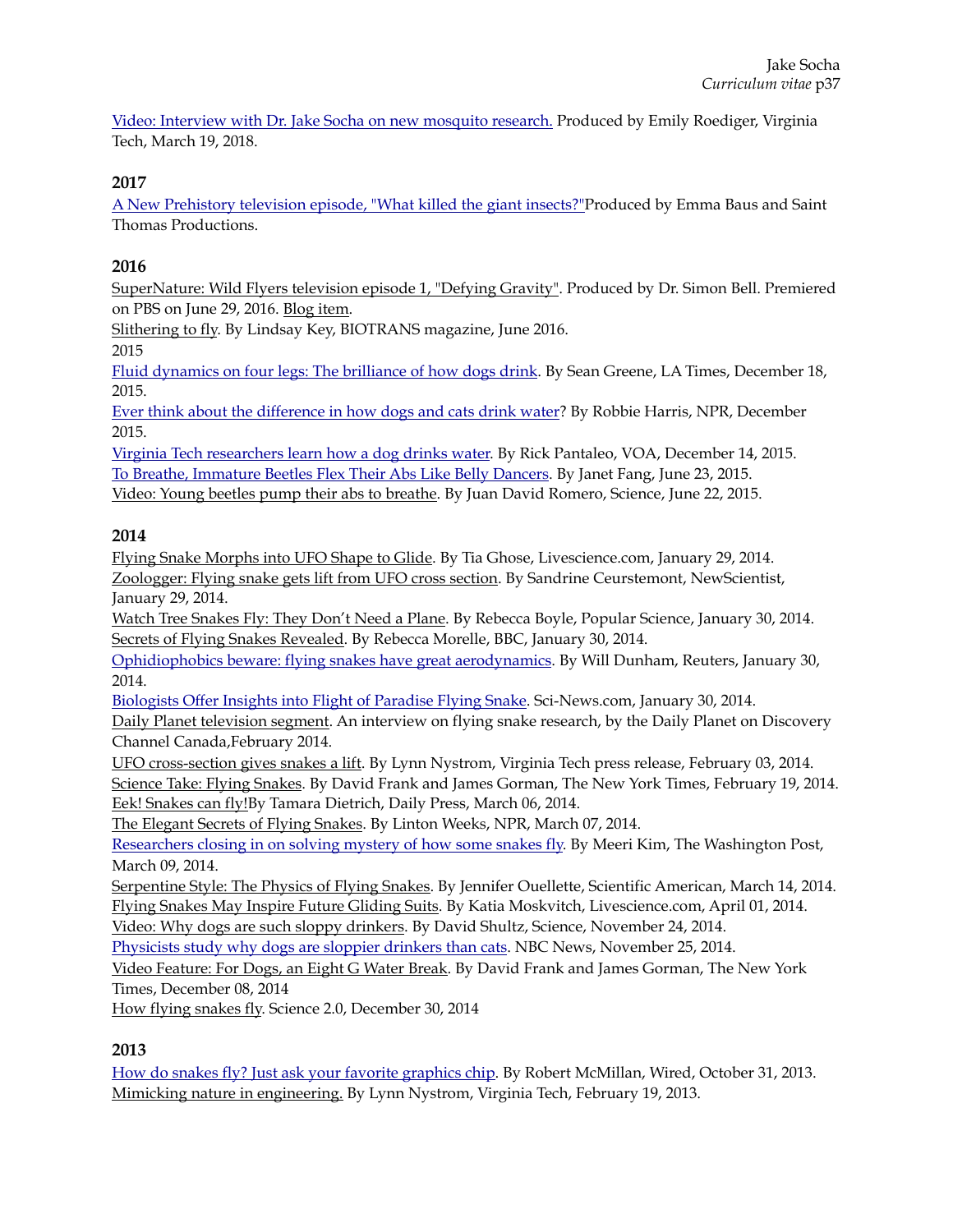[Nature's phenomena might teach Virginia Tech engineers new tricks.](https://www.beam.vt.edu/about/newsStory.php?id=48) By Lynn Nystrom, Virginia Tech, February 28, 2013.

## **2012**

[Snakes that fly – really.](http://tedxtalks.ted.com/video/How-Snakes-Fly-Jake-Socha-at-TE) TEDx Talk by Jake Socha, TEDx Virginia Tech, December 06, 2012.

## **2010**

The following are all related to our work on flying snake gliding flight:

[Pentagon seeks flying snakes' secret](http://www.washingtonpost.com/wp-dyn/content/article/2010/11/22/AR2010112207014.html). By Marc Kaufman, The Washington Post, November 22, 2010.

\*\*Note that the statement "It allows them to travel from the top of the biggest trees in the region (almost 200 feet high) to a spot about 780 feet away from the tree's trunk." may be misleading if read incorrectly. This statement refers to the possibility that the snakes can glide this far. I provided Mr. Kaufman that figure as a hypothetical, calculated by extrapolating my published data: If the snake jumped from a tree

roughly 60 meters high (197 ft) and traveled at a glide angle of 13°, it would cover roughly 237 m (778 ft) horizontally. No real flying snake has ever been observed gliding this far.\*\*

[Flying snakes' secret revealed.](http://www.livescience.com/animals/flying-snakes-secrets-revealed-101122.html) By Stephanie Pappas, Livescience.com, November 22, 2010. Also found at MSNBC.com and foxnews.com, among others.

[How snakes can fly.](http://news.nationalgeographic.com/news/2010/11/101124-flying-snakes-fly-science-darpa-dod-socha/) By Ker Than, National Geographic Daily News, November 23, 2010.

[Flying snakes, caught on tape.](http://phys.org/news/2010-11-snakes-caught-tape.html) From the AIP press release (written by Kathy Svitil) on PhysOrg.com, November 23, 2010.

[Video reveals how a flying snake slithers through the air.](http://blogs.discovermagazine.com/80beats/2010/11/23/video-reveals-how-a-flying-snake-slithers-through-the-air/#.VZ1MjflVhBc) By Jennifer Walsh, Discover magazine 80beats blog, November 23, 2010.

[NPR All Things Considered](http://www.npr.org/player/v2/mediaPlayer.html?action=1&t=1&islist=false&id=131572514&m=131575572). Interview on NPR by Mary Louise Kelly, November 24, 2010.

[Sakes Alive! Snakes That Fly!](http://www.npr.org/sections/thetwo-way/2010/11/24/131572514/sakes-alive-snakes-that-fly) By Mark Memmott, NPR "The Two-Way", November 24, 2010.

Daily Planet television segment. An interview on flying snake research, by the Daily Planet on Discovery Channel Canada, November 24, 2010.

[Video: See snakes fly: Virginia Tech researchers are learning how the reptiles are able to glide so](http://www.the-scientist.com/?articles.view/articleNo/29372/title/Video--See-snakes-fly/)  [gracefully to the ground](http://www.the-scientist.com/?articles.view/articleNo/29372/title/Video--See-snakes-fly/). By Jef Akst, The Scientist, November 24, 2010.

[Flying ophidians! Physicists uncover how snakes soar between trees](http://blogs.scientificamerican.com/observations/flying-ophidians-physicists-uncover-how-snakes-soar-between-trees-video/). By Katherine Harmon, Scientific American online, November 24, 2010.

(Note: none of us are actually physicists--of the four of us on the paper, two are biomechanists and two are engineers. I imagine physicists rolling their eyes, while we are complimented.)

[Pentagon wants secret of flying snakes.](http://people.tribe.net/carpenternj/blog/104c85e4-dddb-472b-bf9d-e042c298efad) By Lee Speigel, AolNews, November 24, 2010.

[It's a bird. It's a plane. No, it's a flying snake](http://www.nytimes.com/2010/11/30/science/30obflight.html). By Sindya Bhanoo, The New York Times, November 29, 2010.

(Note: Snakes were not 'thrown' from the tower. They launched under their own volition. See the journal article [here.](https://a18ecb65-5d3d-4cf0-bc02-191b1c129402.filesusr.com/ugd/fcf203_fa2cb44035ad4a53909127548d8a1731.pdf))

[Aerodynamics of flying snakes.](http://www.reuters.com/video/2010/12/02/aerodynamics-of-flying-snakes?videoId=166000559) An online video piece by Reuters television produced by Marie Lora, December 2, 2010.

[Snakes with no #&%\\*\\$\\$!! plane!](http://www.cbc.ca/player/Radio/Quirks+and+Quarks/Full+Episodes/2010/ID/1681341849/) An interview on the CBC Radio program Quirks and Quarks with Bob McDonald, December 4, 2010. Listen here.

[The Conversation: Flying snakes?](http://abcnews.go.com/WNT/video/conversation-snakes-flying-12332675) An online interview with ABC News Video, December 7, 2010. (Note: they edited out Dr. Robert Dudley's name, the professor I mentioned as my source of inspiration.) A new, one hour film by National Geographic on gliding snakes and colugos:

"Snakes That Fly" This program debuted on the National Geographic Channel on November 5, 2010, part of the series "Nature Untamed". The other researcher in the film is Norman Lim, who was one of my original flying snake team members from my research in Singapore in the early 2000's. Norman went on to study the ecology of colugos and is currently a graduate student at UC Davis.

The following are all related to the work on caterpillar locomotion: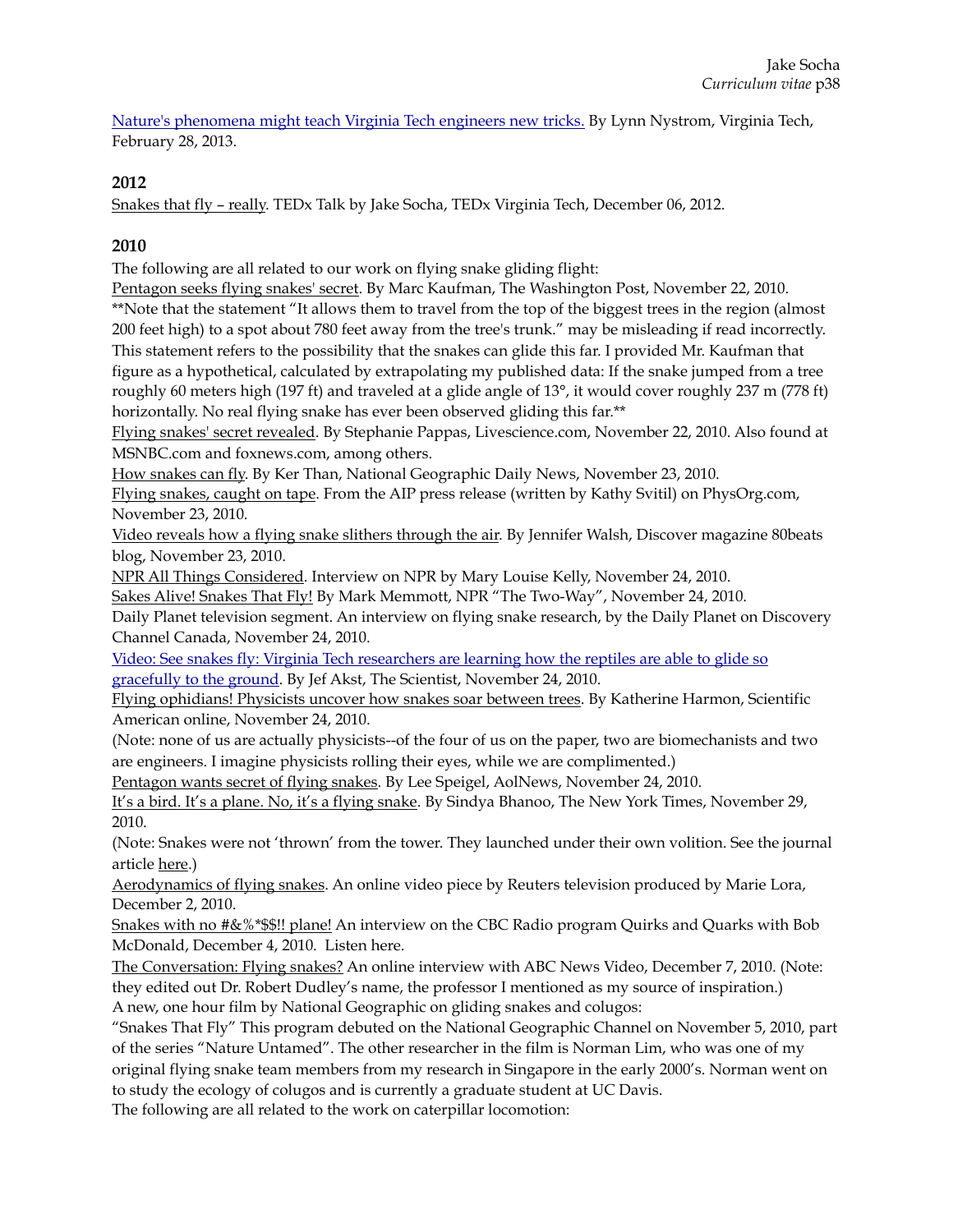[Caterpillar crawl could inspire new robots.](http://www.voanews.com/content/caterpillar-crawl-could-inspire-new-robotic-designs-99545754/171209.html) By Roseanne Skirble, Voice of America, July 29, 2010. Listen to the audio story here.

[Caterpillars' gut-sliding locomotion inspires soft-bodied robot development.](http://www.gizmag.com/caterpillar-robot/15844/) By Ben Coxworth, gizmag.com, July 27, 2010.

[New insight into a caterpillar's crawl](http://www.nytimes.com/2010/07/27/science/27obslither.html?_r=0). By Kenneth Chang, The New York Times, July 26, 2010. [Studying caterpillars to design robots.](http://www.boston.com/business/technology/articles/2010/07/26/as_worms_move_so_might_robots/?page=full) By Carolyn Y. Johnson, The Boston Globe, July 26, 2010. (Note: Dr. Socha's PhD advisor, Dr. Michael LaBarbera, is quoted.)

[Gut check: how do caterpillars walk?](http://www.npr.org/templates/story/story.php?storyId=128695206) By Geoffrey Brumfiel, NPR Morning Edition, July 23, 2010. Listen to the audio story here. Dr. LaBarbera gets a nice audio quote.

['Soft robots' will use gut-wrenching propulsion method: Bowel-churning caterpillar boffinry](http://www.theregister.co.uk/2010/07/23/caterpillar_gut_pumpo/) 

[breakthrough](http://www.theregister.co.uk/2010/07/23/caterpillar_gut_pumpo/). By Lewis Page, The Register, July 23, 2010. Notable for usage of 'boffins' and 'squidgy'. [Gut movements in caterpillars have impact on robotic design.](http://www.esm.vt.edu/news/articles/2010/news-article-2010-07-22-286.html) By Lynn Nystrom, Virginia Tech press release, July 22, 2010. ([Eureka Alert version](http://www.eurekalert.org/pub_releases/2010-07/cp-ccl071510.php) of this story)

[Caterpillars move guts-first.](http://news.discovery.com/animals/zoo-animals/caterpillar-locomotion-crawl.htm) By Jennifer Viegas, Discovery News, July 22, 2010.

[Gut first](https://www.sciencenews.org/article/gut-first). By Rachel Ehrenberg, Science News, July 22, 2010.

[Insect gut has mind of its own](http://www.the-scientist.com/?articles.view/articleNo/29155/title/Insect-gut-has-mind-of-its-own/). Christina Luigi, The Scientist, July 22, 2010. Also quotes Dr. LaBarbera. [ScienceShot: Caterpillar's guts crawl independently of their bodies](http://news.sciencemag.org/2010/07/scienceshot-caterpillars-guts-crawl-independently-their-bodies). Kristen Minogue, Science, July 22, 2010.

[Unique means of animal locomotion reported for first time: Novel "two-body" system in caterpillars](http://now.tufts.edu/news-releases/animal-locomotion)  [could have implications for robotics, human biomechanics.](http://now.tufts.edu/news-releases/animal-locomotion) By Kim Thurler, Tufts University press release, July 22, 2010.

## **2009**

[Bring fruit flies in from the cold.](http://www.aps.anl.gov/News/APS_News/Content/APS_NEWS_20091221.php) From the U. Western Ontario press release, plus other links to stories. December 21, 2009.

[The secrets of the lowly ground beetle could lead to better tissue engineering](http://www.eng.vt.edu/news/secrets-lowly-ground-beetle-could-lead-better-tissue-engineering). By Lynn Nystrom, Virginia Tech press release, September 3, 2009.

## **2007**

[Why today's bugs aren't giant-sized.](http://www.nbcnews.com/id/20265185/#.VZ1n9flVhBc) By Robin Lloyd, livescience.com, August 14, 2007. [Giant bugs a thing of the past, study suggests](http://news.nationalgeographic.com/news/2007/07/070730-giant-insects.html). By Hope Hameshige, National Geographic News, July 30, 2007.

[A complicated way of breathing.](http://news.softpedia.com/news/A-Complicated-Way-of-Breathing-55075.shtml) By Stefan Anitel, Softpedia News, May 18, 2007.

[Beetle breathing highly complex, study finds.](http://www.nbcnews.com/id/18744519/#.VZ1oJPlVhBc) By Jeanna Bryer, livescience.com, May 17, 2007.

## **2005**

Look ma, no wings. Reader's Digest Canada magazine, October 2005. p. 18.

[Journal Science "Netwatch" feature \(pdf\)](http://www2.esm.vt.edu/~jjsocha/socha_lab/Press_files/Science_Netwatch_2005.pdf). Science 309:361, July 15, 2005.

Those amazing young snakes are flying machines. By Lynn M. Savage, Biophotonics International magazine, July 2005, pp. 86-87.

[Audio: KW Magazine interview](http://www2.esm.vt.edu/~jjsocha/socha_lab/Press_files/KW_magazine_Interview.mp3) (FM 98.5 Waterloo, ON, Canada). KW Magazine. 8 min 47 sec, 6 mb mp3. [Audio: 848 interview](http://www2.esm.vt.edu/~jjsocha/socha_lab/Press_files/848_fs_interview.mp3) (Chicago Public Radio). Interviewer is Gianofer Fields, WBEZ Chicago, 848. 15 min 15 sec, 14.5 mb mp3. (Link directly to 848's site is here; scroll down to 'Flying snakes'.)

[It's a bird, it's a plane, it's a snake!](http://abcnews.go.com/Technology/DyeHard/Story?id=768463&page=1) By Lee Dye, abcnews.com, May 19, 2005.

Daily Planet television segment. An interview on flying snake research by the Daily Planet on Discovery Channel Canada,May 18, 2005.

[University of Chicago researchers reveal secrets of snake flight.](http://www.uchospitals.edu/news/2005/20050513-snake.html) By Catherine Gianaro, University of Chicago press release, May 13, 2005.